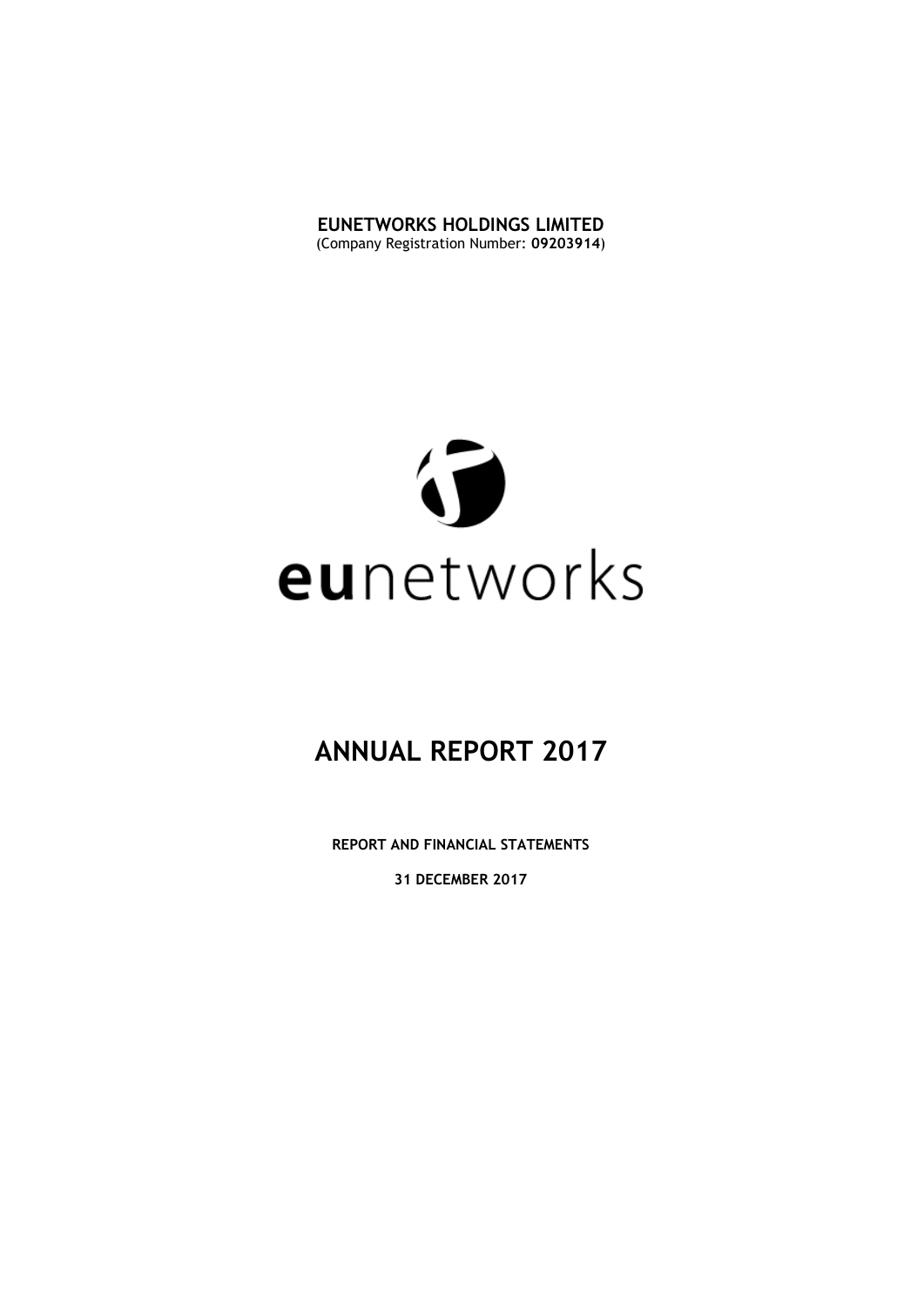# **Contents**

# **Page:**

| $\overline{2}$    | Group strategic report                                                  |
|-------------------|-------------------------------------------------------------------------|
| 5                 | Directors' report                                                       |
| 8                 | Independent auditor's report                                            |
| 11                | Consolidated Statement of Profit or Loss and Other Comprehensive Income |
| $12 \overline{ }$ | <b>Consolidated Statement of Financial Position</b>                     |
| 13                | Company Statement of Financial Position                                 |
| 14                | <b>Consolidated Statement of Cash Flows</b>                             |
| 15                | <b>Company Statement of Cash Flows</b>                                  |
| 16                | Consolidated Statement of Changes in Equity                             |
| 18                | Company Statement of Changes in Equity                                  |
| 20                | Notes forming part of the financial statements                          |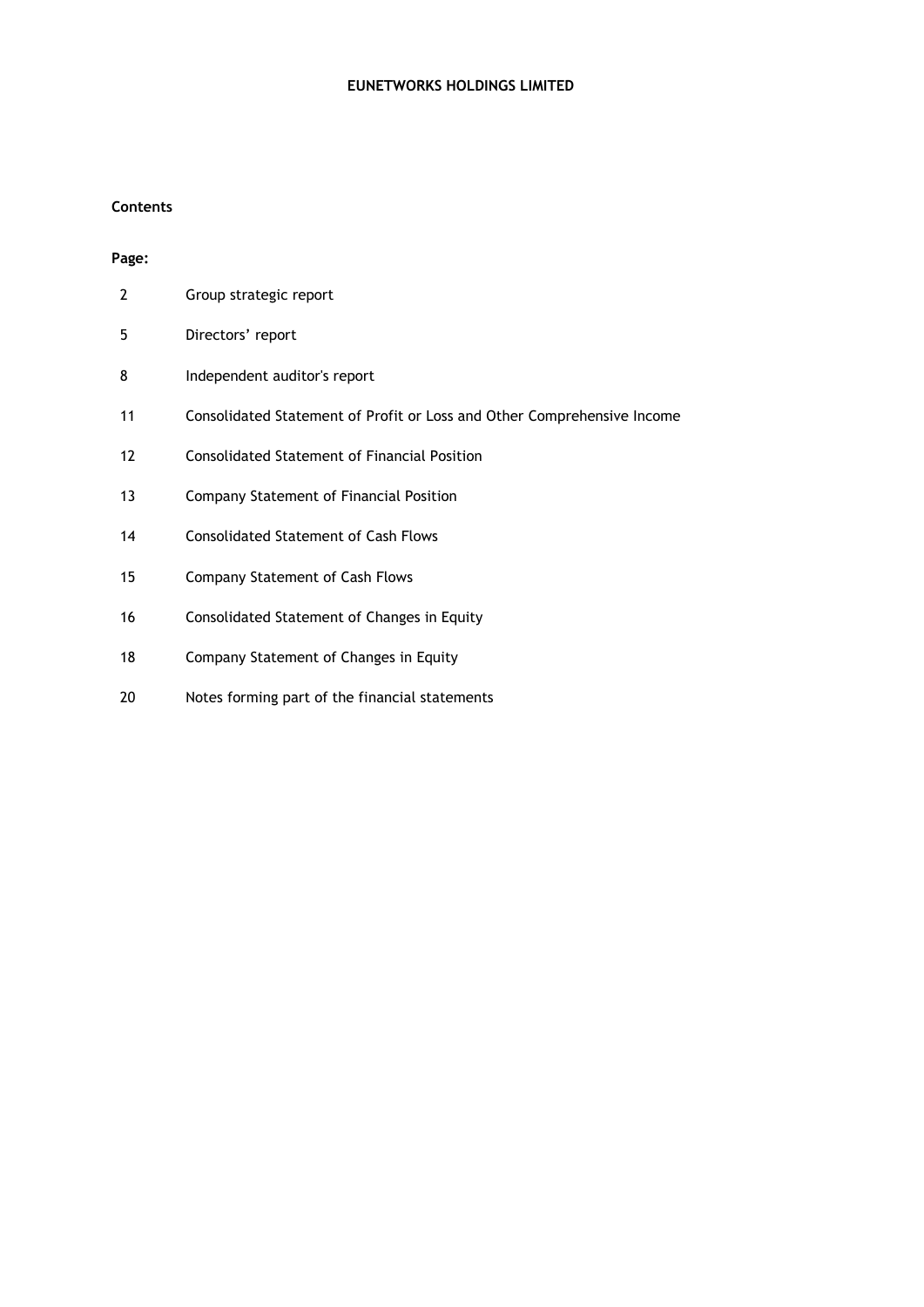### **CORPORATE INFORMATION**

### **Directors**

Brady Rafuse Richard Taylor Jennifer Smith

## **Secretary**

Richard Taylor

# **Registered Office**

15 Worship Street London EC2A 2DT United Kingdom

# **Company number**

9203914

# **Auditors**

BDO LLP, 55 Baker Street, London, W1U 7EU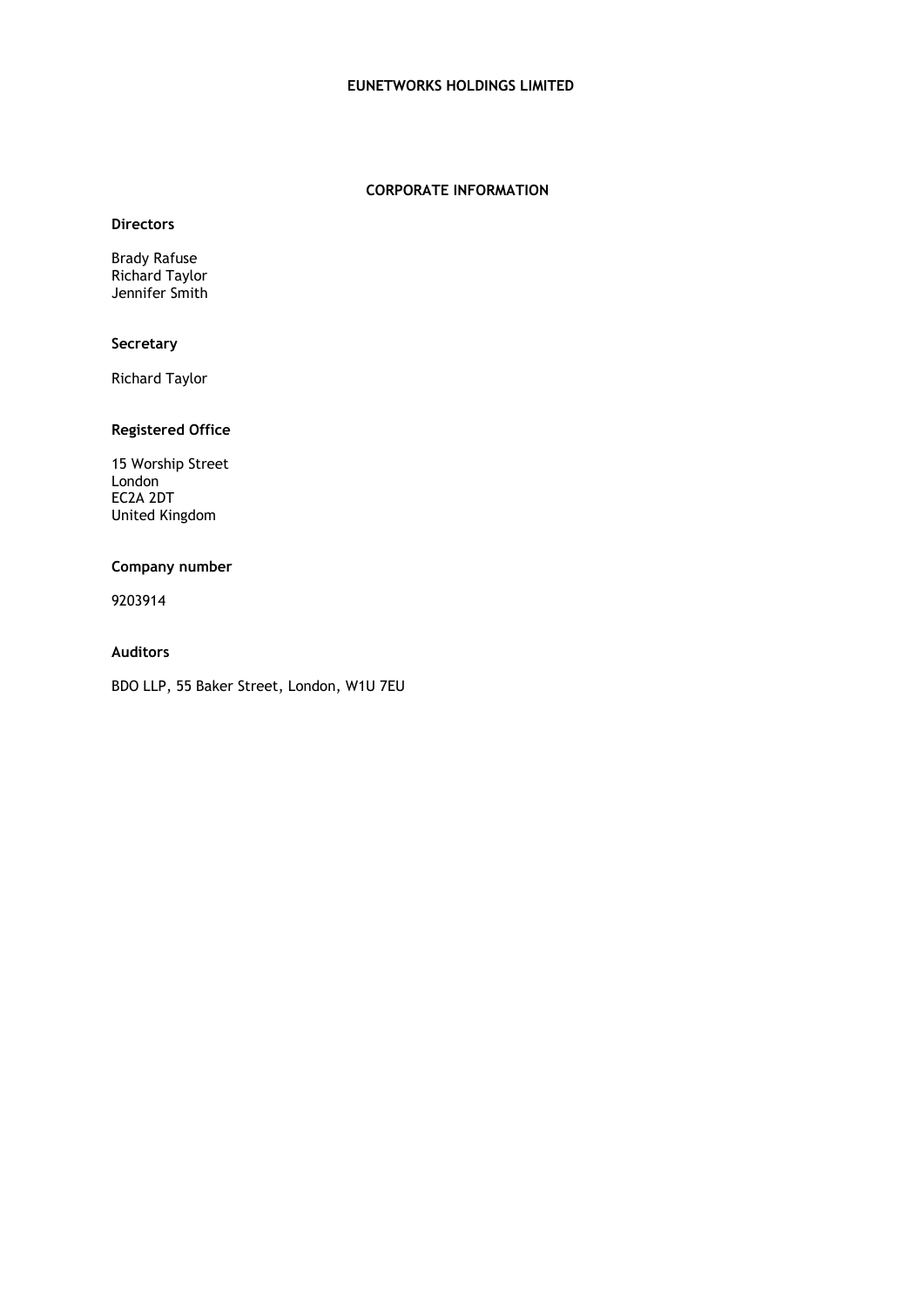#### **GROUP STRATEGIC REPORT**

The Directors present their strategic report on the euNetworks group for the year ended 31 December 2017.

The Company is the holding company of euNetworks Group Limited and its subsidiaries ("the Group"), a position it has held since a group restructuring, completed in November 2016. Prior to the restructuring, the euNetworks group's operating business was held through a Singapore registered company then called euNetworks Group Limited. Figures in this Group Strategic Report and the Directors' Report compare the operating group's 2016 and 2017 results.

#### **Review of the business**

#### *Principal activities*

The principal activity of the Group is as a bandwidth infrastructure provider. The Group owns and operates 14 fibre based metropolitan networks across Europe, with these networks connected by euNetworks' long haul network. euNetworks leads the market in data centre connectivity, directly connecting over 350 data centres in Europe. euNetworks is also a leading cloud connectivity provider. The company offers a portfolio of metropolitan and long haul services including Dark Fibre, Wavelengths and Ethernet. Wholesale, finance, content, media, data centre and enterprise customers benefit from euNetworks' unique inventory of fibre and duct based assets that are tailored to fulfil their high bandwidth needs.

#### *Results and performance*

Revenue for the year was €138.1m, up from €126.9m in 2016, as a result of organic growth.

Gross margin for 2017 was 78.3% (2016: 78.2%).

Adjusted EBITDA was €49.5m (2016: €41.9m), where "Adjusted EBITDA" is defined as Earnings Before Interest, Tax, Depreciation, Amortisation and profit / loss on disposal of plant and equipment and long term incentive plan costs.

This increase in adjusted EBITDA mainly resulted from organic growth within the overall business. It was largely unaffected by currency as the net effect of the weakening of sterling against the Euro was immaterial: that is the group was naturally hedged in respect of this currency movement (meaning Sterling costs and revenue were materially similar numbers).

Adjusted EBITDA is stated after €1.1m (2016: €1.5m) of group restructuring and corporate development costs for taking the group private and the reorganisation of the group. 2017 also included abortive acquisition costs of €0.1m (2016: €nil).

The finance expense for the year was higher as a result of the increase in borrowings that were used to fund the capital investment programme of the group in its networks assets. It also includes the amortisation of debt raising costs, which were amortised over the expected life of the facility.

The Group's loss before taxation for the year was  $€0.4$ m compared with the 2016 profit of  $€6.8$ m this change was largely as a result of the recognition of the non-cash cost of the Long term incentive plan of €7.5m in 2017 (2016: €0.7m). The loss after tax for the year was  $€1.6m$  (2016 profit:  $€7.0m$ ).

#### *Customers*

euNetworks delivers high bandwidth services to customers spanning the wholesale, finance, content, media, data centre and enterprise segments. During the financial year 2017, the Group grew sales with both existing and new customers.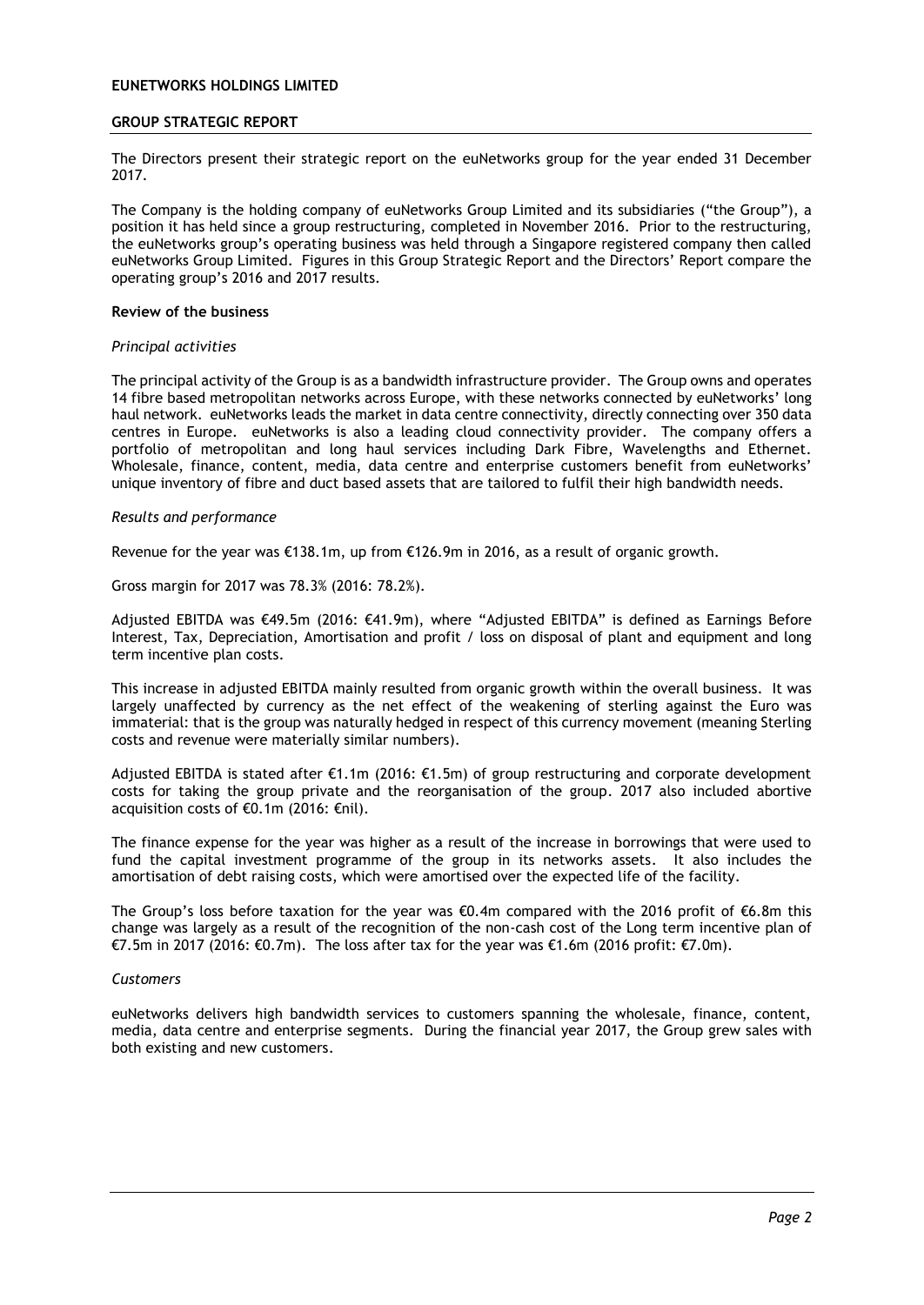### **GROUP STRATEGIC REPORT**

#### *Services provided*

The Group delivers a focused product set centred on its core asset of owned fibre optic cables and associated equipment. These products are combined in ways to deliver targeted bandwidth solutions for customers.

### Focused Products

Dark Fibre: The core asset of the business. euNetworks offers leased fibre by strand in the metropolitan and long haul networks.

Wavelengths: Transmission product, offering high capacity connectivity, typically between data centres. euNetworks offers this in the metropolitan and long haul networks.

Ethernet: Transmission product, offering private connections between data centres and many business locations.

Non-focused products include Colocation and Internet.

#### Bandwidth Solutions

euTrade: Ultra low latency services over euNetworks' dedicated network platform. Delivering industry leading services to the finance business segment.

DC Connect: Pre-deployed connectivity between key data centres in cities, with rapid service delivery. Available today in London, Frankfurt, Paris, the Netherlands and Manchester with further cities to follow.

Cloud Connect: Private and secure connection into the top cloud providers, with fixed, burstable and usage based billing options and online ordering available.

euSpectrum: A cost effective alternative to procuring long haul dark fibre while building a managed multi terabit backbone.

Private Connect: A dedicated private network, offering fibre and equipment to a single customer.

#### **Key performance indicators ("KPIs")**

The directors of the Group ("the Directors'") continue to review and manage both financial and nonfinancial KPIs on a regular basis. These KPIs include Revenue, Adjusted EBITDA, and gross margin.

|                 | 2017    | 2016    | Increase |
|-----------------|---------|---------|----------|
| Revenue         | €138.1m | €126.9m | 8.8%     |
| Adjusted EBITDA | €49.5m  | €41.9m  | 18.1%    |
| Gross margin    | 78.3%   | 78.2%   | 0.1%     |

#### **Future developments**

The Group will continue with its strategy of selling its focused product set to a targeted group of customers, combined with network expansion to increase our addressable market, both organically and inorganically through the acquisition of complementary businesses in adjacent geographies.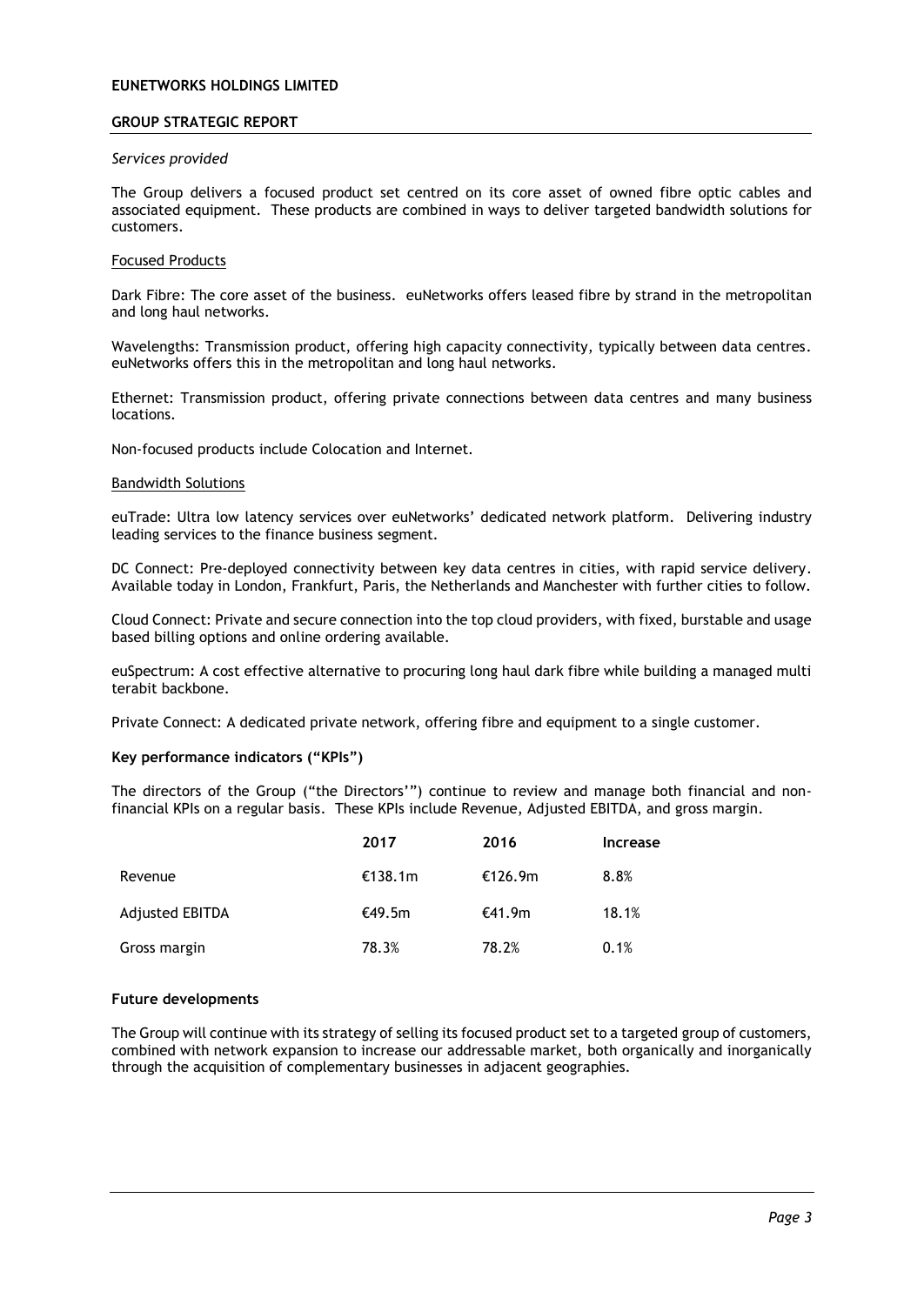# **GROUP STRATEGIC REPORT**

### **Principal Risks and Uncertainties**

The management of the business and execution of the Group's strategy are subject to a number of commercial risks. Risks are reviewed by the Directors and appropriate processes put in place to monitor and mitigate them. If more than one event occurs, it is possible that the overall effect of such events would compound the possible adverse effects on the Company and the Group.

The key business risks affecting the group are set out below.

| <b>Risk</b>                                                                                                          | <b>Mitigants</b>                                                                                                                                                                                                                                                                                                                                                                                                                                                                                                                                                                                                                                                                               |
|----------------------------------------------------------------------------------------------------------------------|------------------------------------------------------------------------------------------------------------------------------------------------------------------------------------------------------------------------------------------------------------------------------------------------------------------------------------------------------------------------------------------------------------------------------------------------------------------------------------------------------------------------------------------------------------------------------------------------------------------------------------------------------------------------------------------------|
|                                                                                                                      |                                                                                                                                                                                                                                                                                                                                                                                                                                                                                                                                                                                                                                                                                                |
| Changes in<br>technology or<br>commercial<br>models may<br>impact<br>demand for<br>the<br>company's<br>services      | The company continues to closely monitor key secular industry trends<br>$\bullet$<br>driving demand, including the rollout of 5G, and developments in the<br>Internet of things, Cloud Computing, artificial intelligence, big data,<br>Virtual Reality, and ultra-high definition video.<br>The company actively monitors competitor activity on key routes with<br>regards to its focussed products to ensure that its products and bandwidth<br>solutions remain competitively positioned and differentiated.<br>The company works with suppliers to ensure that its cost base remains<br>competitive, and to enable flexibility to respond to changing pricing and<br>commercial dynamics. |
|                                                                                                                      |                                                                                                                                                                                                                                                                                                                                                                                                                                                                                                                                                                                                                                                                                                |
| <b>The</b><br>company's<br>business plan<br>relies on a<br>continuation<br>of above-<br>market<br>growth             | The company continues to expand its addressable market through ongoing<br>$\bullet$<br>network development.<br>The company pro-actively attracts customers looking for an alternative to<br>incumbent carriers that are unable to offer the desired routes, services,<br>and total cost of ownership.<br>The company tracks and monitors services at a customer level to ensure<br>$\bullet$<br>continued low customer churn.<br>The company actively targets high growth market segments e.g. Content<br>and Financial Services.                                                                                                                                                              |
|                                                                                                                      |                                                                                                                                                                                                                                                                                                                                                                                                                                                                                                                                                                                                                                                                                                |
| Reliance on<br>third parties<br>to deliver<br>certain<br>services may<br>impact<br>operational<br>service<br>quality | The company works closely with our third party suppliers to ensure third<br>party service levels meet customers' operational and commercial<br>performance needs.<br>The company constructs its own network where possible to reduce<br>third party dependencies, and we have sufficient access to capital to<br>support planned development projects.<br>The company actively seeks to recruit and retain the talent necessary to<br>maintain our standard of operational excellence.                                                                                                                                                                                                         |

By order of the board

Browny Ragunt

Brady Rafuse Director

17 April 2018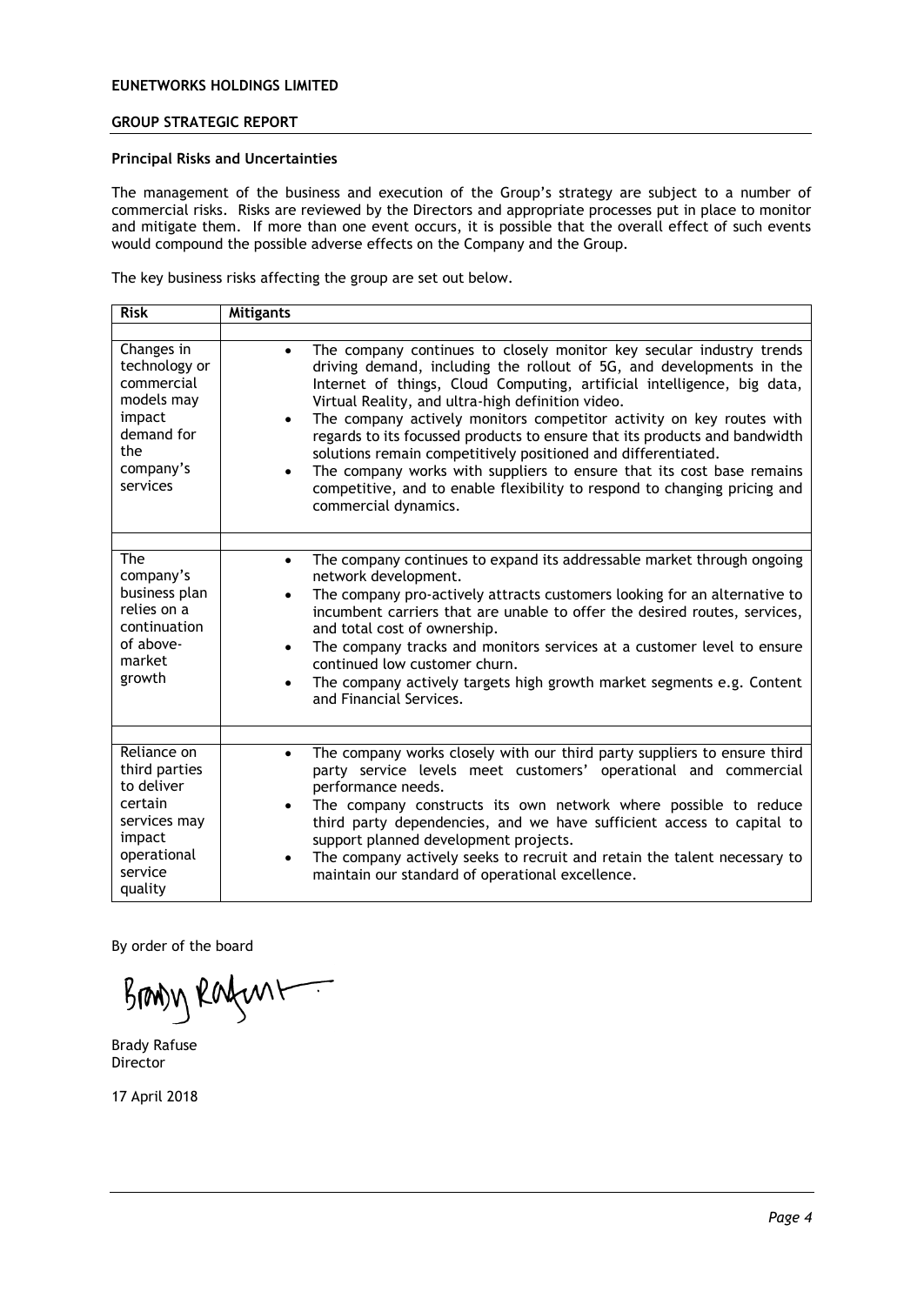#### **DIRECTORS' REPORT**

The Directors present their report together with the audited financial statements for the year ended 31 December 2017.

#### **Identification of information included in the Strategic Report**

An indication of likely future developments in the business is set out in the Strategic Report.

#### **Dividends**

The Directors do not recommend payment of a dividend (2016 - €Nil).

#### **Financial risk management objectives and policies**

The Group uses financial instruments such as cash, borrowings, receivables and payables in order to raise finance for the Group's operations. The existence of these instruments exposes the Group to financial risks which are detailed below:

#### *Liquidity risk*

The Company seeks to manage financial risk by ensuring sufficient liquidity is available to meet foreseeable needs and to invest cash assets safely and profitably. Short-term flexibility is achieved by cash balances together with bank debt facilities of €125m (2016: €80m) and a revolving credit facility of €50m (2016: €25m). Subsequent to year end, the Company further expanded debt facilities to €375m (see below under Post Balance Sheet Events)

At year end, the amount drawn on the debt was €100m on term loans and €nil on our revolving credit facility (2016: €80m with €78.1m drawn on the debt and €7m drawn of our €25m revolving credit facility).

#### *Interest risk*

The Group is exposed to interest rate fluctuations on its borrowings to the extent that the borrowings accrue interest at a fixed margin above Euribor, with a floor on Euribor of nil. At year end the amount drawn on the Group's debt facility totalled €100m on the term loans.

The company partially hedges its interest payments using rate caps on the Euribor.

Management do not consider either availability of future debt nor probable interest rate movements to be a significant risk to the business.

#### *Credit risk*

The principal credit risk for the Group arises from its trade receivables. In order to manage credit risk the finance team set credit limits for customers based on a combination of payment history and third party credit references. Credit limits are reviewed by the credit controllers on a regular basis in conjunction with debt ageing and collection history.

#### **Employee involvement**

Information is provided to all employees regularly by means of on-going management communication channels using written material, face-to-face and video conference meetings and regular postings to an intranet. Employees are also made aware of their contribution through individual biennial performance appraisals.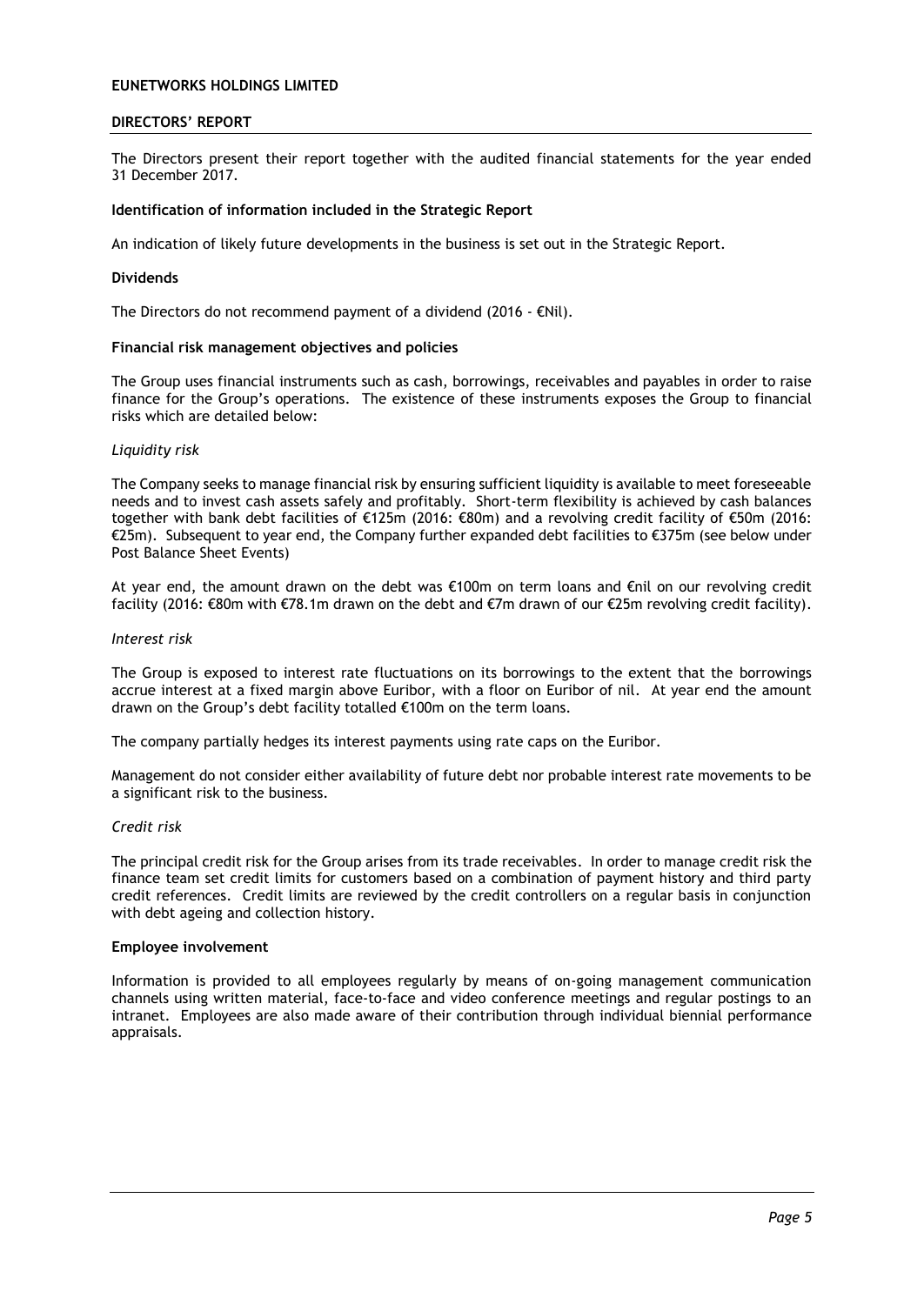### **DIRECTORS' REPORT**

#### **Disabled persons**

It is the policy of the Group to give full and fair consideration to applications for employment from disabled persons, to continue wherever possible the employment of members of staff who may become disabled and to ensure that suitable training, career development and promotion is afforded to such persons.

#### **Research and Development**

The Group continually invests in the improvement and development of new bandwidth solutions to address evolving customer requirements. The product management team works closely with customers, technology partners, industry analysts and staff to set the services strategy and prioritise the product roadmap.

Internal systems development is aligned to support the operational and service requirements for the Group.

### **Post Balance Sheet Events**

On 11 January 2018 Stonepeak Infrastructure Partners acquired a majority interest in the Group. The transaction also provided the Group with up to \$500 million of growth capital for both organic and inorganic development. Also as part of the transaction the Group further expanded its debt facilities to €375m (2016: the Group expanded its debt facilities to €175m).

### **Directors**

The Directors of the company during the year were:

Brady Rafuse Joachim Piroth (resigned 11 January 2018) Richard Taylor Jennifer Smith (appointed 12 March 2018)

#### **Directors' responsibilities**

The Directors are responsible for preparing the strategic report, directors' report and the financial statements in accordance with applicable law and regulations.

Company law requires the directors to prepare financial statements for each financial year. Under that law the directors have elected to prepare the group and company financial statements in accordance with International Financial Reporting Standards ("IFRS") as adopted by the European Union. Under company law the directors must not approve the financial statements unless they are satisfied that they give a true and fair view of the state of affairs of the group and company and of the profit or loss of the group and company for that period.

In preparing these financial statements, the directors are required to:

- select suitable accounting policies and then apply them consistently;
- make judgments and accounting estimates that are reasonable and prudent;
- state whether they have been prepared in accordance with IFRSs as adopted by the European Union; and
- prepare the financial statements on a going concern basis unless it is inappropriate to presume that the company will continue in business.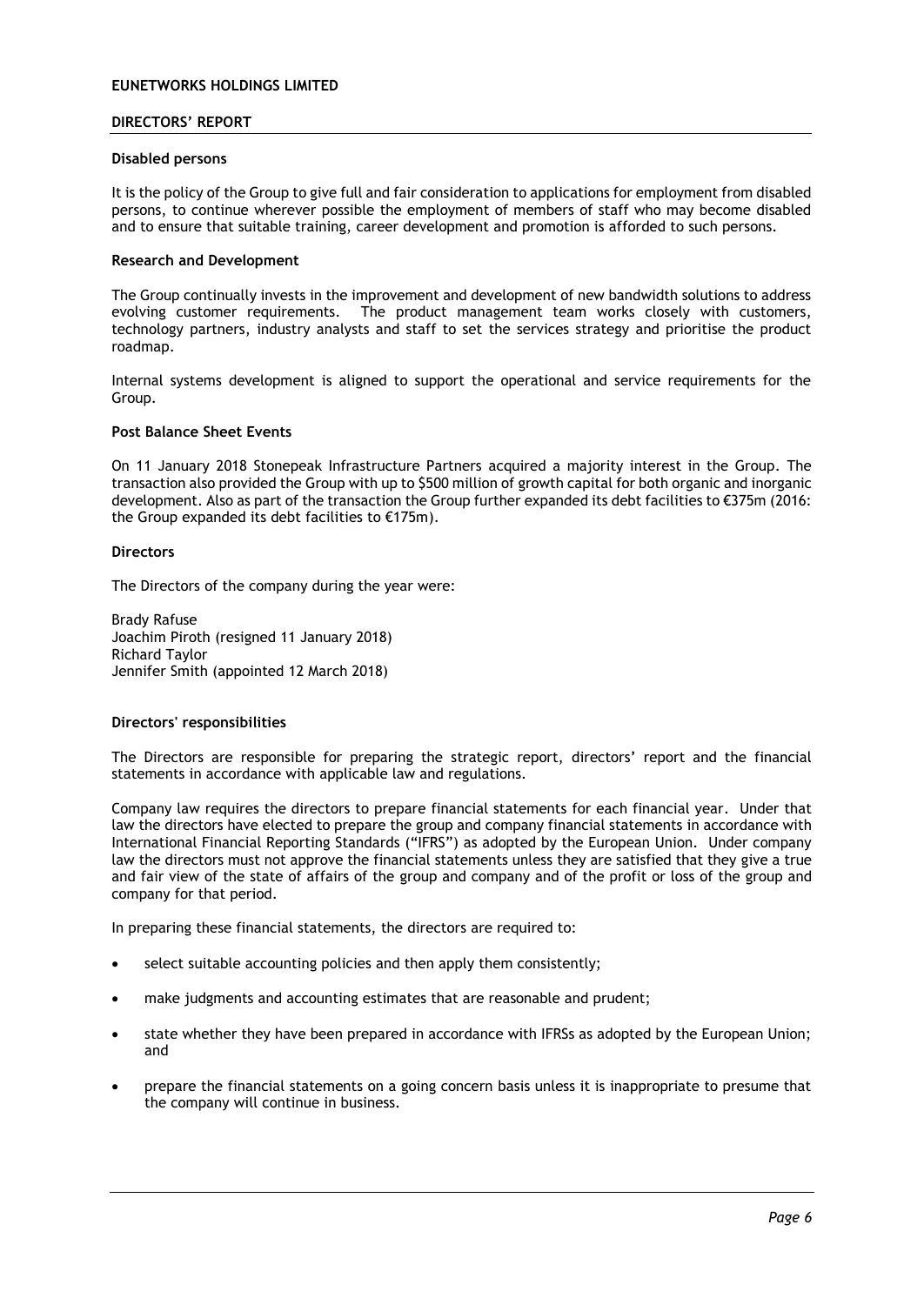#### **DIRECTORS' REPORT**

The Directors are responsible for keeping adequate accounting records that are sufficient to show and explain the company's transactions and disclose with reasonable accuracy at any time the financial position of the company, and enable them to ensure that the financial statements comply with the Companies Act 2006. They are also responsible for safeguarding the assets of the company and accordingly for taking reasonable steps for the prevention and detection of fraud and other irregularities.

### **Auditors**

BDO LLP have expressed their willingness to continue in office and a resolution to re-appoint them as auditors will be proposed at the next annual general meeting.

Each of the Directors have taken all the steps that they ought to have taken to make themselves aware of any information needed by the Company's auditors for the purposes of their audit and to establish that the auditors are aware of that information. The Directors are not aware of any relevant audit information of which the auditors are unaware.

On behalf of the Board of Directors

Brandy Ragunt

Brady Rafuse Director 17 April 2018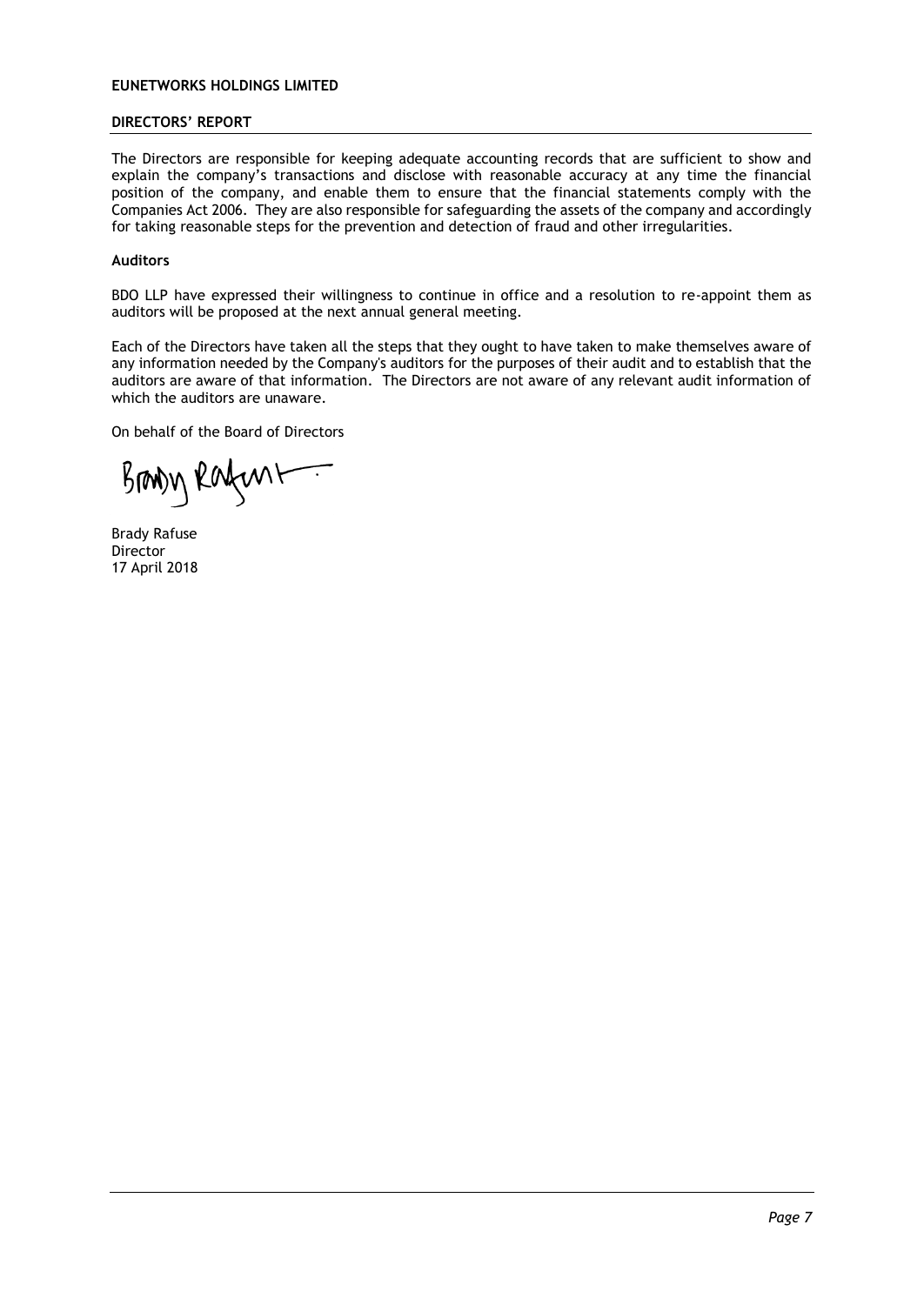### **INDEPENDENT AUDITOR'S REPORT TO MEMBERS OF EUNETWORKS HOLDINGS LIMITED**

### **Opinion**

We have audited the financial statements of EUNETWORKS HOLDINGS LIMITED ("the Parent Company") and its subsidiaries ("the Group") for the year ended 31 December 2017 which comprise the Consolidated Statement of Profit or Loss and Other Comprehensive Income, Consolidated and Company Statement of Financial Position, Consolidated and Company Statement of Cash Flows, Consolidated and Company Statement of Changes in Equity and notes to the financial statements, including a summary of significant accounting policies. The financial reporting framework that has been applied in their preparation is applicable law and International Financial Reporting Standards (IFRSs) as adopted by the European Union and, as regards the Parent Company financial statements, as applied in accordance with the provisions of the Companies Act 2006.

In our opinion:

- the financial statements give a true and fair view of the state of the Group's and of the Parent Company's affairs as at 31 December 2017 and of the Group's loss for the year then ended;
- the Group financial statements have been properly prepared in accordance with IFRSs as adopted by the European Union;
- the Parent Company financial statements have been properly prepared in accordance with IFRSs as adopted by the European Union and as applied in accordance with the provisions of the Companies Act 2006; and
- the financial statements have been prepared in accordance with the requirements of the Companies Act 2006.

#### **Basis for opinion**

We conducted our audit in accordance with International Standards on Auditing (UK) (ISAs (UK)) and applicable law. Our responsibilities under those standards are further described in the Auditor's responsibilities for the audit of the financial statements section of our report. We are independent of the Group and the Parent Company in accordance with the ethical requirements that are relevant to our audit of the financial statements in the UK, including the FRC's Ethical Standard, and we have fulfilled our other ethical responsibilities in accordance with these requirements. We believe that the audit evidence we have obtained is sufficient and appropriate to provide a basis for our opinion.

#### **Conclusions relating to going concern**

We have nothing to report in respect of the following matters in relation to which the ISAs (UK) require us to report to you where:

- the Directors' use of the going concern basis of accounting in the preparation of the financial statements is not appropriate; or
- the Directors have not disclosed in the financial statements any identified material uncertainties that may cast significant doubt about the Group or the Parent Company's ability to continue to adopt the going concern basis of accounting for a period of at least twelve months from the date when the financial statements are authorised for issue.

### **Other information**

The Directors are responsible for the other information. The other information comprises the information included in the annual report, other than the financial statements and our auditor's report thereon. Our opinion on the financial statements does not cover the other information and, except to the extent otherwise explicitly stated in our report, we do not express any form of assurance conclusion thereon.

In connection with our audit of the financial statements, our responsibility is to read the other information and, in doing so, consider whether the other information is materially inconsistent with the financial statements or our knowledge obtained in the audit or otherwise appears to be materially misstated. If we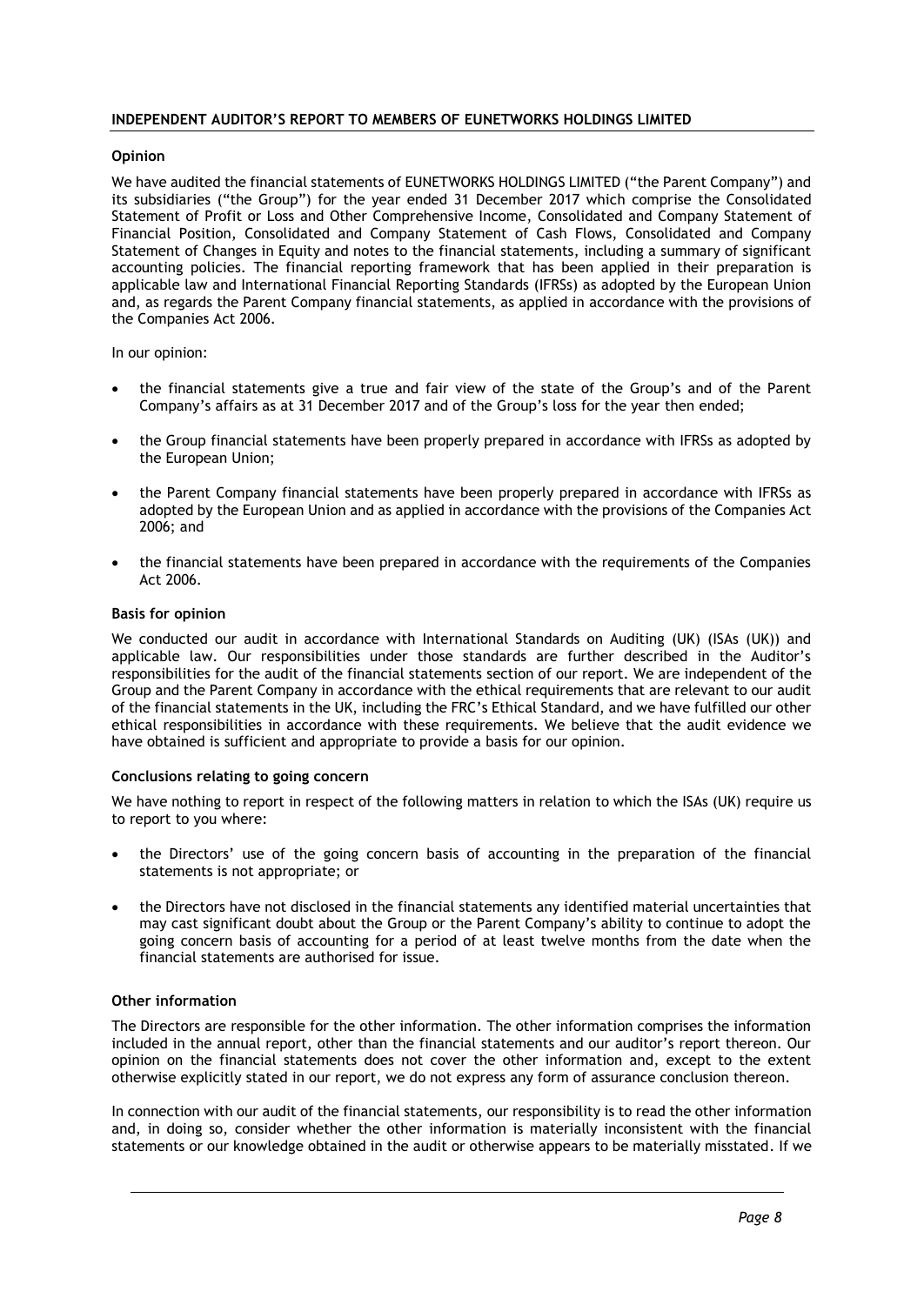### **INDEPENDENT AUDITOR'S REPORT TO MEMBERS OF EUNETWORKS HOLDINGS LIMITED**

identify such material inconsistencies or apparent material misstatements, we are required to determine whether there is a material misstatement in the financial statements or a material misstatement of the other information. If, based on the work we have performed, we conclude that there is a material misstatement of this other information, we are required to report that fact.

We have nothing to report in this regard.

### **Opinions on other matters prescribed by the Companies Act 2006**

In our opinion, based on the work undertaken in the course of the audit:

- the information given in the Strategic report and Directors' report for the financial year for which the financial statements are prepared is consistent with the financial statements; and
- the Strategic report and Directors' report have been prepared in accordance with applicable legal requirements.

#### **Matters on which we are required to report by exception**

In the light of the knowledge and understanding of the Group and the Parent Company and its environment obtained in the course of the audit, we have not identified material misstatements in the Strategic report and Director's report.

We have nothing to report in respect of the following matters in relation to which the Companies Act 2006 requires us to report to you if, in our opinion;

- adequate accounting records have not been kept by the Parent Company, or returns adequate for our audit have not been received from branches not visited by us; or
- the Parent Company financial statements are not in agreement with the accounting records and returns; or
- certain disclosures of Directors' remuneration specified by law are not made; or
- we have not received all the information and explanations we require for our audit.

### **Responsibilities of Directors**

As explained more fully in the Directors responsibilities statement, the Directors are responsible for the preparation of the financial statements and for being satisfied that they give a true and fair view, and for such internal control as the Directors determine is necessary to enable the preparation of financial statements that are free from material misstatement, whether due to fraud or error.

In preparing the financial statements, the Directors are responsible for assessing the Group's and the Parent Company's ability to continue as a going concern, disclosing, as applicable, matters related to going concern and using the going concern basis of accounting unless the Directors either intend to liquidate the Group or the Parent Company or to cease operations, or have no realistic alternative but to do so.

### **Auditor's responsibilities for the audit of the financial statements**

This report is made solely to the Company's members, as a body, in accordance with Chapter 3 of Part 16 of the Companies Act 2006. Our audit work has been undertaken so that we might state to the Company's members those matters we are required to state to them in an auditor's report and for no other purpose. To the fullest extent permitted by law, we do not accept or assume responsibility to anyone other than the Company and the Company's members as a body, for our audit work, for this report, or for the opinions we have formed.

Our objectives are to obtain reasonable assurance about whether the financial statements as a whole are free from material misstatement, whether due to fraud or error, and to issue an auditor's report that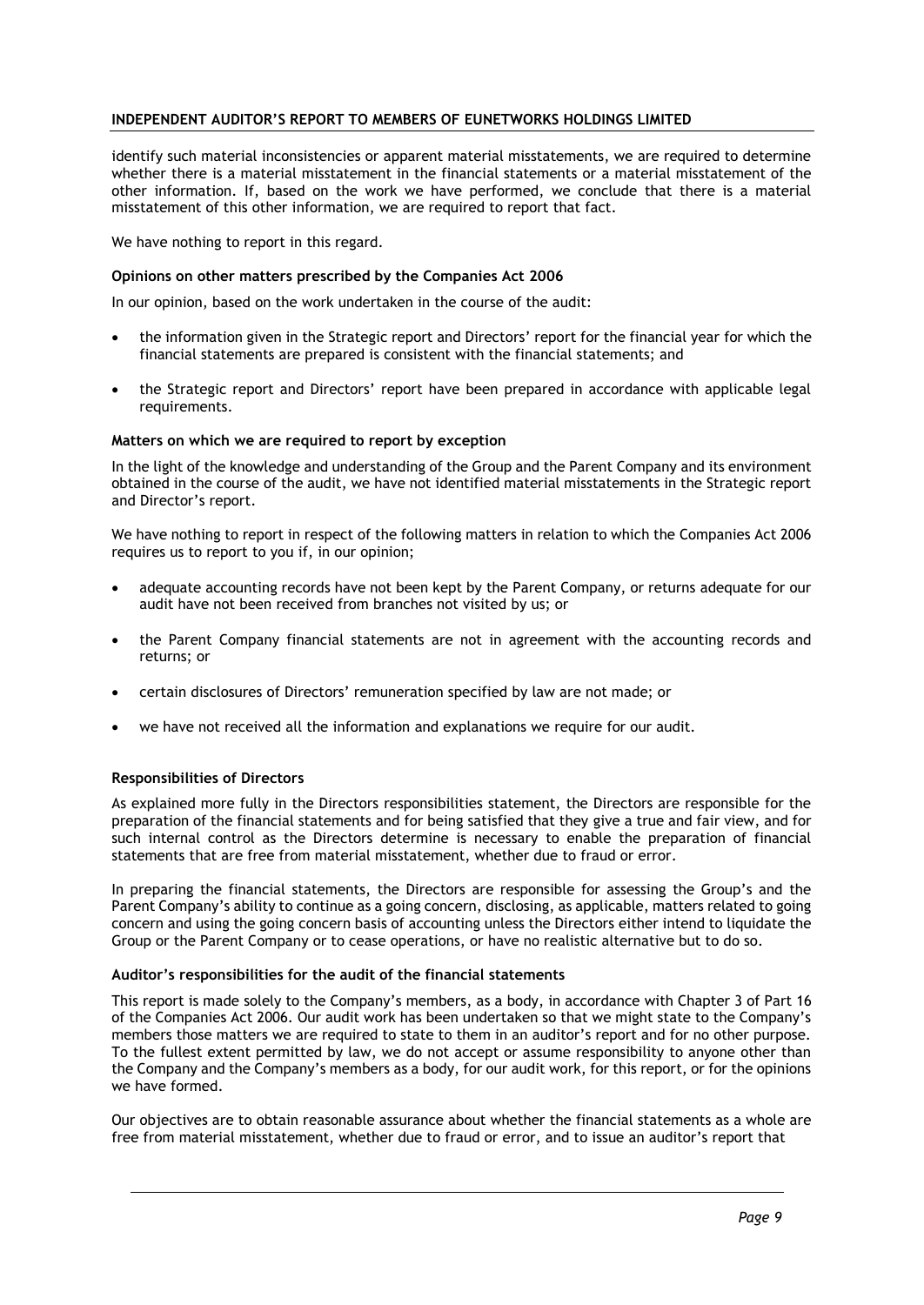### **INDEPENDENT AUDITOR'S REPORT TO MEMBERS OF EUNETWORKS HOLDINGS LIMITED**

includes our opinion. Reasonable assurance is a high level of assurance, but is not a guarantee that an audit conducted in accordance with ISAs (UK) will always detect a material misstatement when it exists. Misstatements can arise from fraud or error and are considered material if, individually or in the aggregate, they could reasonably be expected to influence the economic decisions of users taken on the basis of these financial statements.

A further description of our responsibilities for the audit of the financial statements is located at the Financial Reporting Council's website at:

<https://www.frc.org.uk/auditorsresponsibilities>. This description forms part of our auditor's report.

Julian Frost (Senior Statutory Auditor) For and on behalf of BDO LLP, statutory auditor London 17 April 2018

BDO LLP is a limited liability partnership registered in England and Wales (with registered number OC305127).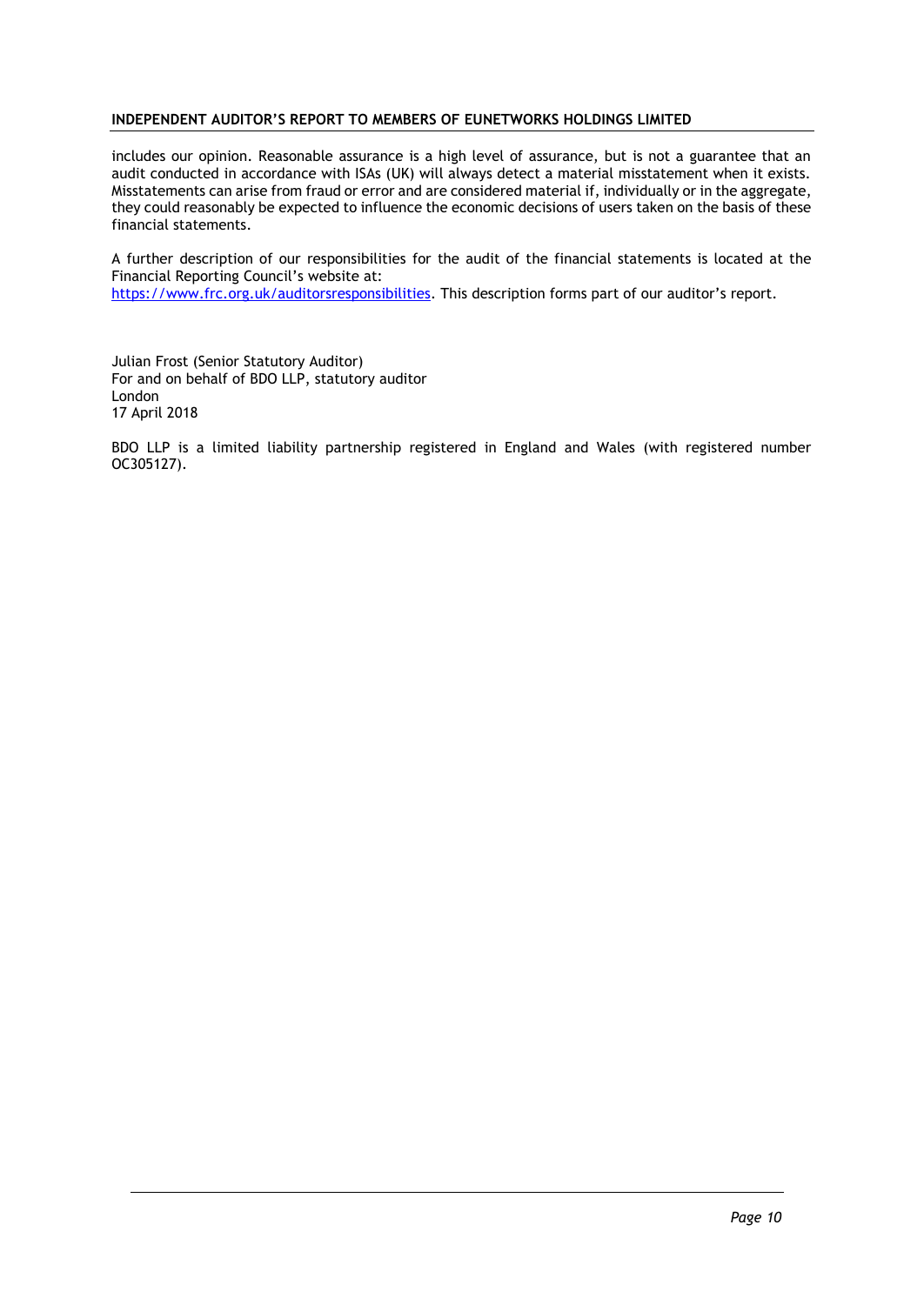# **CONSOLIDATED STATEMENT OF PROFIT OR LOSS AND OTHER COMPREHENSIVE INCOME FOR THE FINANCIAL YEAR ENDED 31 DECEMBER 2017**

|                                                     | <b>Note</b> | 2017<br>€'m | 2016<br>€'m |
|-----------------------------------------------------|-------------|-------------|-------------|
| Revenue                                             | 4           | 138.1       | 126.9       |
| Cost of sales                                       |             | (29.9)      | (27.6)      |
| Gross profit                                        |             | 108.2       | 99.3        |
| Administrative expenses                             | 5           | (101.3)     | (87.6)      |
| Operating profit                                    |             | 6.9         | 11.7        |
| Analysed as:                                        |             |             |             |
| <b>Adjusted EBITDA</b>                              |             | 49.5        | 41.9        |
| Depreciation                                        | 11          | (32.4)      | (28.3)      |
| Amortisation                                        | 12          | (2.1)       | (2.2)       |
| (Loss)/profit on disposal of plant and equipment    | 5           | (0.6)       | 1.0         |
| Long term incentive plan                            | 6           | (7.5)       | (0.7)       |
| <b>Operating profit</b>                             |             | 6.9         | 11.7        |
| Financial costs                                     | 8           | (7.3)       | (4.9)       |
| (Loss)/Profit before income tax                     |             | (0.4)       | 6.8         |
| Income tax (charge)/credit                          | 10          | (1.2)       | 0.2         |
| (Loss)/Profit for the year                          |             | (1.6)       | 7.0         |
| Other comprehensive income for the year, net of tax |             |             |             |
| Total comprehensive (loss)/profit for the year      |             | (1.6)       | 7.0         |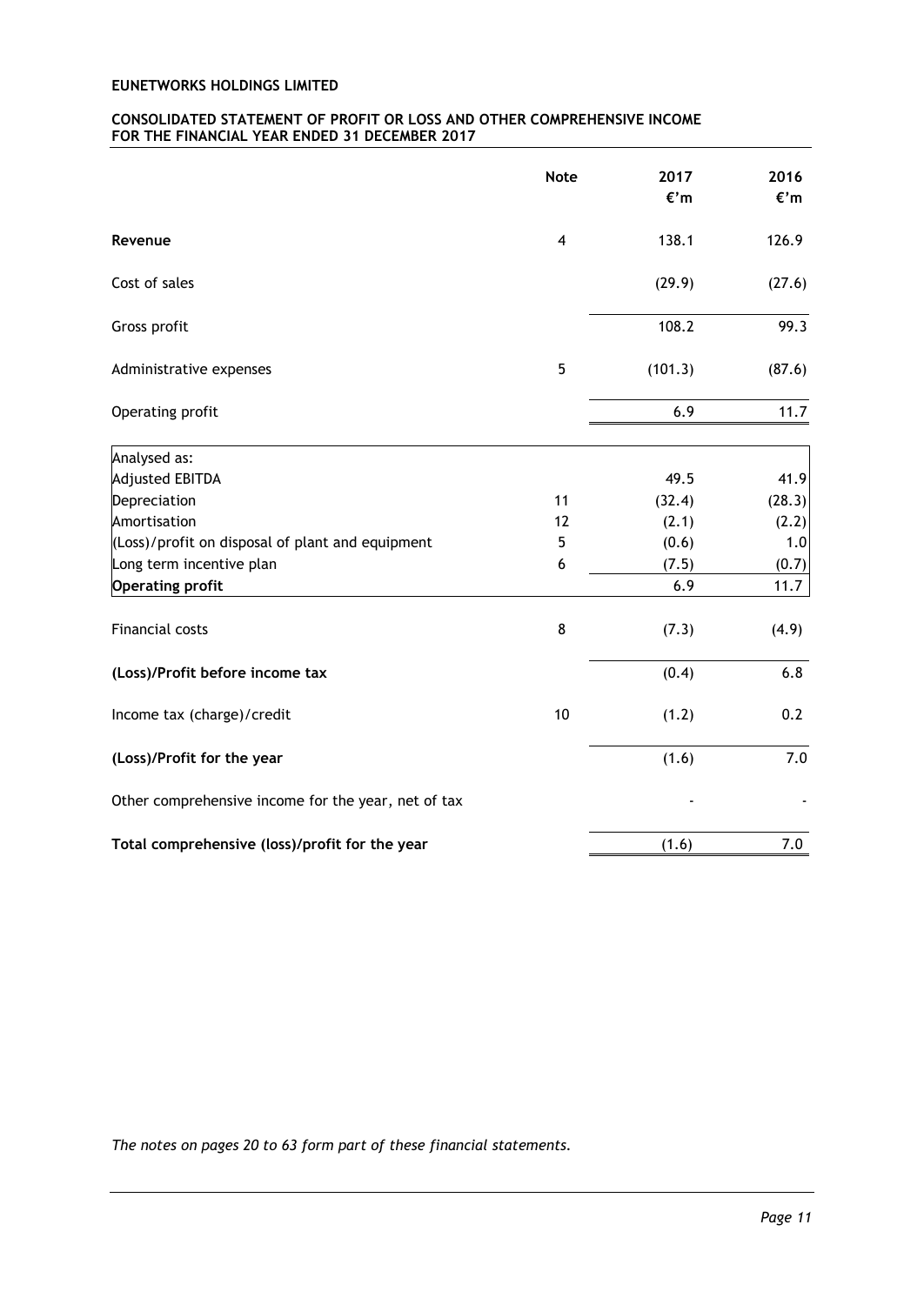### **CONSOLIDATED STATEMENT OF FINANCIAL POSITION AS AT 31 DECEMBER 2017**

| Company Registration Number: 09203914 | <b>Note</b> | 2017    | 2016    |
|---------------------------------------|-------------|---------|---------|
|                                       |             | €'m     | €'m     |
| <b>Assets</b>                         |             |         |         |
| <b>Non-current assets</b>             |             |         |         |
| Plant and equipment                   | 11          | 279.5   | 245.9   |
| Intangible assets                     | 12          | 33.2    | 34.0    |
| Deferred tax assets                   | 28          | 2.3     | 3.4     |
| Prepayments                           | 13          | 1.2     | 1.0     |
| Total non-current assets              |             | 316.2   | 284.3   |
| <b>Current assets</b>                 |             |         |         |
| Infrastructure assets held for resale | 15          | 0.1     | 0.2     |
| Trade receivables                     | 16          | 19.2    | 13.1    |
| Other receivables                     | 17          | 1.0     | 1.2     |
| Prepayments                           | 13          | 3.7     | 4.3     |
| Cash and cash equivalents             | 18          | 15.2    | 22.0    |
| Total current assets                  |             | 39.2    | 40.8    |
| <b>Total assets</b>                   |             | 355.4   | 325.1   |
| <b>Equity and liabilities</b>         |             |         |         |
| <b>Equity</b>                         |             |         |         |
| Share capital                         | 19          |         |         |
| Share premium                         | 20          | 225.7   | 225.7   |
| Employee share option reserve         | 21          | 23.5    | 16.0    |
| Foreign currency translation reserve  | 21          | 0.7     | 0.7     |
| Merger reserve                        | 21          | 53.9    | 53.9    |
| Profit and loss reserve               | 21          | (107.7) | (106.1) |
| Total equity                          |             | 196.1   | 190.2   |
| <b>Non-current liabilities</b>        |             |         |         |
| Interest bearing borrowings           | 23          | 97.2    | 77.9    |
| Provisions                            | 24          | 3.0     | 3.2     |
| Deferred revenue                      | 25          | 19.5    | 15.2    |
| Trade and other payables              | 26          |         | 0.1     |
| Deferred tax liabilities              | 28          | 3.9     | 4.5     |
| Total non-current liabilities         |             | 123.6   | 100.9   |
| <b>Current liabilities</b>            |             |         |         |
| Obligations under finance leases      | 22          |         | 0.8     |
| Interest bearing borrowings           | 23          |         | 4.4     |
| Deferred revenue                      | 25          | 6.8     | 5.5     |
| Trade and other payables              | 26          | 28.5    | 23.3    |
| Income tax payable                    |             | 0.4     |         |
| Total current liabilities             |             | 35.7    | 34.0    |
| <b>Total liabilities</b>              |             | 159.3   | 134.9   |
| <b>Total equity and liabilities</b>   |             | 355.4   | 325.1   |
|                                       |             |         |         |

The notes on pages 20 to 63 form part of these financial statements. The financial statements were approved by the Board and authorised for issue on 17 April 2018 and signed on its behalf by

Brondy Ragunt  $\overline{\cdot}$ 

Brady Rafuse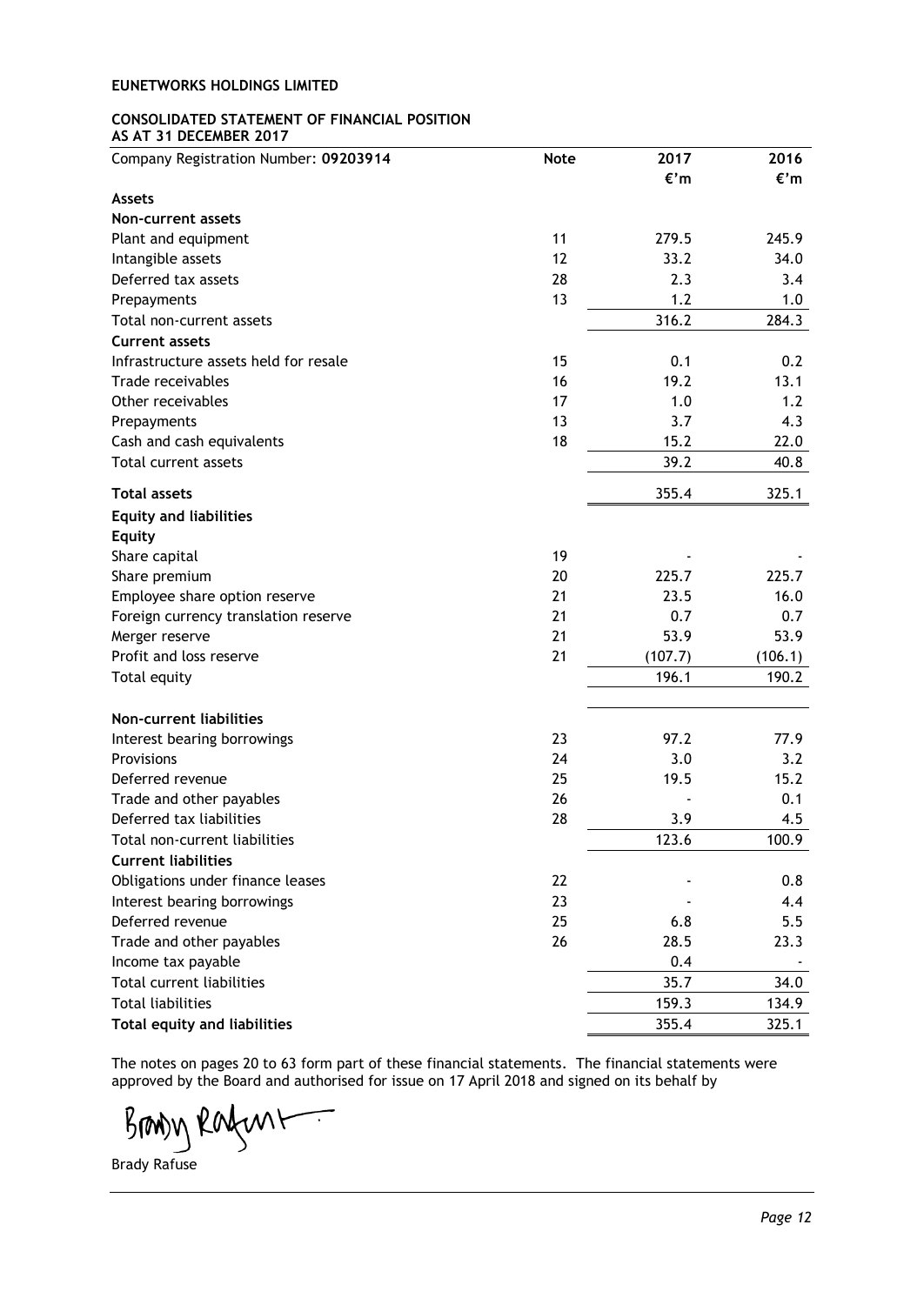### **COMPANY STATEMENT OF FINANCIAL POSITION AS AT 31 DECEMBER 2017**

Company Registration Number: **09203914**

|                               | <b>Note</b> | 2017<br>€'m | 2016<br>€'m |
|-------------------------------|-------------|-------------|-------------|
| Assets                        |             |             |             |
| Non-current asset             |             |             |             |
| Investments in subsidiaries   | 14          | 225.7       | 225.7       |
| <b>Current assets</b>         |             |             |             |
| Other receivables             | 17          | 0.2         |             |
| Total current assets          |             | 0.2         |             |
| <b>Total assets</b>           |             | 225.9       | 225.7       |
| <b>Equity and liabilities</b> |             |             |             |
| <b>Capital and reserves</b>   |             |             |             |
| Share capital                 | 19          |             |             |
| Share premium                 | 20          | 225.7       | 225.7       |
| Employee share option reserve | 21          | 0.9         |             |
| Profit and loss reserve       | 21          | (0.9)       |             |
| Total equity                  |             | 225.7       | 225.7       |
| <b>Current liabilities</b>    |             |             |             |
| Trade and other payables      | 26          | 0.2         |             |
| Total current liabilities     |             | 0.2         |             |
| Total equity and liabilities  |             | 225.9       | 225.7       |

The loss for the financial year of the parent company, euNetworks Holdings Limited, was €0.9m (2016: €Nil). As permitted by section 408 of the Companies Act 2006, no separate Income Statement is presented in respect of the company.

The notes on pages 20 to 63 form part of these financial statements. The financial statements were approved by the Board and authorised for issue on 17 April 2018 and signed on its behalf by

Brandy Ragunt

Brady Rafuse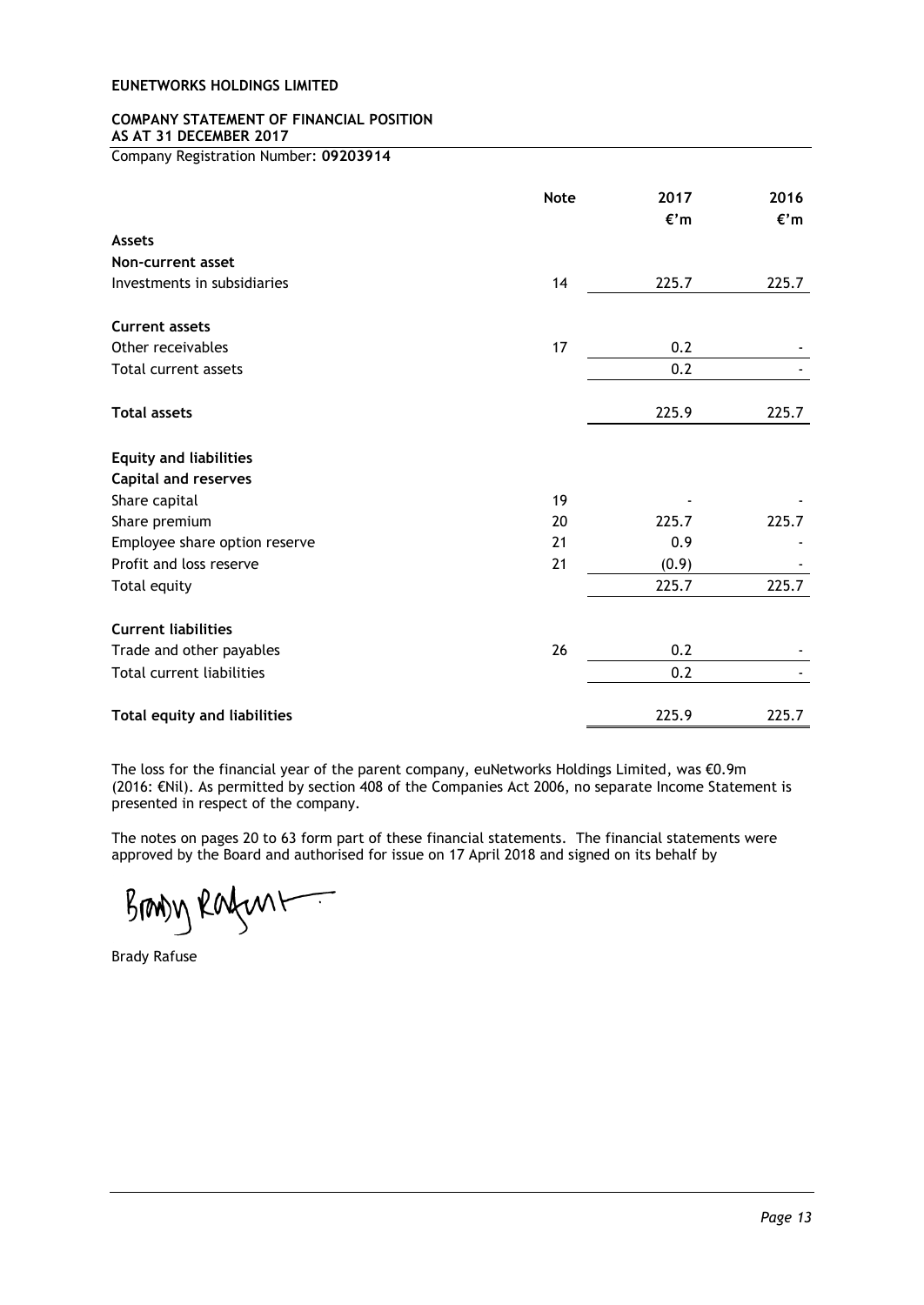### **CONSOLIDATED STATEMENT OF CASH FLOWS FOR THE FINANCIAL YEAR ENDED 31 DECEMBER 2017**

| <b>Operating activities</b><br>(Loss)/profit before tax<br>7.0<br>(0.4)<br>Add back:<br>Depreciation of plant and equipment<br>11<br>32.4<br>28.3<br>Amortisation of intangibles<br>12<br>2.1<br>2.2<br>7.5<br>0.7<br>Long term incentive plan<br>6<br>Financial costs<br>8<br>7.3<br>4.9<br>0.6<br>Loss/(Profit) on disposal of plant and equipment<br>(1.0)<br>49.5<br>Operating cash flows before movements in working capital<br>42.1<br>27<br>4.1<br>Changes in working capital<br>(6.0)<br>Income tax (expense)/refund<br>(0.3)<br>0.1<br>53.3<br>36.2<br>Net cash generated from operating activities<br><b>Investing activities</b><br>(65.3)<br>(49.8)<br>Purchase of plant and equipment<br>12<br>Purchase of intangible assets<br>(1.3)<br>(1.1)<br>Payment of deferred purchase consideration<br>(0.2)<br>(0.4)<br>Net cash outflow on acquisition of subsidiary net of cash<br>acquired<br>(66.8)<br>(51.3)<br>Net cash used in investing activities<br><b>Financing activities</b><br>100.0<br>Debt raised<br>37.0<br>(85.1)<br>Repayment of debt<br>(1.6)<br>Share buyback<br>(5.8)<br>(0.8)<br>(0.2)<br>Repayment of finance lease obligations<br>(6.9)<br>Interest paid<br>(4.0)<br>7.2<br>Net cash generated from financing activities<br>25.4<br>Effect of exchange rates on cash and cash equivalents<br>(0.5)<br>(1.0)<br>(6.8)<br>9.3<br>Net (decrease)/increase in cash and cash equivalents<br>22.0<br>12.7<br>Cash and cash equivalents at beginning of the year<br>Cash and cash equivalents at end of the year<br>18<br>15.2<br>22.0 | <b>Note</b> | 2017 | 2016 |
|-----------------------------------------------------------------------------------------------------------------------------------------------------------------------------------------------------------------------------------------------------------------------------------------------------------------------------------------------------------------------------------------------------------------------------------------------------------------------------------------------------------------------------------------------------------------------------------------------------------------------------------------------------------------------------------------------------------------------------------------------------------------------------------------------------------------------------------------------------------------------------------------------------------------------------------------------------------------------------------------------------------------------------------------------------------------------------------------------------------------------------------------------------------------------------------------------------------------------------------------------------------------------------------------------------------------------------------------------------------------------------------------------------------------------------------------------------------------------------------------------------------------------------------------------------------------|-------------|------|------|
|                                                                                                                                                                                                                                                                                                                                                                                                                                                                                                                                                                                                                                                                                                                                                                                                                                                                                                                                                                                                                                                                                                                                                                                                                                                                                                                                                                                                                                                                                                                                                                 |             | €'m  | €'m  |
|                                                                                                                                                                                                                                                                                                                                                                                                                                                                                                                                                                                                                                                                                                                                                                                                                                                                                                                                                                                                                                                                                                                                                                                                                                                                                                                                                                                                                                                                                                                                                                 |             |      |      |
|                                                                                                                                                                                                                                                                                                                                                                                                                                                                                                                                                                                                                                                                                                                                                                                                                                                                                                                                                                                                                                                                                                                                                                                                                                                                                                                                                                                                                                                                                                                                                                 |             |      |      |
|                                                                                                                                                                                                                                                                                                                                                                                                                                                                                                                                                                                                                                                                                                                                                                                                                                                                                                                                                                                                                                                                                                                                                                                                                                                                                                                                                                                                                                                                                                                                                                 |             |      |      |
|                                                                                                                                                                                                                                                                                                                                                                                                                                                                                                                                                                                                                                                                                                                                                                                                                                                                                                                                                                                                                                                                                                                                                                                                                                                                                                                                                                                                                                                                                                                                                                 |             |      |      |
|                                                                                                                                                                                                                                                                                                                                                                                                                                                                                                                                                                                                                                                                                                                                                                                                                                                                                                                                                                                                                                                                                                                                                                                                                                                                                                                                                                                                                                                                                                                                                                 |             |      |      |
|                                                                                                                                                                                                                                                                                                                                                                                                                                                                                                                                                                                                                                                                                                                                                                                                                                                                                                                                                                                                                                                                                                                                                                                                                                                                                                                                                                                                                                                                                                                                                                 |             |      |      |
|                                                                                                                                                                                                                                                                                                                                                                                                                                                                                                                                                                                                                                                                                                                                                                                                                                                                                                                                                                                                                                                                                                                                                                                                                                                                                                                                                                                                                                                                                                                                                                 |             |      |      |
|                                                                                                                                                                                                                                                                                                                                                                                                                                                                                                                                                                                                                                                                                                                                                                                                                                                                                                                                                                                                                                                                                                                                                                                                                                                                                                                                                                                                                                                                                                                                                                 |             |      |      |
|                                                                                                                                                                                                                                                                                                                                                                                                                                                                                                                                                                                                                                                                                                                                                                                                                                                                                                                                                                                                                                                                                                                                                                                                                                                                                                                                                                                                                                                                                                                                                                 |             |      |      |
|                                                                                                                                                                                                                                                                                                                                                                                                                                                                                                                                                                                                                                                                                                                                                                                                                                                                                                                                                                                                                                                                                                                                                                                                                                                                                                                                                                                                                                                                                                                                                                 |             |      |      |
|                                                                                                                                                                                                                                                                                                                                                                                                                                                                                                                                                                                                                                                                                                                                                                                                                                                                                                                                                                                                                                                                                                                                                                                                                                                                                                                                                                                                                                                                                                                                                                 |             |      |      |
|                                                                                                                                                                                                                                                                                                                                                                                                                                                                                                                                                                                                                                                                                                                                                                                                                                                                                                                                                                                                                                                                                                                                                                                                                                                                                                                                                                                                                                                                                                                                                                 |             |      |      |
|                                                                                                                                                                                                                                                                                                                                                                                                                                                                                                                                                                                                                                                                                                                                                                                                                                                                                                                                                                                                                                                                                                                                                                                                                                                                                                                                                                                                                                                                                                                                                                 |             |      |      |
|                                                                                                                                                                                                                                                                                                                                                                                                                                                                                                                                                                                                                                                                                                                                                                                                                                                                                                                                                                                                                                                                                                                                                                                                                                                                                                                                                                                                                                                                                                                                                                 |             |      |      |
|                                                                                                                                                                                                                                                                                                                                                                                                                                                                                                                                                                                                                                                                                                                                                                                                                                                                                                                                                                                                                                                                                                                                                                                                                                                                                                                                                                                                                                                                                                                                                                 |             |      |      |
|                                                                                                                                                                                                                                                                                                                                                                                                                                                                                                                                                                                                                                                                                                                                                                                                                                                                                                                                                                                                                                                                                                                                                                                                                                                                                                                                                                                                                                                                                                                                                                 |             |      |      |
|                                                                                                                                                                                                                                                                                                                                                                                                                                                                                                                                                                                                                                                                                                                                                                                                                                                                                                                                                                                                                                                                                                                                                                                                                                                                                                                                                                                                                                                                                                                                                                 |             |      |      |
|                                                                                                                                                                                                                                                                                                                                                                                                                                                                                                                                                                                                                                                                                                                                                                                                                                                                                                                                                                                                                                                                                                                                                                                                                                                                                                                                                                                                                                                                                                                                                                 |             |      |      |
|                                                                                                                                                                                                                                                                                                                                                                                                                                                                                                                                                                                                                                                                                                                                                                                                                                                                                                                                                                                                                                                                                                                                                                                                                                                                                                                                                                                                                                                                                                                                                                 |             |      |      |
|                                                                                                                                                                                                                                                                                                                                                                                                                                                                                                                                                                                                                                                                                                                                                                                                                                                                                                                                                                                                                                                                                                                                                                                                                                                                                                                                                                                                                                                                                                                                                                 |             |      |      |
|                                                                                                                                                                                                                                                                                                                                                                                                                                                                                                                                                                                                                                                                                                                                                                                                                                                                                                                                                                                                                                                                                                                                                                                                                                                                                                                                                                                                                                                                                                                                                                 |             |      |      |
|                                                                                                                                                                                                                                                                                                                                                                                                                                                                                                                                                                                                                                                                                                                                                                                                                                                                                                                                                                                                                                                                                                                                                                                                                                                                                                                                                                                                                                                                                                                                                                 |             |      |      |
|                                                                                                                                                                                                                                                                                                                                                                                                                                                                                                                                                                                                                                                                                                                                                                                                                                                                                                                                                                                                                                                                                                                                                                                                                                                                                                                                                                                                                                                                                                                                                                 |             |      |      |
|                                                                                                                                                                                                                                                                                                                                                                                                                                                                                                                                                                                                                                                                                                                                                                                                                                                                                                                                                                                                                                                                                                                                                                                                                                                                                                                                                                                                                                                                                                                                                                 |             |      |      |
|                                                                                                                                                                                                                                                                                                                                                                                                                                                                                                                                                                                                                                                                                                                                                                                                                                                                                                                                                                                                                                                                                                                                                                                                                                                                                                                                                                                                                                                                                                                                                                 |             |      |      |
|                                                                                                                                                                                                                                                                                                                                                                                                                                                                                                                                                                                                                                                                                                                                                                                                                                                                                                                                                                                                                                                                                                                                                                                                                                                                                                                                                                                                                                                                                                                                                                 |             |      |      |
|                                                                                                                                                                                                                                                                                                                                                                                                                                                                                                                                                                                                                                                                                                                                                                                                                                                                                                                                                                                                                                                                                                                                                                                                                                                                                                                                                                                                                                                                                                                                                                 |             |      |      |
|                                                                                                                                                                                                                                                                                                                                                                                                                                                                                                                                                                                                                                                                                                                                                                                                                                                                                                                                                                                                                                                                                                                                                                                                                                                                                                                                                                                                                                                                                                                                                                 |             |      |      |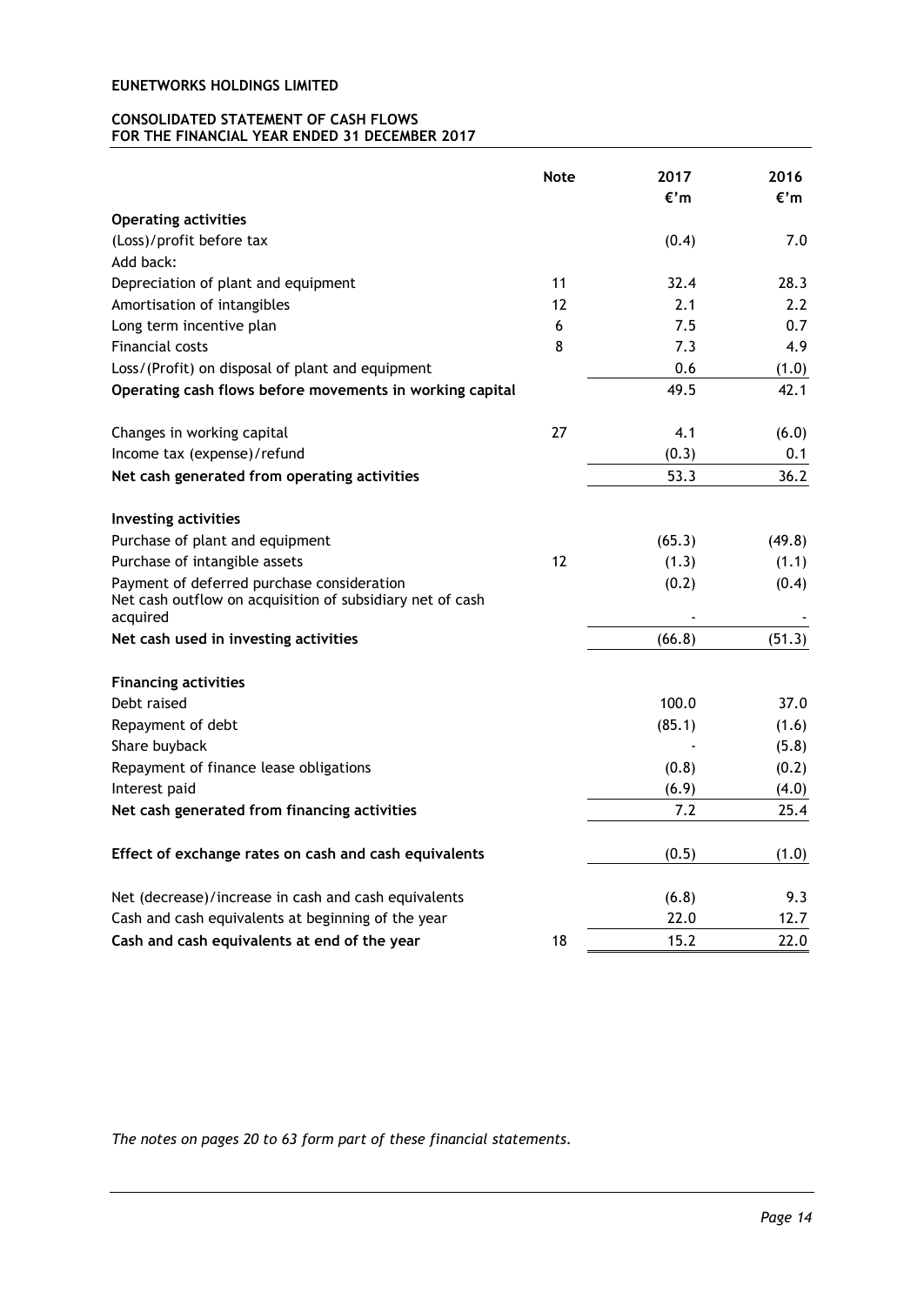### **COMPANY STATEMENT OF CASH FLOWS FOR THE FINANCIAL YEAR ENDED 31 DECEMBER 2017**

|                                                          | <b>Note</b> | 2017<br>€'m | 2016<br>€'m |
|----------------------------------------------------------|-------------|-------------|-------------|
| <b>Operating activities</b>                              |             |             |             |
| (Loss)/Profit before income tax                          |             | (0.9)       |             |
| Add back:                                                |             |             |             |
| Long term incentive plan                                 |             | 0.9         |             |
| Operating cash flows before movements in working capital |             |             |             |
| Net cash from operating activities                       |             |             |             |
| <b>Investing activities</b>                              |             |             |             |
| Net cash used in investing activities                    |             |             |             |
| <b>Financing activities</b>                              |             |             |             |
| Net cash from financing activities                       |             |             |             |
| Effect of exchange rates on cash and cash equivalents    |             |             |             |
| Net increase in cash and cash equivalents                |             |             |             |
| Cash and cash equivalents at beginning of the year       |             |             |             |
| Cash and cash equivalents at end of the year             | 18          |             |             |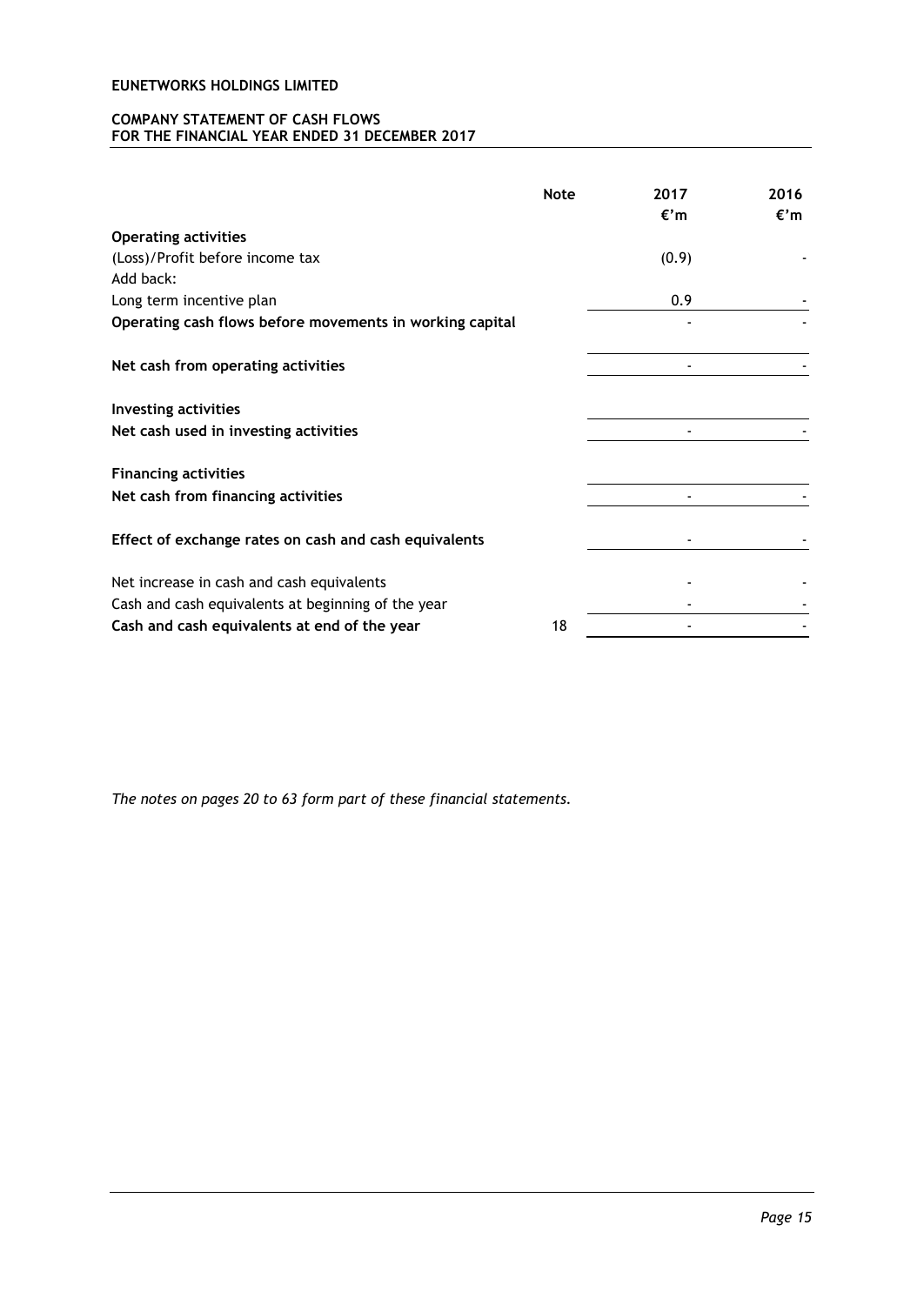### **CONSOLIDATED STATEMENT OF CHANGES IN EQUITY FOR THE FINANCIAL YEAR ENDED 31 DECEMBER 2017**

| Group<br>2017                                                                                                                  | <b>Share</b><br>capital<br>€'m | <b>Share</b><br>premium<br>€'m | Employee<br>share option<br>reserve<br>€'m | <b>Reserves</b><br>Foreign<br>currency<br>translation<br>reserve<br>€'m | Merger<br>reserve<br>€'m | Profit and loss<br>reserve<br>€'m | <b>Total</b><br>equity<br>€'m |
|--------------------------------------------------------------------------------------------------------------------------------|--------------------------------|--------------------------------|--------------------------------------------|-------------------------------------------------------------------------|--------------------------|-----------------------------------|-------------------------------|
| At 1 January 2017                                                                                                              |                                | 225.7                          | 16.0                                       | 0.7                                                                     | 53.9                     | (106.1)                           | 190.2                         |
| Loss for the year, representing total<br>comprehensive income for the year<br>Contributions by and distributions to<br>owners: |                                |                                | $\blacksquare$                             |                                                                         |                          | (1.6)                             | (1.6)                         |
| - Share options expense (Note 6)                                                                                               |                                | $\overline{\phantom{a}}$       | 7.5                                        | $\blacksquare$                                                          | $\overline{\phantom{a}}$ |                                   | 7.5                           |
| Total contributions by and distributions to<br>owners                                                                          |                                | 225.7                          | 23.5                                       | 0.7                                                                     | 53.9                     | (107.7)                           | 196.1                         |
| At 31 December 2017                                                                                                            |                                | 225.7                          | 23.5                                       | 0.7                                                                     | 53.9                     | (107.7)                           | 196.1                         |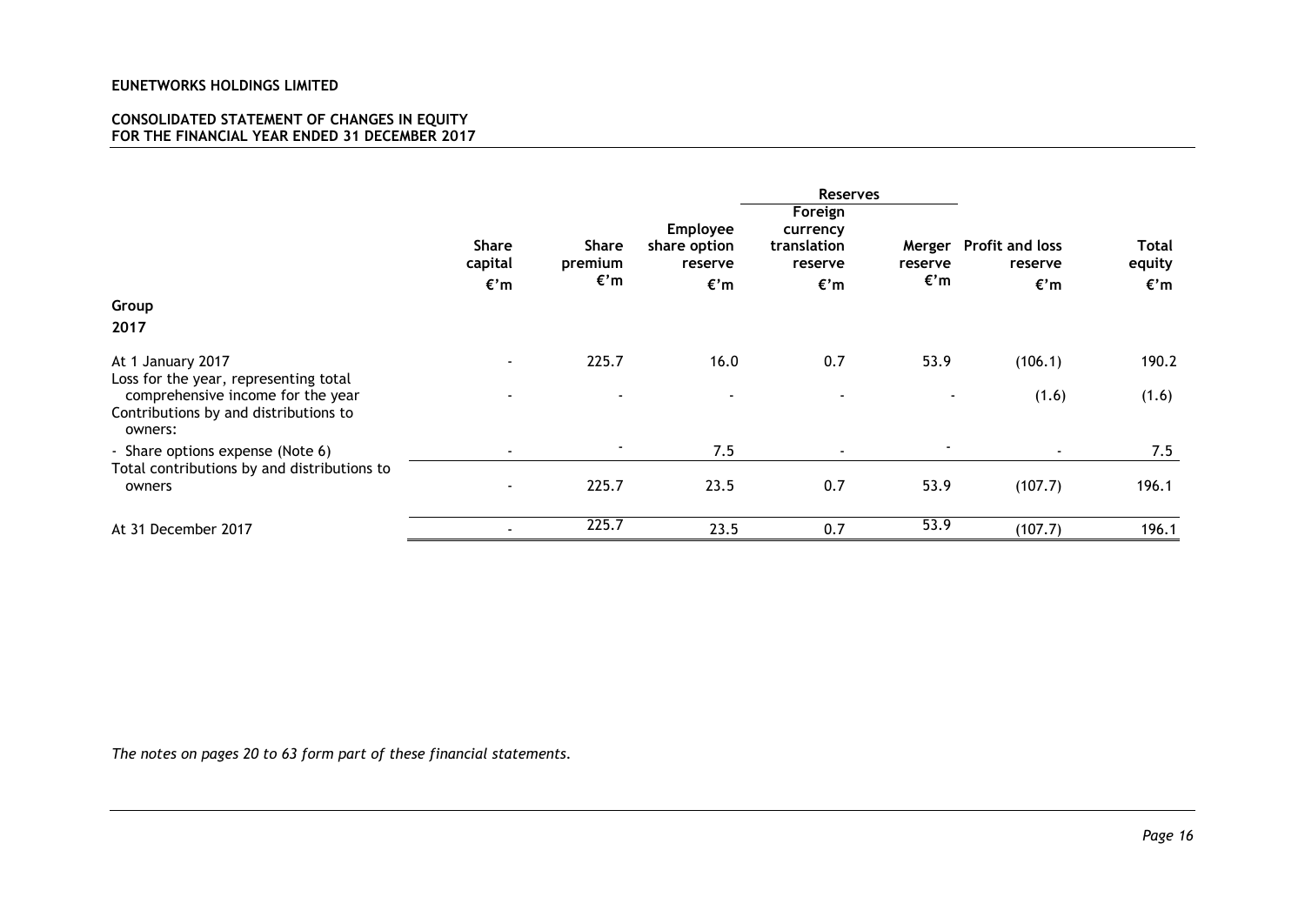### **CONSOLIDATED STATEMENT OF CHANGES IN EQUITY FOR THE FINANCIAL YEAR ENDED 31 DECEMBER 2017**

|                                                                                                                       |                                |                                |                                            | <b>Reserves</b>                                      |                          |                                   |                               |
|-----------------------------------------------------------------------------------------------------------------------|--------------------------------|--------------------------------|--------------------------------------------|------------------------------------------------------|--------------------------|-----------------------------------|-------------------------------|
|                                                                                                                       | <b>Share</b><br>capital<br>€'m | <b>Share</b><br>premium<br>€'m | Employee<br>share option<br>reserve<br>€'m | Foreign<br>currency<br>translation<br>reserve<br>€'m | Merger<br>reserve<br>€'m | Profit and loss<br>reserve<br>€'m | <b>Total</b><br>equity<br>€'m |
| Group                                                                                                                 |                                |                                |                                            |                                                      |                          |                                   |                               |
| 2016                                                                                                                  |                                |                                |                                            |                                                      |                          |                                   |                               |
| At 1 January 2016                                                                                                     |                                | 225.7                          | 15.3                                       | 0.7                                                  | 53.9                     | (113.1)                           | 182.5                         |
| Profit for the year, representing total<br>comprehensive income for the year<br>Contributions by and distributions to |                                |                                |                                            |                                                      | $\overline{\phantom{a}}$ | 7.0                               | 7.0                           |
| owners:                                                                                                               |                                |                                |                                            |                                                      | $\overline{\phantom{a}}$ |                                   |                               |
| - Share options expense (Note 6)<br>Total contributions by and distributions to                                       | $\sim$                         |                                | 0.7                                        | $\blacksquare$                                       |                          | $\blacksquare$                    | 0.7                           |
| owners                                                                                                                |                                |                                | 0.7                                        |                                                      | $\overline{\phantom{a}}$ |                                   | 0.7                           |
| At 31 December 2016                                                                                                   |                                | 225.7                          | 16.0                                       | 0.7                                                  | 53.9                     | (106.1)                           | 190.2                         |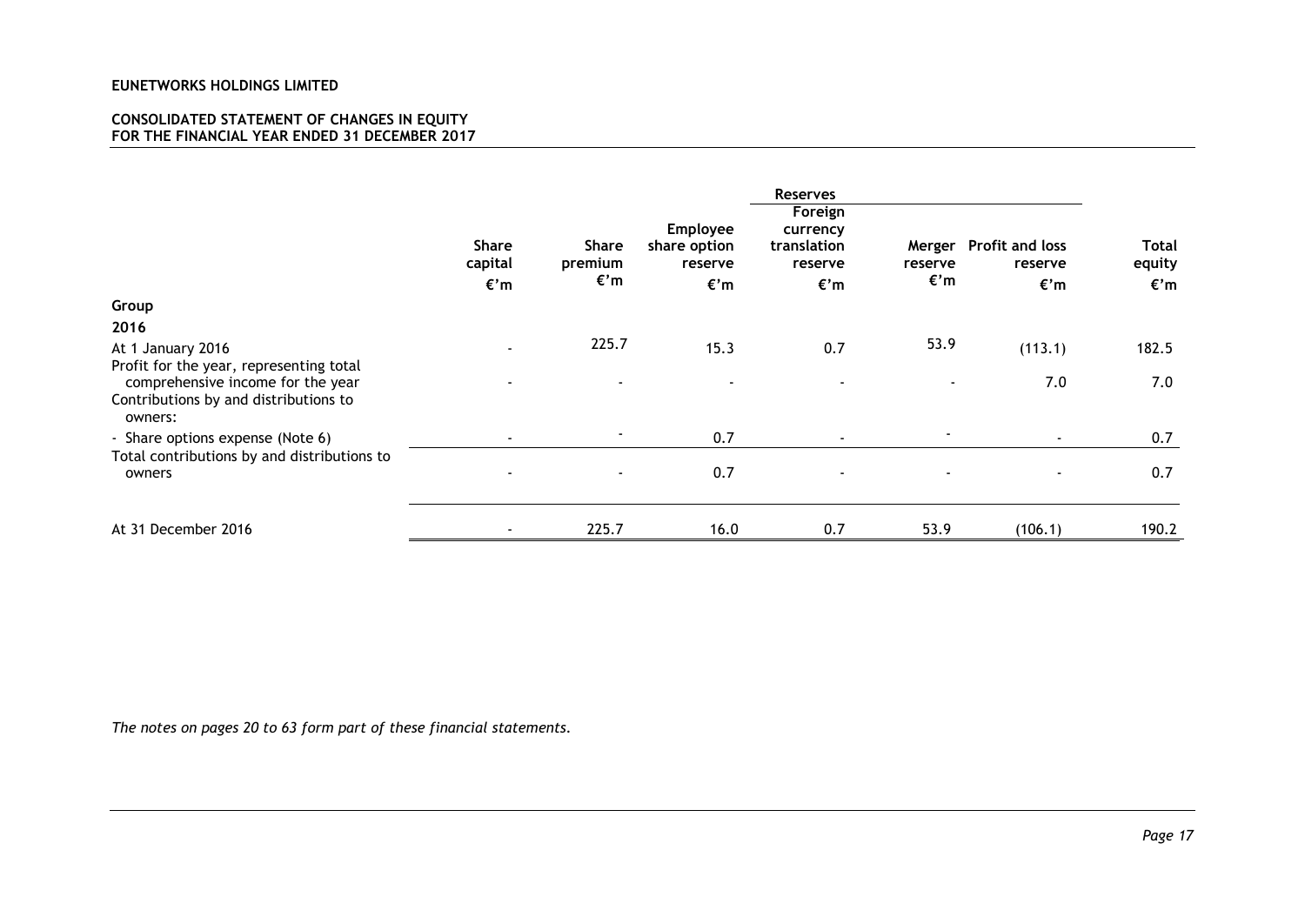### **COMPANY STATEMENT OF CHANGES IN EQUITY FOR THE FINANCIAL YEAR ENDED 31 DECEMBER 2017**

|                                                                            | <b>Share</b><br>capital<br>€'m | Share<br>premium<br>€'m | Employee<br>reserve<br>€'m | share option Profit and loss<br>reserve<br>€'m | <b>Total</b><br>equity<br>€'m |
|----------------------------------------------------------------------------|--------------------------------|-------------------------|----------------------------|------------------------------------------------|-------------------------------|
| Company                                                                    |                                |                         |                            |                                                |                               |
| 2017                                                                       |                                |                         |                            |                                                |                               |
| At 1 January 2017                                                          |                                | 225.7                   | $\blacksquare$             | $\overline{\phantom{a}}$                       | 225.7                         |
| Loss for the year, representing total comprehensive income<br>for the year |                                |                         |                            | (0.9)                                          | (0.9)                         |
| Contributions by and distributions to owners<br>- Share options expense    |                                |                         | 0.9                        |                                                | 0.9                           |
| Total contributions by and distributions to owners                         |                                | 225.7                   | 0.9                        | (0.9)                                          | 225.7                         |
| At 31 December 2017                                                        |                                | 225.7                   | 0.9                        | (0.9)                                          | 225.7                         |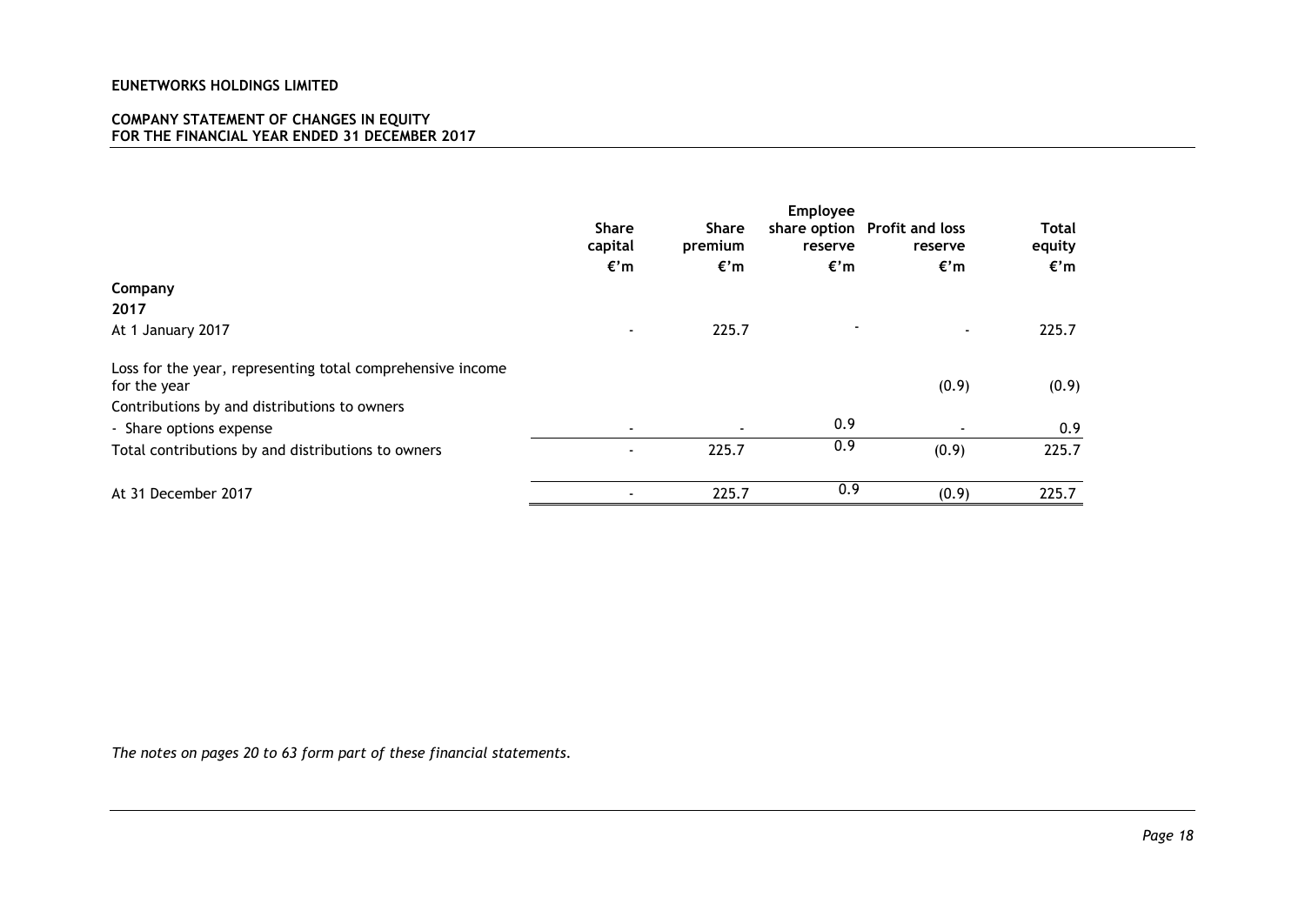### **COMPANY STATEMENT OF CHANGES IN EQUITY FOR THE FINANCIAL YEAR ENDED 31 DECEMBER 2017**

|                                                                              | <b>Share</b><br>capital<br>€'m | Share<br>premium<br>€'m  | Accumulated<br>losses<br>€'m | Total<br>equity<br>€'m |
|------------------------------------------------------------------------------|--------------------------------|--------------------------|------------------------------|------------------------|
| Company                                                                      |                                |                          |                              |                        |
| 2016                                                                         |                                |                          |                              |                        |
| At 1 January 2016                                                            | $\overline{\phantom{a}}$       | $\overline{\phantom{a}}$ |                              |                        |
| Profit for the year, representing total comprehensive income<br>for the year |                                |                          |                              |                        |
| Contributions by and distributions to owners                                 |                                |                          |                              |                        |
| Issue of share capital                                                       |                                | 225.7                    |                              | 225.7                  |
| Total contributions by and distributions to owners                           |                                |                          |                              |                        |
| At 31 December 2016                                                          |                                | 225.7                    |                              | 225.7                  |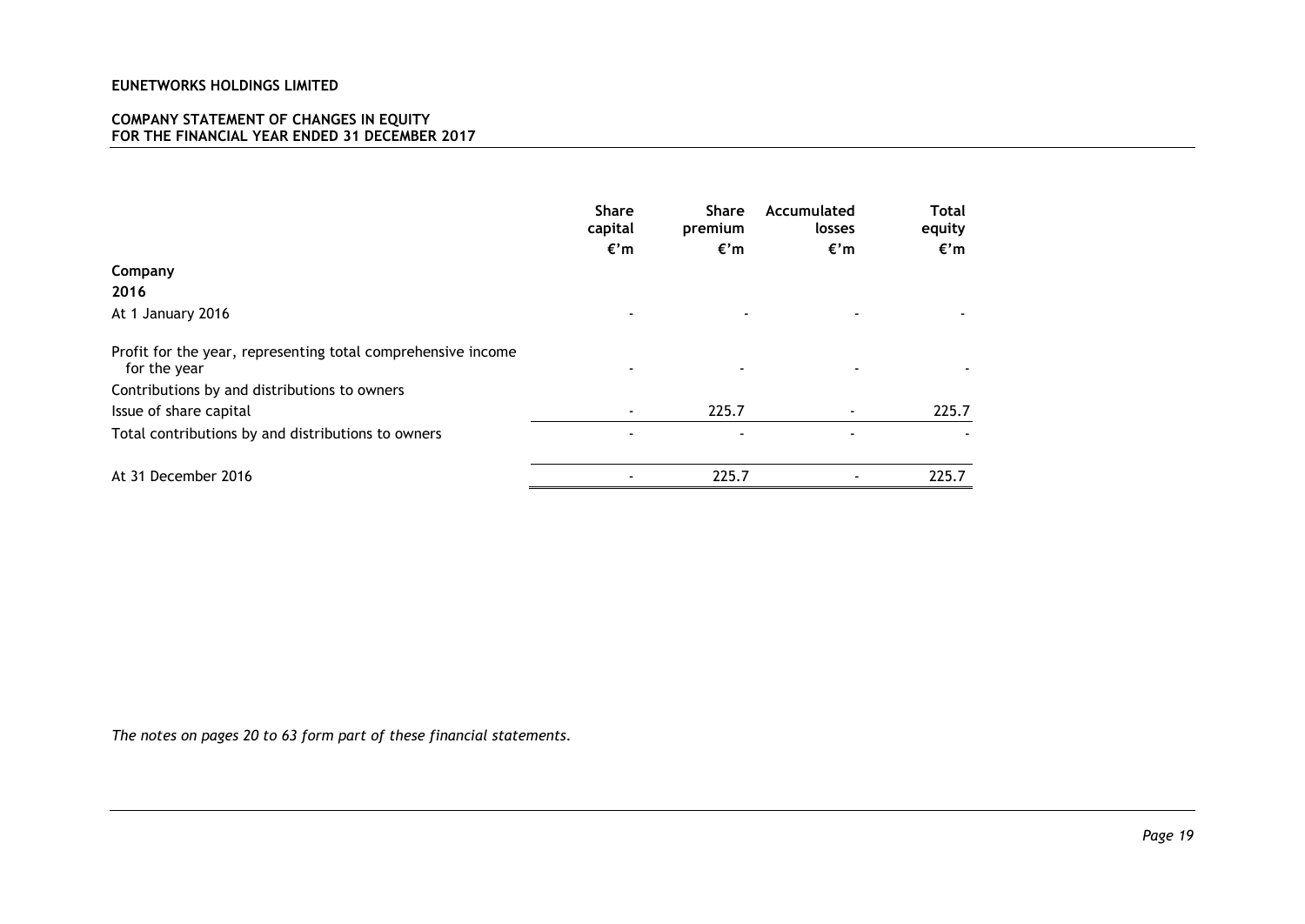### **NOTES TO THE FINANCIAL STATEMENTS FOR THE FINANCIAL YEAR ENDED 31 DECEMBER 2017**

These notes form an integral part of and should be read in conjunction with the accompanying financial statements.

### **1. General information**

euNetworks Holdings Limited (the "Company") is a limited liability company incorporated and domiciled in the United Kingdom. The registered office of the Company is at 15 Worship Street, London, EC2A 2DT, United Kingdom.

The principal activities of the Company are those of investment holding and acting as a corporate manager, advisor and administrative centre to support the business development and marketing of the businesses of its subsidiaries. The principal activities of the subsidiaries are disclosed in Note 14 to the financial statements.

The euNetworks group of companies (the "Group") operates high capacity fibre networks, provides high capacity communications infrastructure and networking solutions and services. The Group is as a bandwidth infrastructure provider. The Group owns and operates 14 fibre based metropolitan networks across Europe, with these networks connected by euNetworks' long haul network. euNetworks leads the market in data centre connectivity, directly connecting over 350 data centres in Europe. euNetworks is also a leading cloud connectivity provider. The company offers a portfolio of metropolitan and long haul services including Dark Fibre, Wavelengths and Ethernet. Wholesale, finance, content, media, data centre and enterprise customers benefit from euNetworks' unique inventory of fibre and duct based assets that are tailored to fulfil their high bandwidth needs

In particular, the Group operates a network which combines a 'long-haul' inter-city network linking Germany, the Netherlands, the United Kingdom, Ireland, France, Belgium, Austria, Sweden, Denmark, Switzerland and high density 'last-mile' metropolitan optical fibre networks in London, Frankfurt, Munich, Berlin, Stuttgart, Hamburg, Düsseldorf, Cologne, Paris, Amsterdam, Rotterdam, Utrecht, Manchester and Dublin. Duct infrastructure is in place in The Hague and Hanover. The Group also has a nationwide network in Germany.

The Group delivers a focused product set centred around its core asset of owned fibre optic cables and associated equipment. These products are combined in ways to deliver targeted bandwidth solutions for customers.

The Group also operates a secure data centre facility in Amsterdam and 24 colocation sites in Germany.

The functional and presentational currency for the company and the group is the Euro. This reflects the primary trading currency of the business.

### **2. Summary of significant accounting policies**

### **2.1 Basis of preparation**

The financial statements have been prepared in accordance with International Financial Reporting Standards ("IFRS"), International Accounting Standards and Interpretations issued by the International Accounting Standards Board ("IASB") as adopted by the European Union ("adopted IFRSs").

The preparation of financial statements in compliance with adopted IFRS requires the use of certain critical accounting estimates. It also requires management to exercise judgement in applying the Group and Company's accounting policies. The areas where significant judgements and estimates have been made in preparing the Financial Statements and their effect are disclosed in note 3.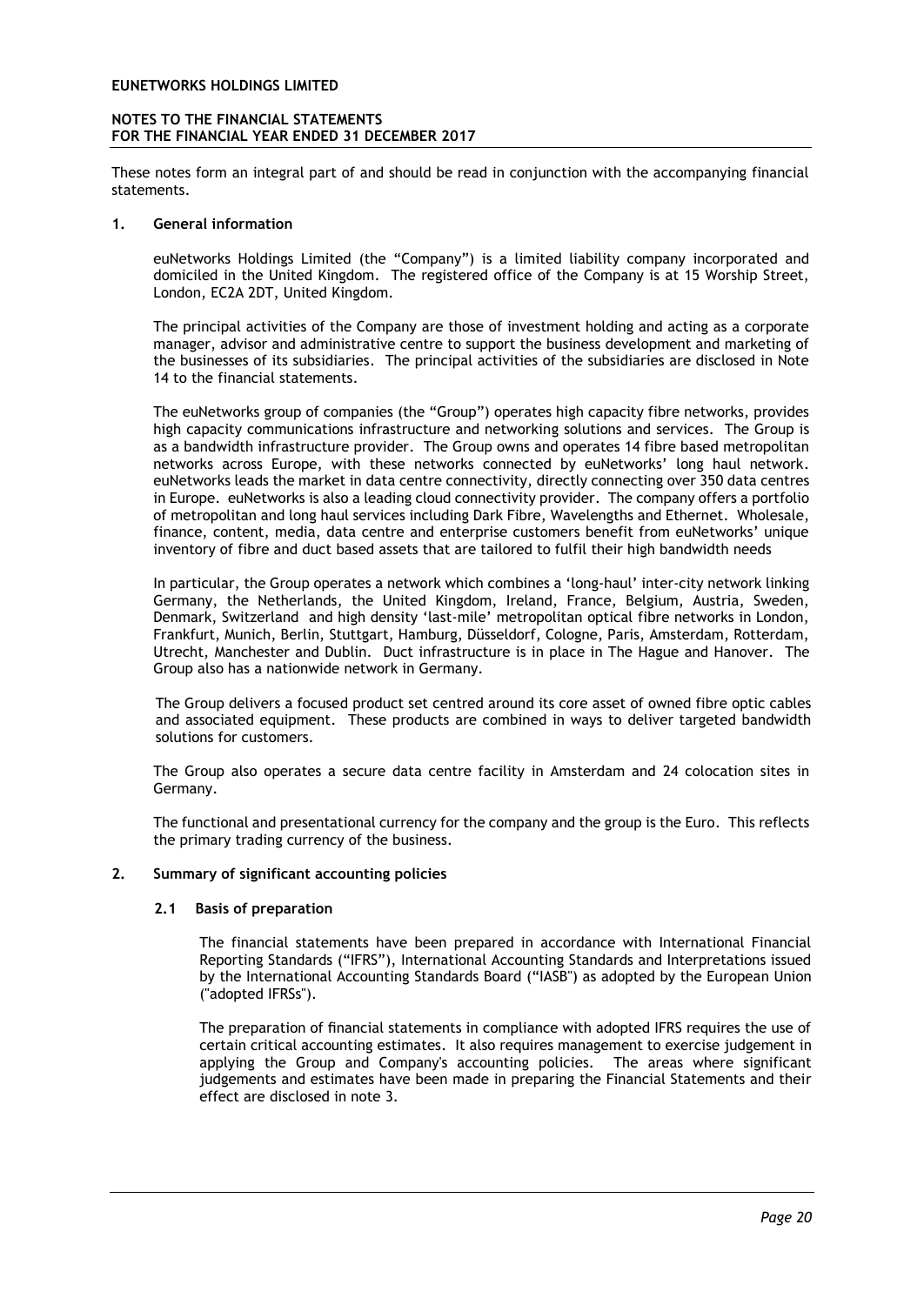### **NOTES TO THE FINANCIAL STATEMENTS FOR THE FINANCIAL YEAR ENDED 31 DECEMBER 2017**

#### **2. Summary of significant accounting policies** (Continued)

### **2.1 Basis of preparation** (Continued)

The individual financial statements of each Group entity are measured and presented in the currency of the primary economic environment in which the entity operates (its functional currency). The consolidated financial statements of the Group and the statement of financial position and statement of changes in equity of the Company are presented in Euros (" $\epsilon$ "), which is the functional currency of the Company and the presentation currency for the consolidated financial statements. Euro is the presentation currency of the Group as the major part of the Group's business has been carried out in Euros. All values presented are rounded to the nearest million (" $\varepsilon$ 'm"), except when indicated otherwise.

a) New standards - Amendments to published standards and interpretations to existing standards effective from 1 January 2016

No new standards, amendments to published standards or interpretations of existing standards effective from 1 January 2016 had a material impact on the financial statements.

b) Standards and interpretations issued but not yet effective

### *IFRS 15 - Revenue from Contracts with Customers (Issued 28 May 2014, applicable from January 2018)*

The standard is effective for periods commencing on or after 1 January 2018. This standard introduces a new revenue recognition model and replaces IAS 18 'Revenue', IAS 11 'Construction Contracts', IFRIC 13 'Customer Loyalty Programmes', IFRIC 15 'Agreements for the Construction of Real Estate', IFRIC 18 'Transfer of Assets from Customers' and SIC-31 'Revenue – Barter Transactions Involving Advertising Services'.

While the introduction of IFRS 15 is expected to have a significant impact for many companies, the Directors have carefully considered the potential effects in the context of the Group's revenues and have concluded that on adoption there will be no significant changes to the way in which the Group's performance obligations to customers are identified or deemed to be satisfied and, therefore, no material impact on the revenues recognised in the financial statements.

#### *IFRS 16 - Leasing (Issued 13 January 2016. applicable from January 2019)*

The standard is effective for periods commencing on or after 1 January 2019 and will be adopted by the Group in the year ended 31 December 2019. Under the provisions of the standard most leases, including the majority of those previously classified as operating leases, will be brought on to the statement of financial position, as both a right-of-use asset and a largely offsetting lease liability. The right-of-use asset and lease liability are both based on the present value of lease payments due over the term of the lease, with the asset being depreciated in accordance with IAS 16 'Property, Plant and Equipment' and the liability increased for the accretion of interest and reduced by lease payments.

IFRS 16 is expected to have a significant impact on the amounts recognised in the Group's consolidated financial statements. On adoption of IFRS 16 the Group will recognise within the balance sheet a right of use asset and lease liability for all applicable leases. Within the income statement, rent expense will be replaced by depreciation and interest expense. This will result in a decrease in cost of sales and an increase in finance costs. The standard will also impact a number of statutory measures such as operating profit and cash generated from operations, and alternative performance measures used by the Group.

The full impact of IFRS 16 is currently under review, including understanding the practical application of the principles of the standard. It is therefore not practical to provide a reasonable estimate of the financial effect until this review is complete.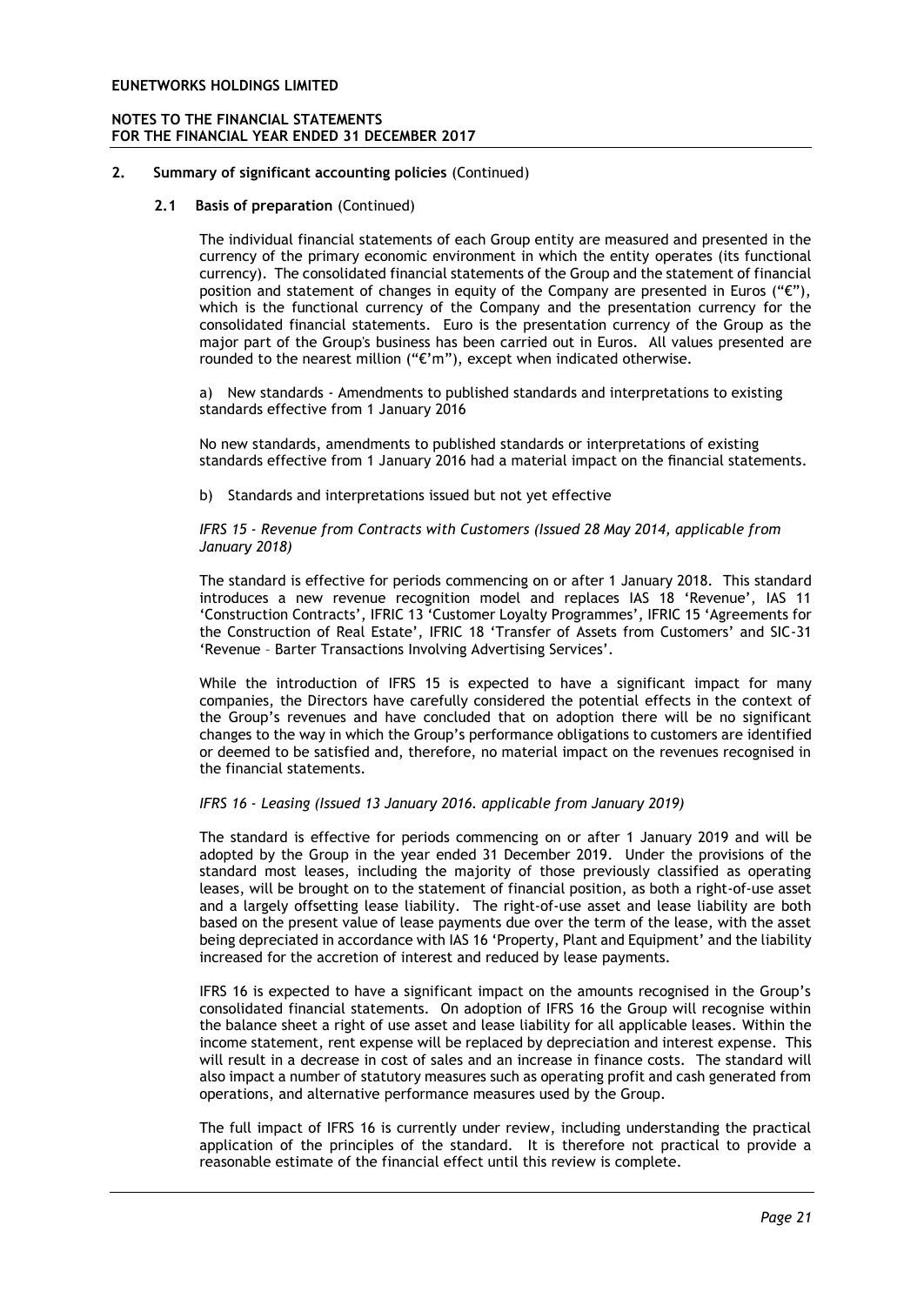### **NOTES TO THE FINANCIAL STATEMENTS FOR THE FINANCIAL YEAR ENDED 31 DECEMBER 2017**

#### **2. Summary of significant accounting policies** (Continued)

#### **2.1 Basis of preparation** (continued)

#### *IFRS 9 Financial Instruments*

The standard is effective for periods commencing on or after 1 January 2018. Under the provisions of this standard, where the group has chosen to measure borrowings at fair value through profit or loss, the portion of the change in fair value due to changes in the group's own credit risk will be recognised in other comprehensive income rather than within profit or loss. If this standard had been adopted in the current year, there would be no material difference recognised in other comprehensive income rather than within the income statement.

The standard also broadens the scope of what can be included within a hedge relationship, which may enable the group's regulatory swaps to be designated within cash flow hedge relationships. If the standard had been adopted in the current year with all such swaps being designated an all hedges being fully effective, fair value losses of nil would have been recognised in other comprehensive income rather than within the income statement.

In addition, the standard requires entities to use an expected credit loss model for impairment of the financial assets instead of an incurred credit loss model. This is expected to impact the way in which the group provides for bad and doubtful receivables. Work in this area is ongoing and it is not currently possible to quantify the expected impact as this will be dependent on the design of the model and the economic circumstances at the point of implementation; however, the current expectation is that it is unlikely to have a material impact on the overall level of provisions.

#### **2.2 Basis of consolidation**

The consolidated financial statements incorporate the financial statements of the Company and its subsidiaries. Subsidiaries are entities over which the Company has control. The Group controls an investee if the Group has power over the investee, exposure to variable returns from the investee, and the ability to use its power to affect those variable returns. Control is reassessed whenever facts and circumstances indicate that there may be a change in any of these elements of control.

Subsidiaries are consolidated from the date on which control is transferred to the Group up to the effective date on which control ceases, as appropriate.

Intra-group balances and transactions and any unrealised income and expenses arising from intra-group transactions are eliminated on consolidation. Unrealised losses may be an impairment indicator of the asset concerned.

The financial statements of the subsidiaries are prepared for the same reporting period as that of the Company, using consistent accounting policies. Where necessary, accounting policies of subsidiaries are changed to ensure consistency with the policies adopted by other members of the Group.

Changes in the Group's interest in a subsidiary that do not result in a loss of control are accounted for as equity transactions. The carrying amounts of the Group's interests and the non-controlling interests are adjusted to reflect the changes in their relative interests in the subsidiary. Any difference between the amount by which the non-controlling interests are adjusted and the fair value of the consideration paid or received is recognised directly in equity and attributed to owners of the Company.

When the Group loses control of a subsidiary it derecognises the assets and liabilities of the subsidiary and any non-controlling interest. The profit or loss on disposal is calculated as the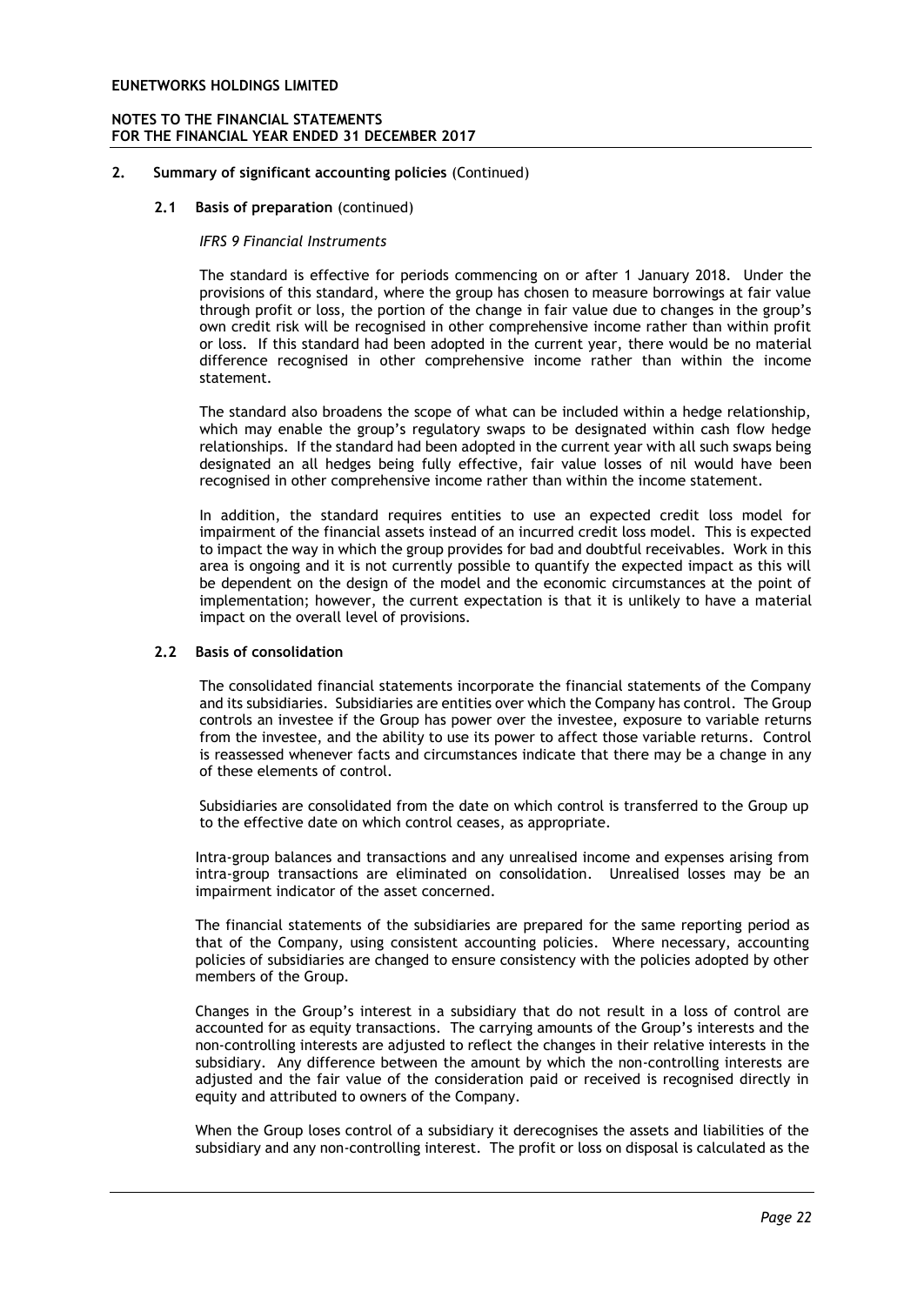### **NOTES TO THE FINANCIAL STATEMENTS FOR THE FINANCIAL YEAR ENDED 31 DECEMBER 2017**

## 2. Summary of significant accounting policies **(continued)**

difference between (i) the aggregate of the fair value of the consideration received and the fair value of any retained interest and (ii) the previous carrying amount of the assets (including goodwill), and liabilities of the subsidiary and any non-controlling interests. Amounts previously recognised in other comprehensive income in relation to the subsidiary are accounted for (i.e. reclassified to profit or loss or transferred directly to retained earnings) in the same manner as would be required if the relevant assets or liabilities were disposed of. The fair value of any investments retained in the former subsidiary at the date when control is lost is regarded as the fair value on initial recognition for subsequent accounting under FRS 39 Financial Instruments: Recognition and Measurement or, when applicable, the cost on initial recognition of an investment in an associate or jointly controlled entity.

### **2.3 Merger Accounting**

The Company was incorporated on 4 September 2014.

On 26 October 2016 euNetworks 1 Pte Limited, then called euNetworks Group Limited and the holding company of the euNetworks operating companies ("euNetworks Singapore"), completed a Scheme of Arrangement. Following the Scheme of Arrangement, EUN Holdings LLP (the parent of the Company) held 429,885,322 shares in euNetworks Singapore and euNetworks Group Limited (a direct subsidiary of the Company, "euNetworks UK") held the balance of 7,632,097 shares.

Following completion of the Scheme of Arrangement, in November 2016 the 429,885,322 shares in euNetworks Singapore held by EUN Holdings LLP were exchanged for 2 shares in the Company. The Company then exchanged these shares for 2 shares in euNetworks UK, resulting in the entire share capital of euNetworks Singapore being held by euNetworks UK.

Accordingly, following the restructuring, the operating companies of the Group which had been wholly owned by euNetworks Singapore for the year ended 31 December 2015 were wholly owned by the Company.

In these financial statements, except where reference is made to the figures only for the Company without its subsidiaries, the comparative figures for 2016 include the whole group as it was before the Scheme of Arrangement and subsequent restructuring (as it is the same operating business) adjusted where necessary in the balance sheet to reflect the effects of merger accounting.

Consequently the previously recognised book values and assets and liabilities of euNetworks Group Limited (now euNetworks 1 Pte Limited) have been retained and the consolidated financial statements for period ended 31 December 2016 have been presented as if euNetworks Holdings Limited had always been the parent company of the Group.

In determining the appropriate accounting treatment for the transaction, the Directors considered IFRS 3 "Business Combinations". However, they concluded that this transaction fell outside of the scope IFRS 3 since the transaction described above represents a combination of entities under common control.

Paragraph 10 of IAS8 'Accounting Policies, Changes in Accounting Estimates and Errors' requires management to use its judgement in developing and applying a policy that is relevant, reliable, represents faithfully the transaction, reflects the economic substance of the transaction, is neutral, is prudent, and is complete in all material respects when selecting the appropriate methodology for consolidation accounting.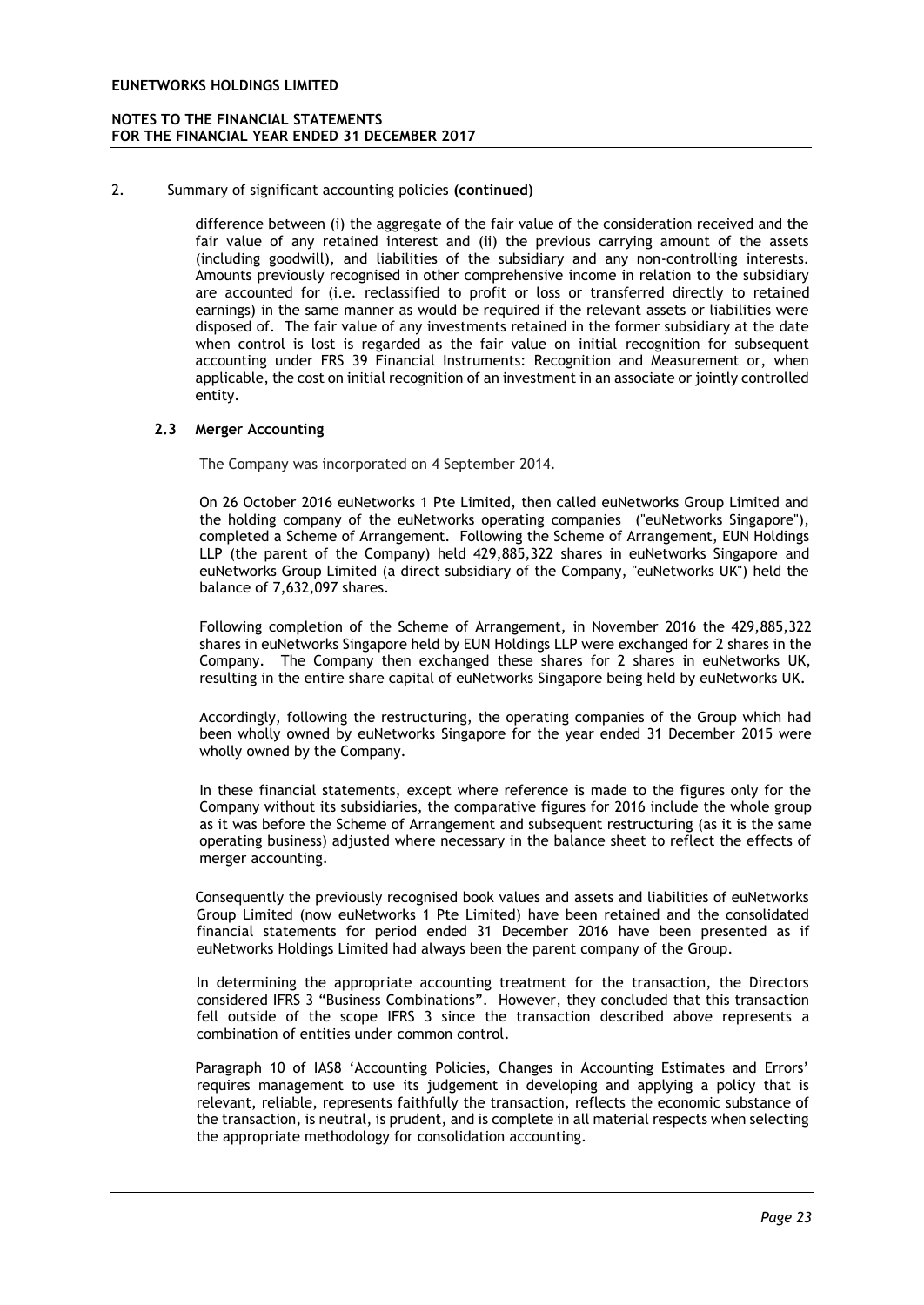#### **2. Summary of significant accounting policies** (Continued)

#### **2.3 Merger Accounting** (continued)

Section 19.27 to 19.33 of FRS 102 Group Reconstructions (UK) permits merger accounting as a result of a group reconstruction when an addition of a new parent Company does not alter the relative rights of the shareholders and is facilitated entirely by a share for share exchange.

The result is that the merged group is treated as if it has have been combined throughout the current and comparative accounting periods. Merger accounting principles for these combinations gave rise to a merger reserve in the consolidated statement of financial position, being the difference between the nominal value of the new shares issued by the parent company for the acquisition of the shares of the subsidiary and the subsidiaries own share capital.

### **2.4 Business combinations**

The acquisition of subsidiaries is accounted for using the acquisition method. The consideration transferred for the acquisition is measured at the aggregate of the fair values, at the date of exchange, of assets given, liabilities incurred or assumed, and equity instruments issued by the group in exchange for control of the acquiree. Acquisition-related costs are recognised in profit or loss as incurred. Consideration also includes the fair value of any contingent consideration. Contingent consideration classified as a financial liability is remeasured subsequently to fair value through profit or loss.

The acquiree's identifiable assets, liabilities and contingent liabilities that meet the conditions for recognition under IFRS 3 are recognised at their fair values at the acquisition date.

Where a business combination is achieved in stages, the group's previously held interests in the acquired entity are re-measured to fair value at the acquisition date (i.e. the date the group attains control) and the resulting gain or loss, if any, is recognised in profit or loss.

Amounts arising from interests in the acquiree prior to the acquisition date that have previously been recognised in other comprehensive income are reclassified to profit or loss, where such treatment would be appropriate if that interest were disposed of.

Goodwill arising on acquisition is recognised as an asset at the acquisition date and initially measured at the excess of the sum of the consideration transferred, the amount of any noncontrolling interest in the acquiree and the fair value of the acquirer's previously held equity interest (if any) in the entity over net acquisition-date fair value amounts of the identifiable assets acquired and the liabilities assumed.

If, after reassessment, the group's interest in the net fair value of the acquiree's identifiable net assets exceeds the sum of the consideration transferred, the amount of any noncontrolling interest in the acquiree and the fair value of the acquirer's previously held equity interest in the acquiree (if any), the excess is recognised immediately in profit or loss as a bargain purchase gain.

#### **2.5 Revenue recognition**

Revenue is measured at the fair value of the consideration received or receivable. Revenue is presented net of estimated customer returns, rebates, other similar allowances and sales related taxes.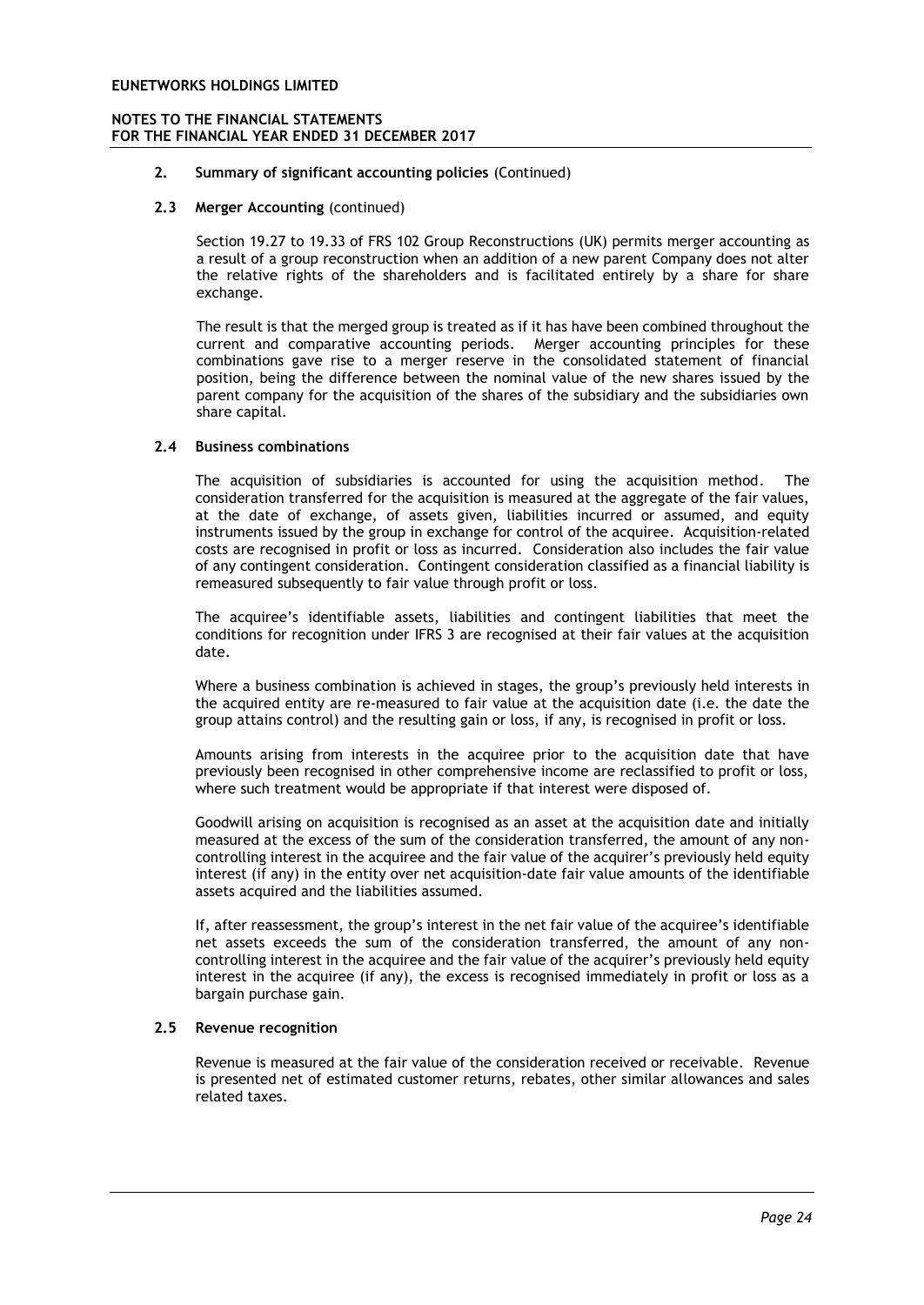### **NOTES TO THE FINANCIAL STATEMENTS FOR THE FINANCIAL YEAR ENDED 31 DECEMBER 2017**

#### **2. Summary of significant accounting policies** (Continued)

#### **2.5 Revenue recognition** (continued)

#### Rendering of network services

Revenue from rendering services in connection with the fibre networks and data centre colocation services of the Group is recognised when the services are performed. Payments received in advance for such services are deferred and recognised based on actual usage.

Installation fees are deferred as unearned income and recognised over the period of the contract.

#### Sale of items of network infrastructure

The Group, in the course of its ordinary activities, routinely sells items of network infrastructure which it had previously held for use in its network services. The proceeds from such sales are recognised as revenue.

Revenue is recognised when significant risks and rewards of ownership are transferred to the buyer and the amount of revenue and the costs of the transaction (including future costs) can be measured reliably. The enterprise retains neither continuing managerial involvement to the degree usually associated with ownership nor effective control over the goods sold.

### Data centre power revenues

The Group purchases the supply of power to a data centre for both its own use and for the supply of power to the customers' server equipment held in that centre. The Group makes separate charges to its customers, in addition to those it raises for the supply of colocation facilities, to recover the element of power cost that relates to the use of power by customer equipment. Such recharges are recognised as revenue in the period in which the power is consumed.

#### **2.6 Income tax**

Income tax expense represents the sum of the tax currently payable and deferred tax.

#### Current income tax

The tax currently payable is based on taxable profit for the year. Taxable profit differs from profit as reported profit or loss because it excludes items of income or expense that are taxable or deductible in other years and it further excludes items that are not taxable or tax deductible. The Group's liability for current tax is recognised at the amount expected to be paid or recovered from the tax authorities and calculated using tax rates (and tax laws) that have been enacted or substantively enacted in countries where the Company and subsidiaries operate by the end of the financial year.

#### Deferred tax

Deferred tax is recognised on all temporary differences between the carrying amounts of assets and liabilities in the financial statements and the corresponding tax bases used in the computation of taxable profit, and are accounted for using the balance sheet liability method. Deferred tax liabilities are generally recognised for all taxable temporary differences and deferred tax assets are recognised to the extent that it is probable that taxable profits will be available against which deductible temporary differences can be utilised. Such assets and liabilities are not recognised if the temporary difference arises from goodwill or from the initial recognition (other than in a business combination) of other assets and liabilities in a transaction that affects neither the taxable profit nor the accounting profit.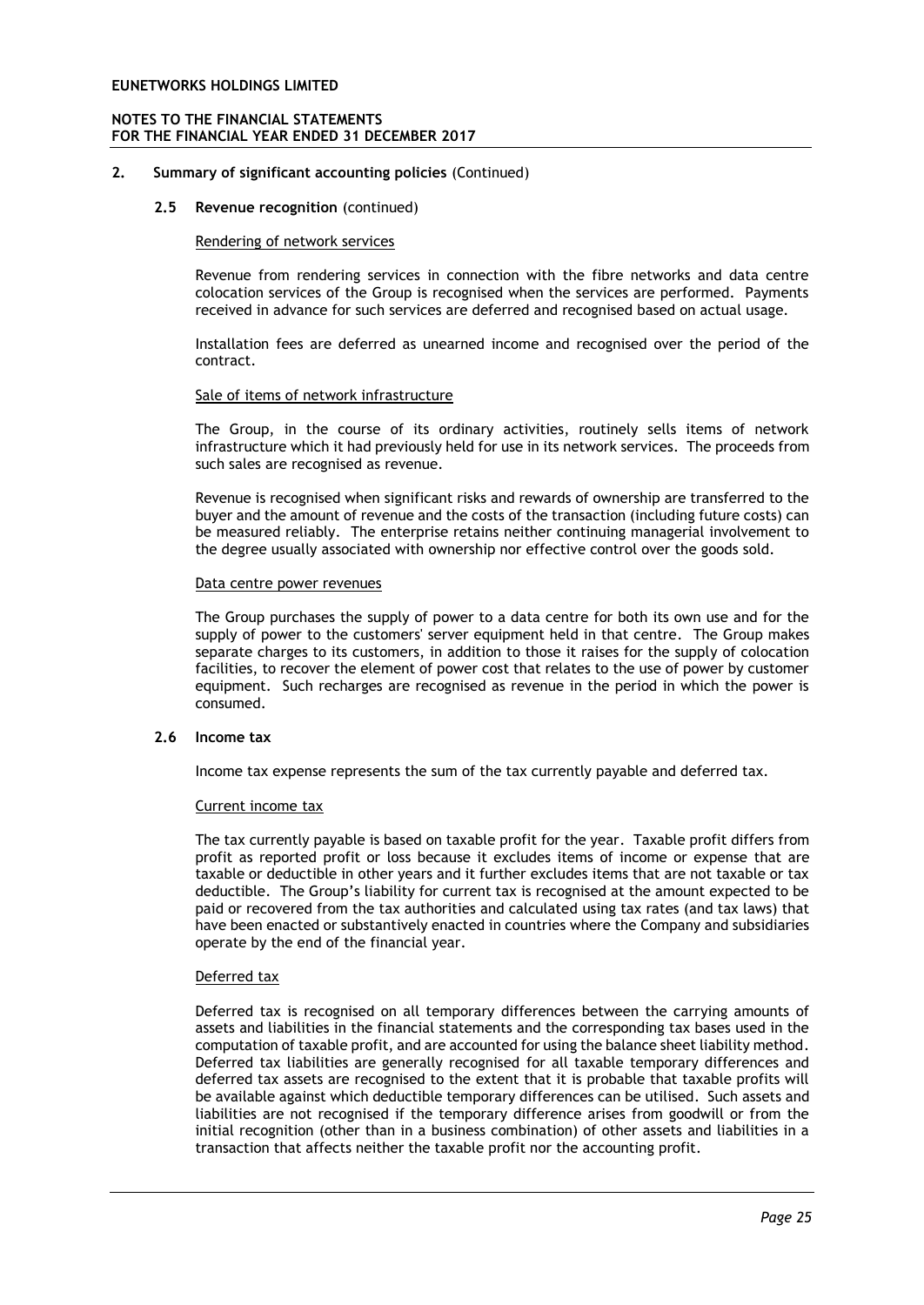### **NOTES TO THE FINANCIAL STATEMENTS FOR THE FINANCIAL YEAR ENDED 31 DECEMBER 2017**

#### **2. Summary of significant accounting policies** (Continued)

#### **2.6 Income tax (continued)**

#### Deferred tax (continued)

Deferred tax liabilities are recognised on taxable temporary differences arising on investments in subsidiaries except where the Group is able to control the reversal of the temporary difference and it is probable that the temporary difference will not reverse in the foreseeable future.

The carrying amount of deferred tax assets is reviewed at the end of each financial year and reduced to the extent that it is no longer probable that sufficient taxable profits will be available to allow all or part of the asset to be recovered.

Deferred tax is calculated at the tax rates that are expected to apply in the period when the liability is settled or the asset realised based on the tax rates (and tax laws) that have been enacted or substantively enacted by the end of the financial year.

Deferred tax assets and liabilities are offset when there is a legally enforceable right to offset current tax assets against current tax liabilities and when they relate to income taxes levied by the same taxation authority and the Group and the Company intends to settle its current tax assets and liabilities on a net basis.

Current and deferred tax are recognised as an expense or income in the statement of profit or loss and other comprehensive income, except when they relate to items credited or debited directly to equity, in which case the tax is also recognised directly in equity, or where they arise from the initial accounting for a business combination. In the case of a business combination, the tax effect is taken into account in calculating goodwill or determining the excess of the acquirer's interest in the net fair value of the acquiree's identifiable assets, liabilities and contingent liabilities over cost.

#### Sales tax

Revenue, expenses and assets are recognised net of the amount of sales tax except:

 when the sales taxation that is incurred on purchase of assets or services is not recoverable from the taxation authorities, in which case the sales tax is recognised as part of the cost of acquisition of the asset or as part of the expense item as applicable;

and

receivables and payables that are stated with the amount of sales tax included.

The net amount of sales tax recoverable from, or payable to the taxation authority is included as part of receivables or payables in the statement of financial position.

### **2.7 Employee benefits**

#### Defined contribution plans

Payments to defined contribution retirement benefit plans are recognised as an expense in the statement of profit or loss and other comprehensive income in the same financial year as the employment that gives rise to the contributions.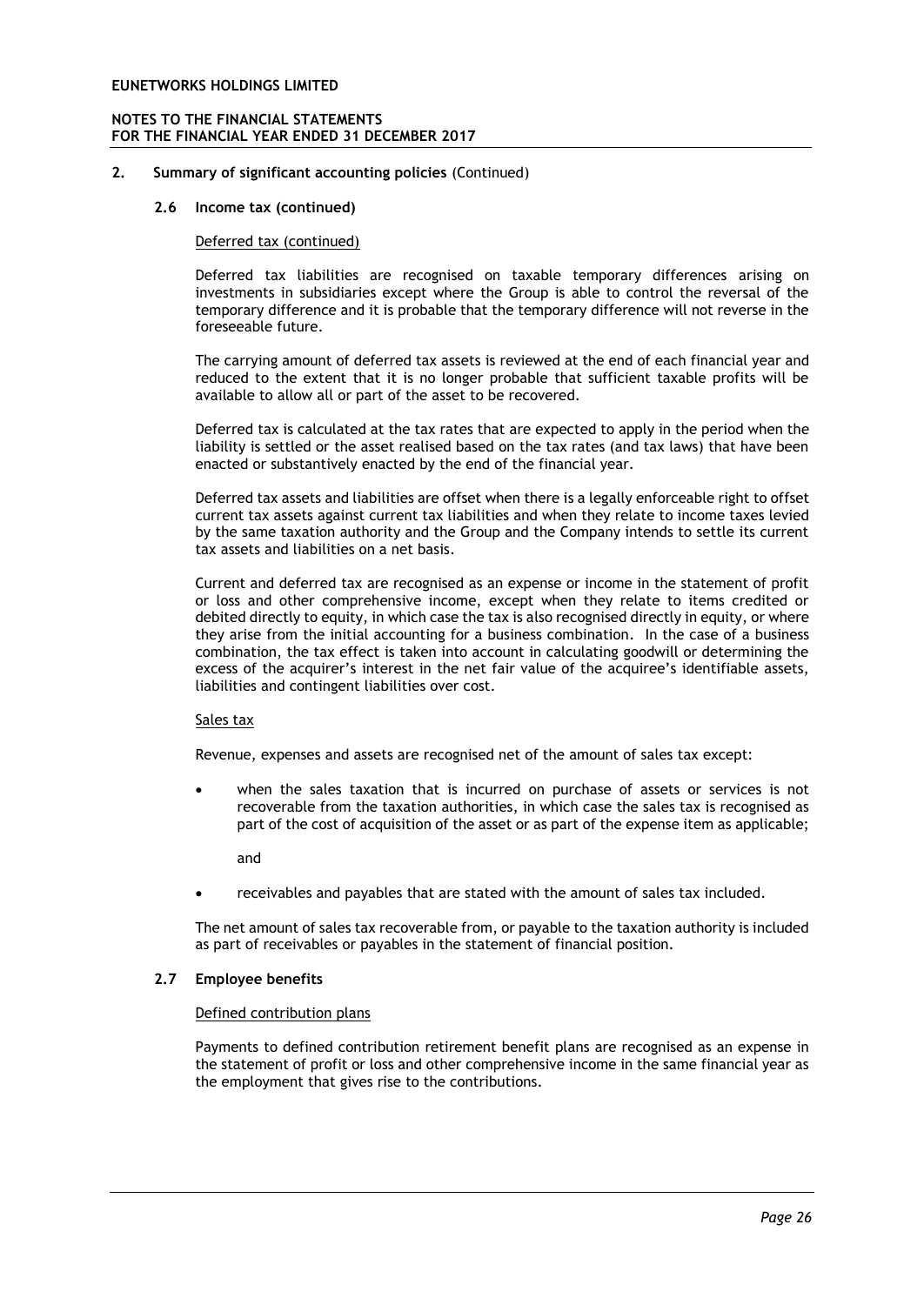### **NOTES TO THE FINANCIAL STATEMENTS FOR THE FINANCIAL YEAR ENDED 31 DECEMBER 2017**

#### **2. Summary of significant accounting policies** (Continued)

### **2.7 Employee benefits** (continued)

#### Employees' leave entitlement

Employee entitlements to annual leave are recognised when they accrue to employees. A provision is made for the estimated liability for annual leave expected to be settled wholly within 12 months from the reporting date as a result of services rendered by employees up to the end of the financial year.

#### **2.8 Borrowing costs**

Borrowing costs are charged to profit over the term of the debt so that the amount charged is at a constant rate on the carrying amount. Finance costs include issue costs, which are initially recognised as a reduction in the proceeds of the associated capital instrument.

#### **2.9 Foreign currency transactions and translation**

In preparing the financial statements of the individual entities, transactions in currencies other than the entity's functional currency are recorded at the rate of exchange prevailing on the date of the transaction. At the end of each financial year, monetary items denominated in foreign currencies are retranslated at the rates prevailing as of the end of the financial year. Non-monetary items carried at fair value that are denominated in foreign currencies are retranslated at the rates prevailing on the date when the fair value was determined. Non-monetary items that are measured in terms of historical cost in a foreign currency are not retranslated.

Exchange differences arising on the settlement of monetary items, and on retranslation of monetary items are included in profit or loss for the period. Exchange differences arising on the retranslation of non-monetary items carried at fair value are included in profit or loss for the period except for differences arising on the retranslation of non-monetary items in respect of which gains and losses are recognised directly in equity. For such non-monetary items, any exchange component of that gain or loss is also recognised directly in equity.

For the purpose of presenting consolidated financial statements, the assets and liabilities of the Group's foreign operations (including comparatives) are expressed in Euros using exchange rates prevailing at the end of the financial year. Income and expense items (including comparatives) are translated at the average exchange rates for the period, unless exchange rates fluctuated significantly during that period, in which case the exchange rates at the dates of the transactions are used. Exchange differences arising, if any, are classified as equity and transferred to the Group's foreign currency translation reserve. Such translation differences are recognised in profit or loss in the period in which the foreign operation is disposed of.

On consolidation, exchange differences arising from the translation of the net investment in foreign entities (including monetary items that, in substance, form part of the net investment in foreign entities), and of borrowings and other currency instruments designated as hedges of such investments, are taken to the foreign currency translation reserve.

On disposal of a foreign operation, the accumulated foreign exchange reserve relating to that operation is reclassified to profit or loss.

Goodwill and fair value adjustments arising on the acquisition of a foreign operation are treated as assets and liabilities of the foreign operation and translated at the closing rate.

#### **2.10 Plant and equipment**

All items of plant and equipment are initially recognised at cost. The cost includes its purchase price and any costs directly attributable to bringing the asset to the location and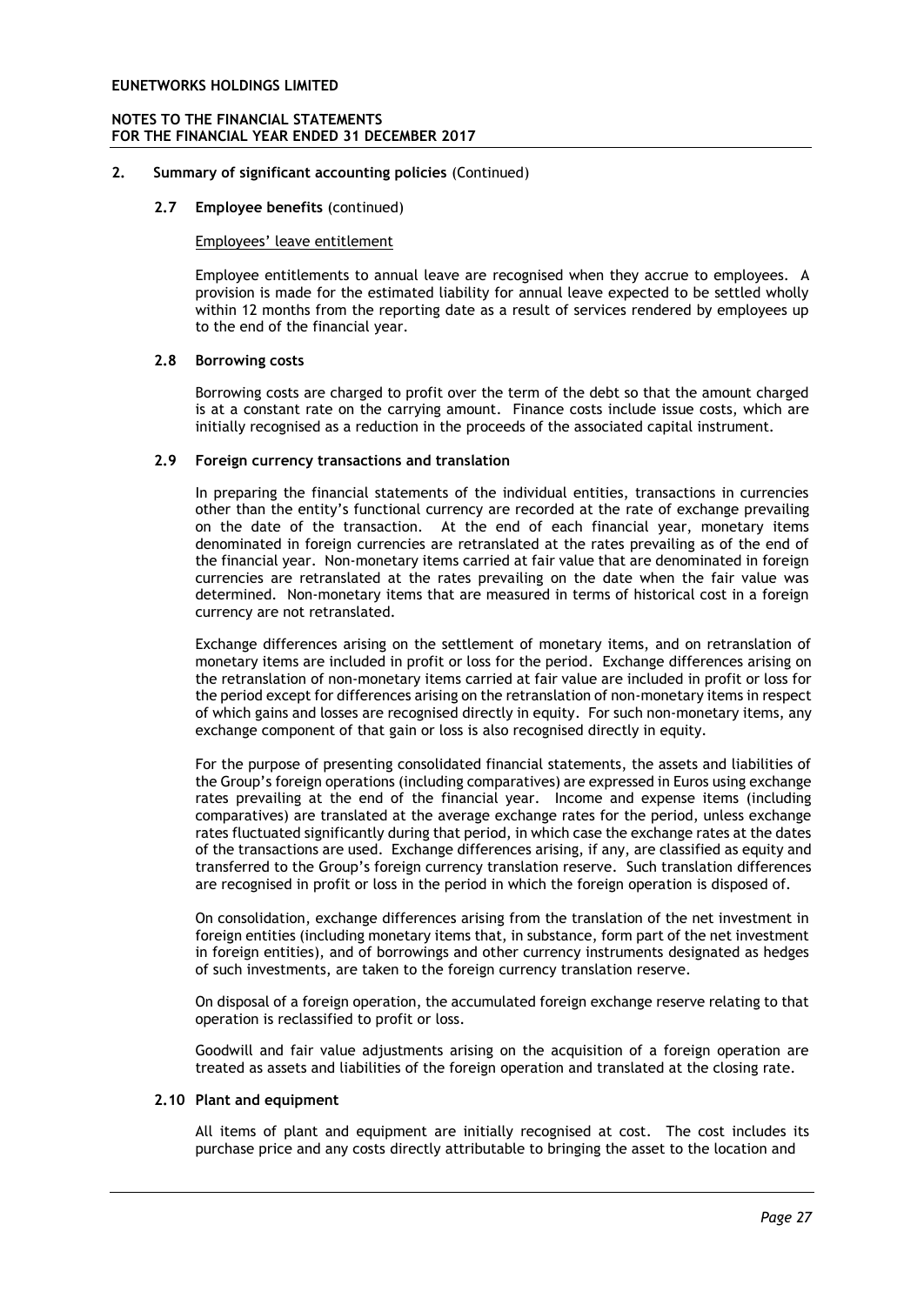### **NOTES TO THE FINANCIAL STATEMENTS FOR THE FINANCIAL YEAR ENDED 31 DECEMBER 2017**

#### **2. Summary of significant accounting policies** (Continued)

#### **2.10 Plant and equipment (continued)**

condition necessary for it to be capable of operating in the manner intended by management. Dismantlement, removal or restoration is incurred as a consequence of acquiring or using the plant and equipment.

Subsequent expenditure on an item of plant and equipment is added to the carrying amount of the item if it is probable that future economic benefits associated with the item will flow to the Group and the cost can be measured reliably. All other costs of servicing are recognised in profit or loss when incurred.

Plant and equipment are subsequently stated at cost less accumulated depreciation and any accumulated impairment losses.

Depreciation is charged so as to write off the cost of assets, over their estimated useful lives, using the straight-line method, on the following bases:

| Office equipment and furniture | over 3 to 10 years |
|--------------------------------|--------------------|
| Network equipment              | over 3 to 20 years |
| Telecommunication networks     | over 20 years      |

The carrying values of plant and equipment are reviewed for impairment when events or changes in circumstances indicate that the carrying value may not be recoverable.

The estimated useful lives, residual values and depreciation methods are reviewed, and adjusted as appropriate, at the end of the financial year.

Assets held under finance leases are depreciated over their expected useful lives on the same basis as owned assets or, if there is no certainty that the lessee will obtain ownership by the end of the lease term, the asset shall be fully depreciated over the shorter of the lease term and its useful life.

An item of plant and equipment is derecognised upon disposal or when no future economic benefits are expected from its use or disposal. The gain or loss arising on disposal or retirement of an item of plant and equipment is determined as the difference between the sales proceeds and the carrying amount of the asset and is recognised in the statement of profit or loss and other comprehensive income.

The Group capitalises costs directly associated with expansions and improvements of the Group's telecommunications network and customer installations, costs associated with network construction and provisioning of services. This includes employee related costs. The Group amortises such costs over an estimated useful life of 3 to 20 years.

The Group transfers infrastructure assets from plant and equipment to inventories at their carrying amount at the date on which the intended use of the asset changes from network service delivery to infrastructure sale of assets. These items are carried at the lower of net book value and fair value less cost to sell.

#### **2.11 Intangible assets**

Externally acquired intangible assets such as software are initially recognised at cost and subsequently amortised on a straight-line basis over their useful economic lives.

Intangible assets are recognised on business combinations if they are separable from the acquired entity or give rise to other contractual/legal rights. The amounts ascribed to such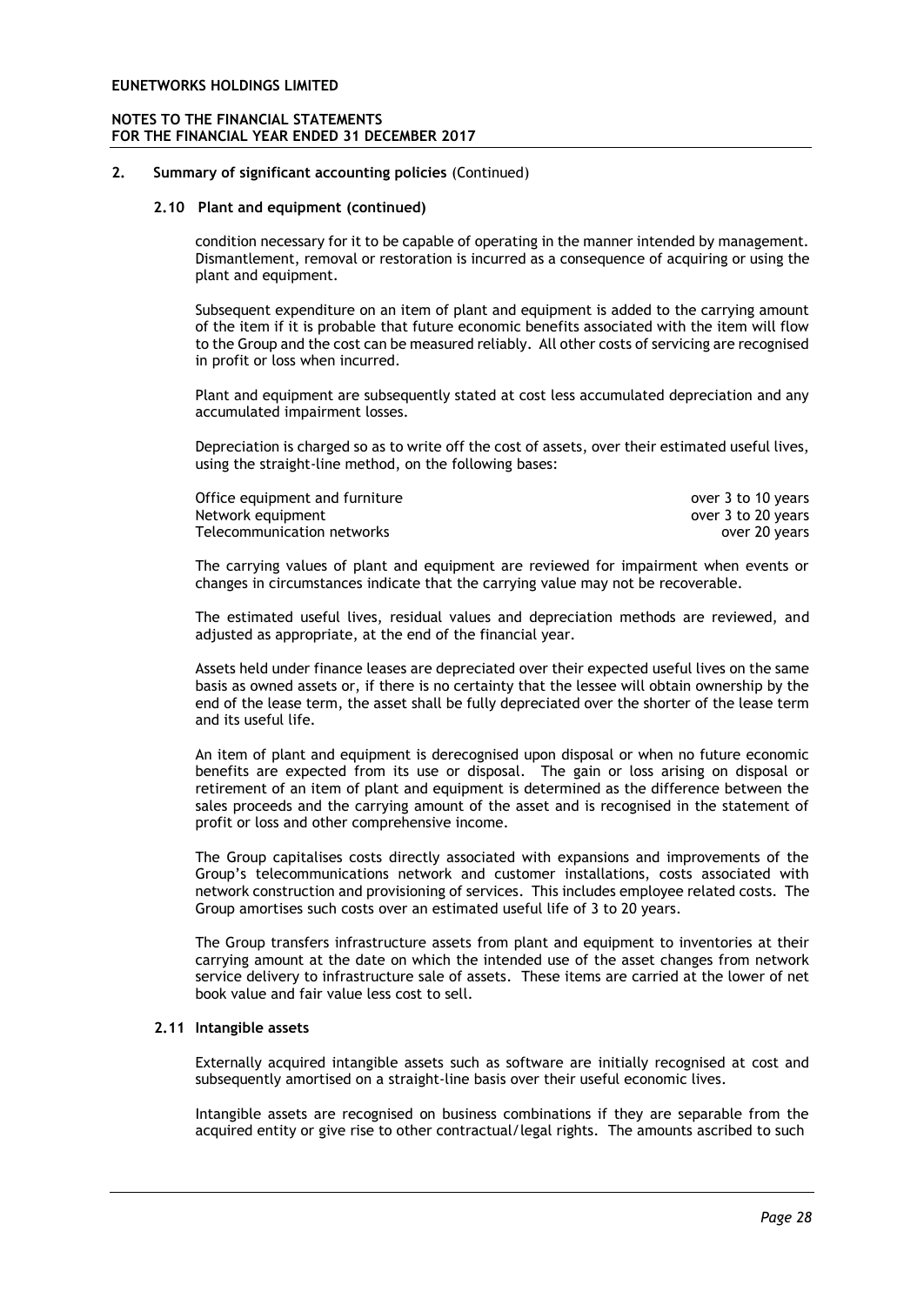### **NOTES TO THE FINANCIAL STATEMENTS FOR THE FINANCIAL YEAR ENDED 31 DECEMBER 2017**

#### **2. Summary of significant accounting policies** (Continued)

#### **2.11 Intangible assets (**Continued**)**

intangibles are arrived at by using appropriate valuation techniques.

Development costs are capitalised based on an assessment on whether they meet the criteria laid down in IAS38 for capitalisation. Capitalised development costs are amortised over their useful life. The useful life is based on management estimates of the period that the asset will generate revenue and is periodically reviewed for appropriateness.

#### Goodwill

Goodwill arising on the acquisition of a subsidiary represents the excess of the cost of acquisition over the Group's interest in the net fair value of the identifiable assets, liabilities and contingent liabilities of the subsidiary or jointly controlled entity recognised at the date of acquisition.

Goodwill on subsidiaries is initially recognised as an asset at cost and is subsequently measured at cost less any accumulated impairment losses.

For the purpose of impairment testing, goodwill is allocated to each of the Group's cashgenerating units expected to benefit from the synergies of the combination. Cash- generating units to which goodwill has been allocated are tested for impairment annually, or more frequently when there is indication that the unit may be impaired. If the recoverable amount of the cash-generating unit is less than the carrying amount of the unit, the impairment loss is allocated first to reduce the carrying amount of the goodwill allocated to the unit and then to the assets of the unit pro-rata on the basis of the carrying amount of each asset in the unit. An impairment loss recognised for goodwill is not reversed in a subsequent period.

On disposal of a subsidiary, the attributable amount of goodwill is included in the determination of gain or loss on disposal.

#### Customer Contracts

Customer contracts acquired are recognised at their fair value at the acquisition date. The customer contracts have a finite useful life and are carried at cost less accumulated amortisation. Amortisation is calculated using the straight-line method over the contract period of up to 15 years.

#### Software licences

Acquired software licenses are initially capitalised at costs which includes the purchase price (net of any discounts and rebates) and other directly attributable costs of preparing the software for its intended use, including employee related costs. Direct expenditure which enhances or extends the performance of the software beyond its specifications and which can be reliably measured is added to the original cost of the software. Costs associated with maintaining the software are recognised as an expense as incurred.

Software licenses are subsequently carried at costs less accumulated amortisation and accumulated impairment losses. These costs are amortised to profit or loss using the straightline method over their estimated useful lives of 4 years.

### **Trademarks**

Trademarks are stated at cost less accumulated amortisation and accumulated impairment losses. These costs are amortised to profit or loss using the straight-line method over 5 years, which is the shorter of their estimated useful lives and periods of contractual rights.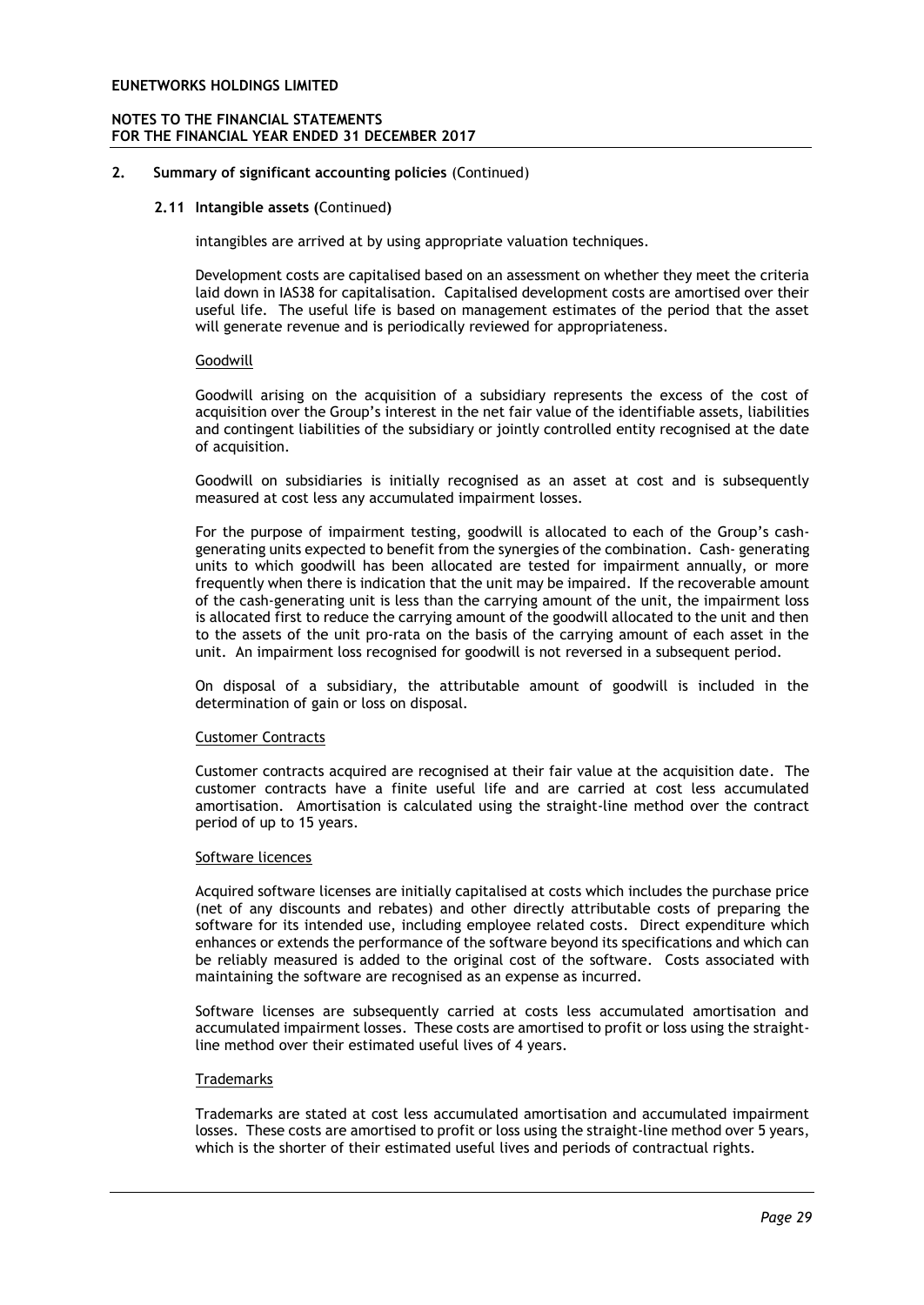### **NOTES TO THE FINANCIAL STATEMENTS FOR THE FINANCIAL YEAR ENDED 31 DECEMBER 2017**

#### **2. Summary of significant accounting policies** (Continued)

#### **2.12 Subsidiaries**

Investment in subsidiaries is stated at cost less impairment in value, if any, in the Company's separate statement of financial position.

Amounts owing by subsidiaries where settlements are neither planned for nor expected in the foreseeable future are treated as part of the investment cost in the subsidiary and are presented as such (see also Note 14).

#### **2.13 Impairment of non-financial assets excluding goodwill**

At the end of each financial year, the Group reviews the carrying amounts of its tangible and intangible assets to determine whether there is any indication that those assets have suffered an impairment loss. If any such indication exists, the recoverable amount of the asset is estimated in order to determine the extent of the impairment loss (if any). Where it is not possible to estimate the recoverable amount of an individual asset, the Group estimates the recoverable amount of the cash generating unit to which the asset belongs.

Intangible assets with indefinite useful lives and intangible assets not yet available for use are tested for impairment annually, and whenever there is an indication that the asset may be impaired.

The recoverable amount of an asset or cash-generating unit is the higher of its fair value less costs to sell and its value in use. In assessing value in use, the estimated future cash flows are discounted to their present value using a pre-tax discount rate that reflects current market assessments of the time value of money and the risks specific to the asset.

If the recoverable amount of an asset (or cash-generating unit) is estimated to be less than its carrying amount, the carrying amount of the asset (cash-generating unit) is reduced to its recoverable amount. An impairment loss is recognised immediately in profit or loss, unless the relevant asset is carried at a revalued amount, in which case the impairment loss is treated as a revaluation decrease.

Where an impairment loss subsequently reverses, the carrying amount of the asset (cashgenerating unit) is increased to the revised estimate of its recoverable amount, but so that the increased carrying amount does not exceed the carrying amount that would have been determined had no impairment loss been recognised for the asset (cash-generating unit) in prior years. A reversal of an impairment loss is recognised immediately in profit or loss, unless the relevant asset (or cash-generating unit) is carried at a revalued amount, in which case the reversal of the impairment loss is treated as a revaluation increase.

### **2.14 Assets classified as held-for-sale**

Assets classified as held-for-sale are carried at the lower of carrying amount and fair value less costs to sell if their carrying amount is recovered principally through a sale transaction rather than through continuing use. The assets are not depreciated or amortised while they are classified as held-for-sale. Any impairment loss on initial classification and subsequent measurement is recognised as an expense. Any subsequent increase in fair value less costs to sell (not exceeding the accumulated impairment loss that has been previously recognised) is recognised in profit or loss.

#### **2.15 Financial instruments**

Financial assets and financial liabilities are recognised on the Group's consolidated statement of financial position when the Group becomes a party to the contractual provisions of the instrument.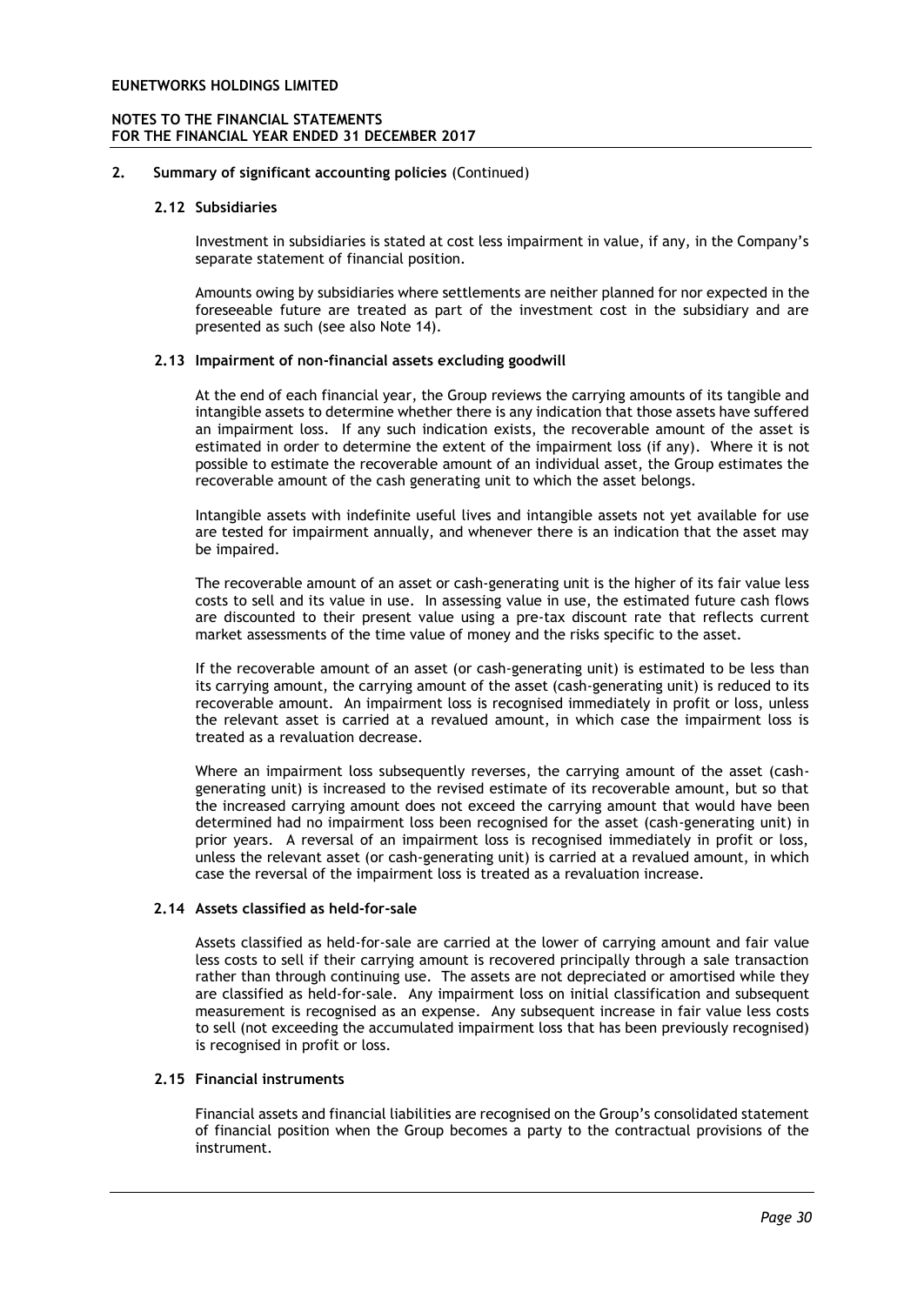### **NOTES TO THE FINANCIAL STATEMENTS FOR THE FINANCIAL YEAR ENDED 31 DECEMBER 2017**

#### **2. Summary of significant accounting policies** (Continued)

#### **2.15 Financial instruments** (Continued)

#### Effective interest method

The effective interest method is a method of calculating the amortised cost of a financial instrument and allocating the interest income or expense over the relevant period. The effective interest rate is the rate that exactly discounts estimated future cash receipts or payments (including all fees on points paid or received that form an integral part of the effective interest rate, transaction costs and other premiums or discounts) through the expected life of the financial instrument, or where appropriate, a shorter period, to the net carrying amount of the financial instrument. Income and expense are recognised on an effective interest basis for debt instruments other than those financial instruments at fair value through profit or loss.

#### **Financial assets**

All financial assets are recognised on a trade date where the purchase of a financial asset is under a contract whose terms require delivery of the financial asset within the time frame established by the market concerned, and are initially measured at fair value, plus transaction costs.

#### Loans and receivables

Non-derivative financial assets which have fixed or determinable payments that are not quoted in an active market are classified as loans and receivables. Loans and receivables are measured at amortised cost, using the effective interest method, less impairment. Interest is recognised by applying the effective interest rate, except for short-term receivables when the recognition of interest would be immaterial.

The Group's and Company's loans and receivables in the statement of financial position comprise trade and other receivables and cash and cash equivalents.

#### Cash and cash equivalents

Cash and cash equivalents comprise cash in hand and cash with banks and financial institutions. Cash equivalents are short-term, highly liquid investments that are readily convertible to known amounts of cash and are subject to an insignificant risk of changes in value.

### Impairment of financial assets

Financial assets, other than those at fair value through profit or loss, are assessed for indicators of impairment at the end of each financial year. Financial assets are impaired where there is objective evidence that, as a result of one or more events that occurred after the initial recognition of the financial asset, the estimated future cash flows of the investment have been impacted.

For financial assets carried at amortised cost, the amount of the impairment is the difference between the asset's carrying amount and the present value of estimated future cash flows discounted at the original effective interest rate.

The carrying amounts of all financial assets are reduced by the impairment loss directly with the exception of trade receivables where the carrying amount is reduced through the use of an allowance account. Changes in the carrying amount of the allowance account are recognised in profit or loss.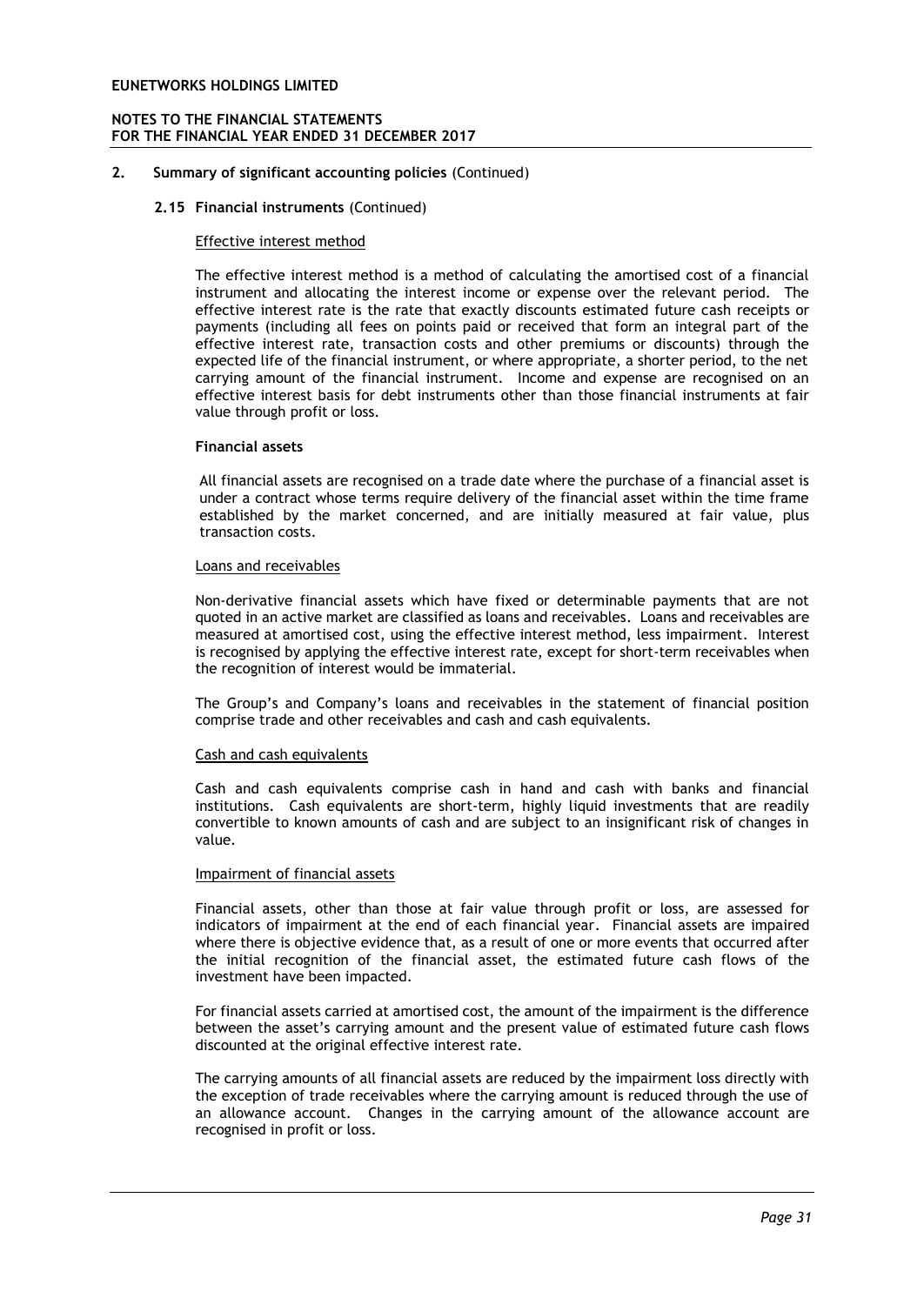### **NOTES TO THE FINANCIAL STATEMENTS FOR THE FINANCIAL YEAR ENDED 31 DECEMBER 2017**

#### **2. Summary of significant accounting policies** (Continued)

### **2.15 Financial instruments** (Continued)

#### **Financial assets** (continued)

#### Impairment of financial assets (continued)

With the exception of available-for-sale equity instruments, if, in a subsequent period, the amount of the impairment loss decreases and the decrease can be related objectively to an event occurring after the impairment loss was recognised, the previously recognised impairment loss is reversed through profit or loss to the extent the carrying amount of the investment at the date the impairment is reversed does not exceed what the amortised cost would have been had the impairment not been recognised.

In respect of available-for-sale equity instruments, any subsequent increase in fair value after an impairment loss is recognised directly in equity, except for impairment losses on equity instruments at cost which are not reversed.

#### Derecognition of financial assets

The Group derecognises a financial asset only when the contractual rights to the cash flows from the asset expire, or it transfers the financial asset and substantially all the risks and rewards of ownership of the asset to another entity.

On derecognition, any difference between the carrying amount and the sum of proceeds received and amounts previously recognised in other comprehensive income is recognised in profit or loss.

### **Financial liabilities and equity instruments**

#### Classification as debt or equity

Financial liabilities and equity instruments issued by the Group are classified according to the substance of the contractual arrangements entered into and the definitions of a financial liability and an equity instrument.

#### Equity instruments

An equity instrument is any contract that evidences a residual interest in the assets of the Company after deducting all of its liabilities. Equity instruments are recorded at the proceeds received, net of direct issue costs. The Group classifies ordinary shares as equity instruments.

When shares recognised as equity are reacquired, the amount of consideration paid is recognised directly in equity. Reacquired shares are classified as treasury shares and presented as a deduction from total equity. No gain or loss is recognised in profit or loss on the purchase, sale issue or cancellation of treasury shares.

When treasury shares are subsequently cancelled, the cost of treasury shares are deducted against the share capital account if the shares are purchased out of capital of the Company, or against the retained earnings of the Company if the shares are purchased out of earnings of the Company.

When treasury shares are subsequently sold or reissued pursuant to the employee share option scheme, the cost of treasury shares is reversed from the treasury share account and the realised gain or loss on sale or reissue, net of any directly attributable incremental transaction costs and related income tax, is recognised in the capital reserve of the Company.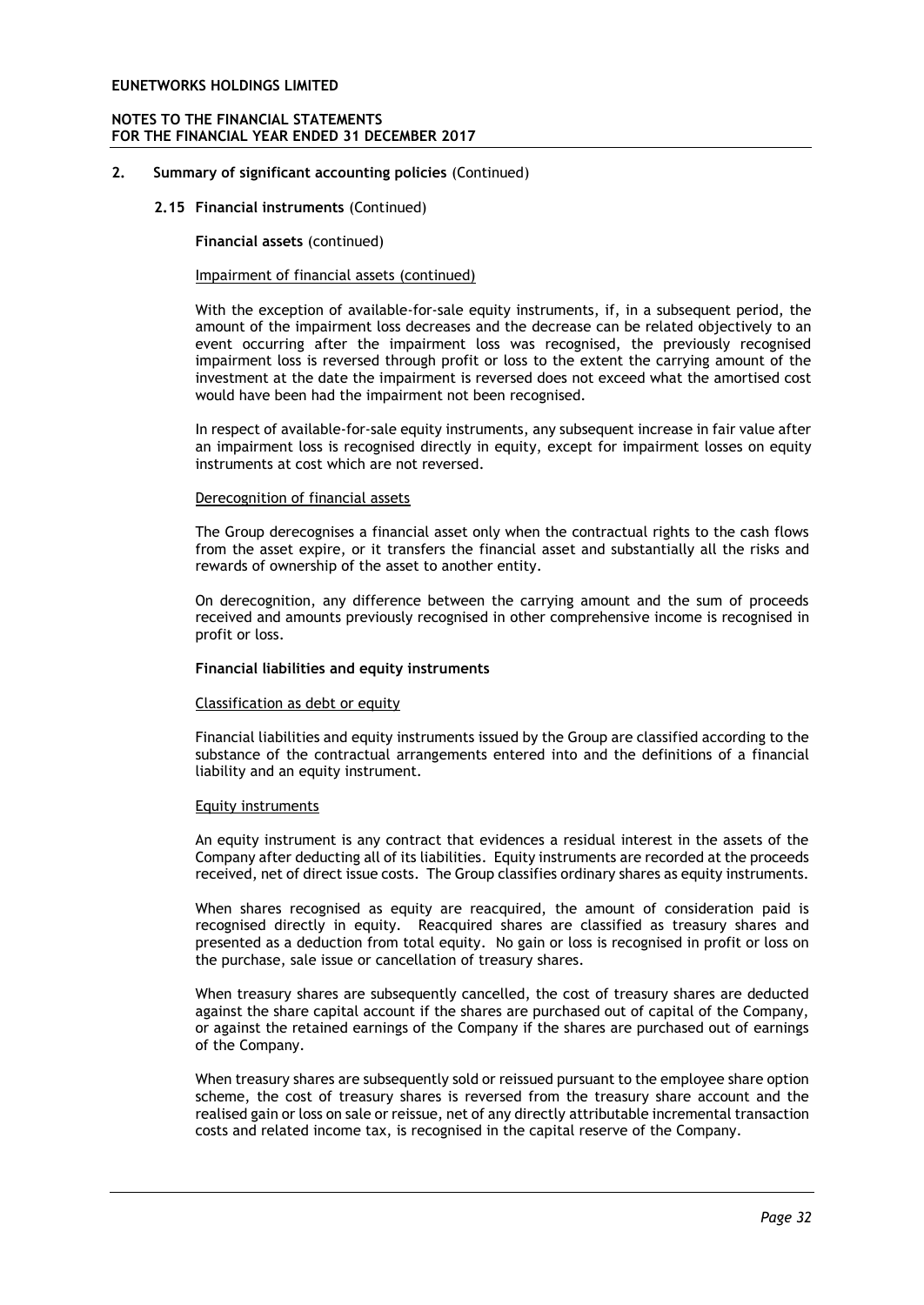### **NOTES TO THE FINANCIAL STATEMENTS FOR THE FINANCIAL YEAR ENDED 31 DECEMBER 2017**

#### **2. Summary of significant accounting policies** (Continued)

#### **2.15 Financial instruments** (Continued)

#### **Financial liabilities and equity instruments** (Continued)

#### Financial liabilities

Financial liabilities are classified as either financial liabilities at fair value through profit or loss or other financial liabilities.

Financial liabilities are classified as fair value through profit or loss if the financial liability is either held for trading, including derivatives not designated are effective as a hedging instrument; or it is designated as such upon initial recognition.

#### Other financial liabilities

#### *Borrowings*

Interest-bearing bank loans and overdrafts are initially measured at fair value, and are subsequently measured at amortised cost, using the effective interest rate method. Any difference between the proceeds (net of transaction costs) and the settlement or redemption of borrowings is recognised over the term of the borrowings in accordance with the Group's accounting policy for borrowing costs (Note 2.8).

#### *Trade and other payables*

Trade and other payables, including payables to related parties, are initially measured at fair value, net of transaction costs, and are subsequently measured at amortised cost, where applicable, using the effective interest method.

#### Derecognition of financial liabilities

The Group derecognises financial liabilities when, and only when, the Group's obligations are discharged, cancelled or they expire. The difference between the carrying amount and the consideration paid is recognised in profit or loss.

Where an existing financial liability is replaced by another from the same lender on substantially different terms, or the terms of an existing liability are substantially modified, such an exchange or modification is treated as a derecognition of the original liability and the recognition of a new liability, and the difference in the respective carrying amounts is recognised in profit or loss.

Where financial instruments are redeemed prior to maturity, the difference between the redemption proceeds and the carrying value at the date of redemption is recognised in profit or loss. Where financial instruments are converted to equity the increase in equity is recorded at the carrying value of the financial liability at the date of conversion.

### **2.16 Provisions**

Provisions are recognised when the Group has a present legal or constructive obligation as a result of a past event, it is probable that the Group will be required to settle the obligation, and a reliable estimate can be made of the amount of the obligation. The amount recognised as a provision is the best estimate of the consideration required to settle the present obligation at the end of the financial year, taking into account the risks and uncertainties surrounding the obligation. Where a provision is measured using the cash flows estimated to settle the present obligation, its carrying amount is the present value of those cash flows.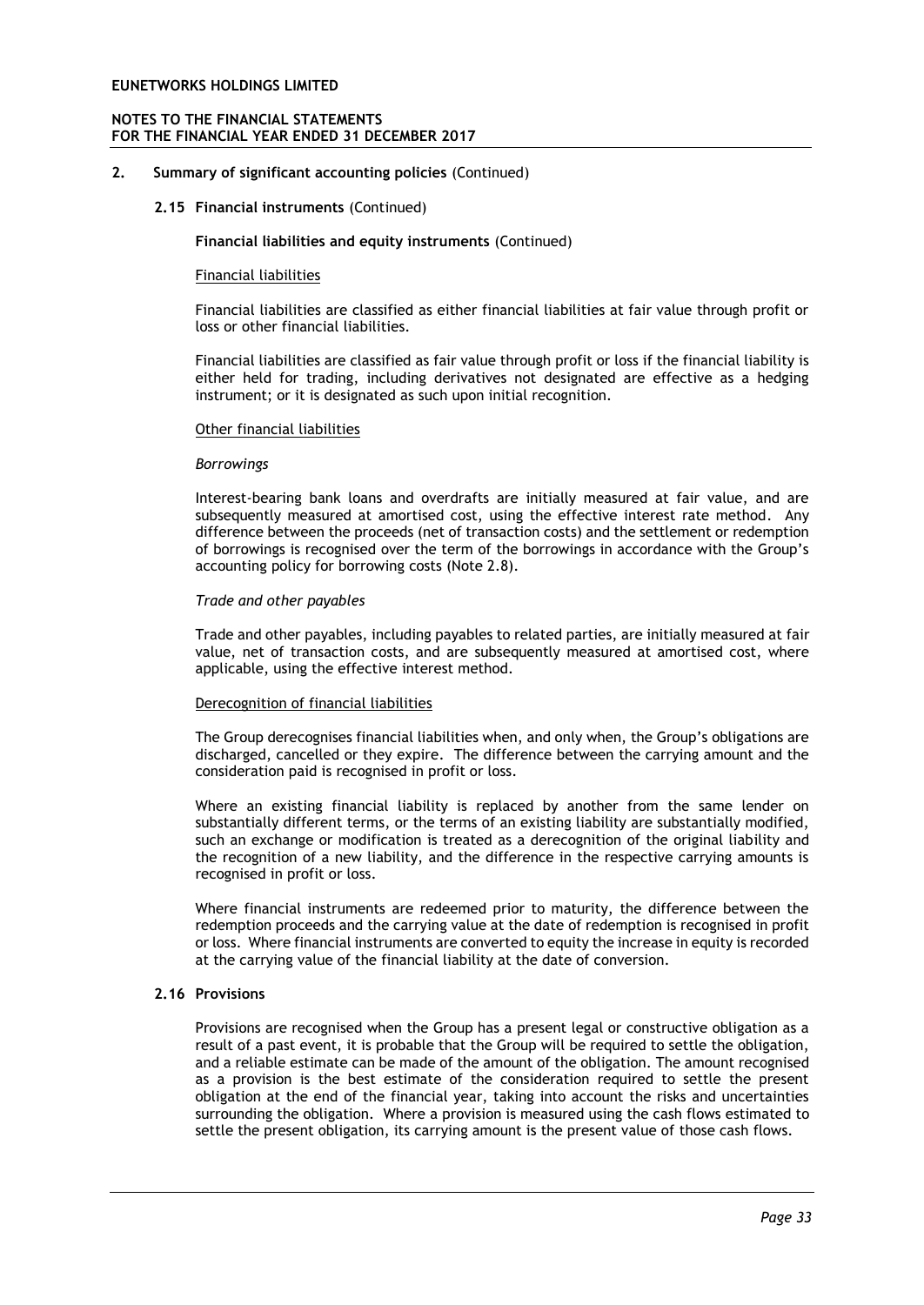### **NOTES TO THE FINANCIAL STATEMENTS FOR THE FINANCIAL YEAR ENDED 31 DECEMBER 2017**

#### **2. Summary of significant accounting policies** (Continued)

#### **2.16 Provisions (continued)**

When some or all of the economic benefits required to settle a provision are expected to be recovered from a third party, the receivable is recognised as an asset if it is virtually certain that reimbursement will be received and the amount of the receivable can be measured reliably. The increase in the provision due to the passage of time is recognised in the statement of comprehensive income as finance expense.

Changes in the estimated timing or amount of the expenditure or discount rate are recognised in profit or loss when the changes arise.

Provisions for dilapidations are recognised when the Group has a present obligation as a result of a past event, it is probable that a transfer of economic benefit will be required to settle the obligation and a reliable estimate can be made of the amount of the obligation.

#### **2.17 Leases**

#### Finance leases

Leases are classified as finance leases whenever the terms of the lease transfer substantially all the risks and rewards incidental to ownership of the leased assets to the lessee. All other leases are classified as operating leases.

Assets held under finance leases are capitalised as plant and equipment of the Group at their fair value at the inception of the lease or, if lower, at the present value of the minimum lease payments. The corresponding liability to the lessor is included in the statement of financial position of the Group as a finance lease obligation. Lease payments are apportioned between finance charges and reduction of the lease obligation so as to achieve a constant rate of interest on the remaining balance of the liability. Finance charges are charged directly to the consolidated statement of profit or loss, unless they are issue costs, in which case they are initially recognised as a reduction in the proceeds of the associated capital instrument (Note 2.8).

#### Operating leases

#### *The Group as lessor*

Rental income from operating leases (net of any incentives given to lessees) is recognised on a straight-line basis over the term of the relevant lease unless another systematic basis is more representative of the time pattern in which user benefit derived from the leased asset is diminished. Initial direct costs incurred in negotiating and arranging an operating lease are added to the carrying amount of the leased asset and recognised on a straight-line basis over the lease term.

### *The Group as lessee*

Rentals payable under operating leases (net of any incentives received from lessors) are charged to profit or loss on a straight-line basis over the term of the relevant lease unless another systematic basis is more representative of the time pattern in which economic benefits from the leased asset are consumed. Contingent rentals arising under operating leases are recognised as an expense in the period in which they are incurred.

#### **2.18 Share-based payments**

The Group issued equity-settled share-based payments to certain employees.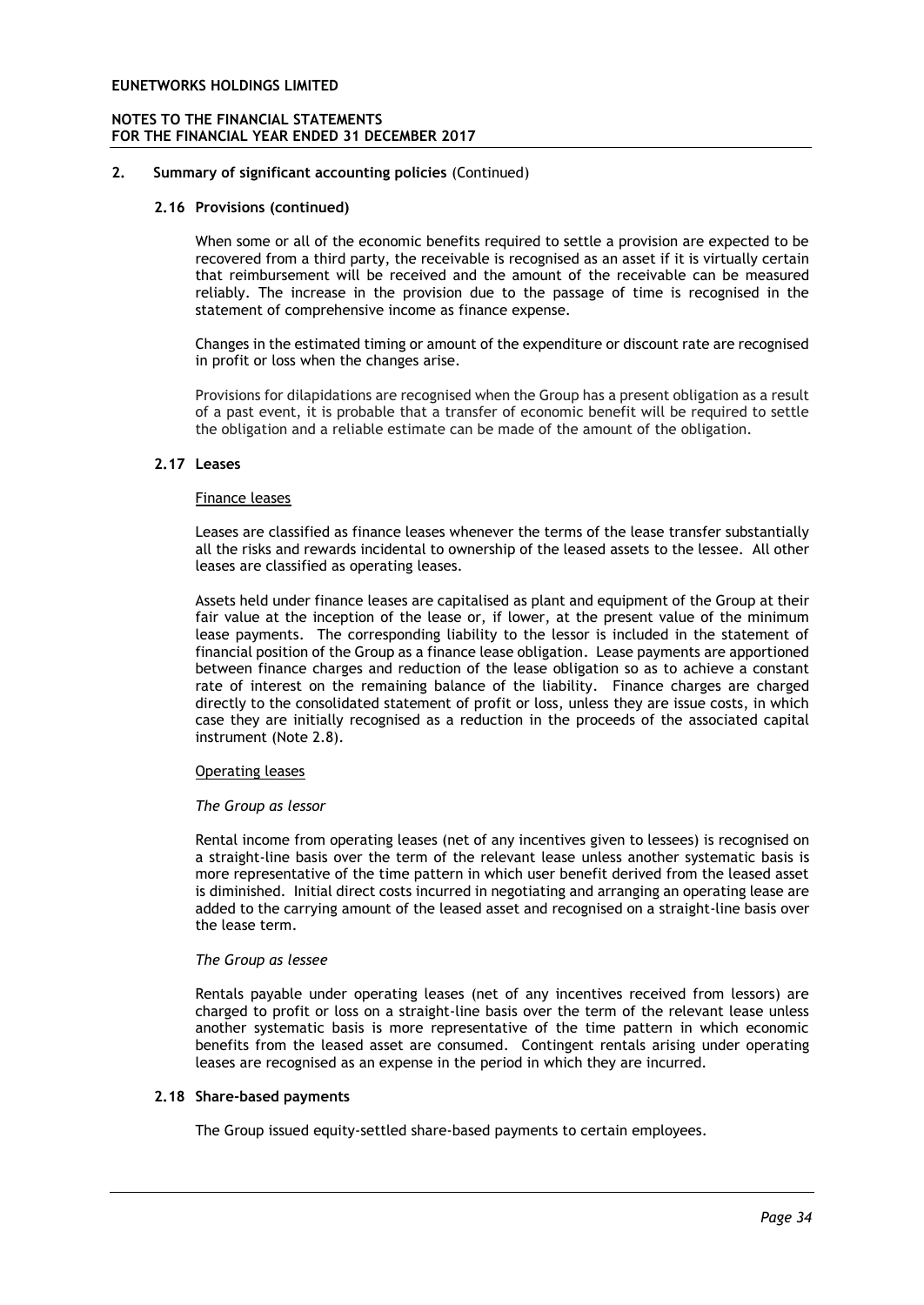#### **2.18 Share-based payments (continued)**

Equity-settled share-based payments are measured at the fair value of the equity instruments (excluding the effect of non market-based vesting conditions) at the date of grant. The fair value determined at the grant date of the equity-settled share-based payments is expensed on a straight-line basis over the vesting period, based on the Group's estimate of the number of equity instruments that will eventually vest and adjusted for the effect of non marketbased vesting conditions.

Fair value is measured using either the Black-Scholes or the Monte Carlo pricing model. The expected life used in the model has been adjusted, based on management's best estimate, for the effects of non-transferability, exercise restrictions and behavioural considerations.

#### **2.19 Related parties**

A related party is defined as follows:

- (a) A person or a close of member of that person's family is related to the Group and Company if that person:
	- (i) Has control or joint control over the Company;
	- (ii) Has significant influence over the Company; or
	- (iii) Is a member of the key management personnel of the Group or Company or of a parent of the Company.
- (b) An entity is related to the Group and the Company if any of the following conditions apply:
	- (i) The entity and the Company are members of the same group (which means that each parent, subsidiary and fellow subsidiary is related to the others);
	- (ii) One entity is an associate or joint venture of the other entity (or an associate or joint venture of a member of a group of which the other entity is a member);
	- (iii) Both entities are joint ventures of the same third party;
	- (iv) One entity is a joint venture of a third entity and the other entity is an associate of the third entity;
	- (v) The entity is a post-employment benefit plan for the benefit of employees of either the Company or an entity related to the Company. If the Company is itself such a plan, the sponsoring employees are also related to the Company;
	- (vi) The entity is controlled or jointly controlled by a person identified in (a);
	- (vii) A person identified in  $(a)(i)$  has significant influence over the entity or is a member of the key management personnel of the entity (or of a parent of the entity).

### **3. Critical accounting judgments and key sources of estimation uncertainty**

In the application of the Group's accounting policies, which are described in Note 2, management made judgements, estimates and assumptions about the carrying amounts of assets and liabilities that were not readily apparent from other sources. The estimates and associated assumptions were based on historical experience and other factors that were considered to be reasonable under the circumstances. Actual results may differ from these estimates.

These estimates and underlying assumptions are reviewed on an ongoing basis. Revisions to accounting estimates are recognised in the period in which the estimate is revised if the revision affects only that period, or in the period of the revision and future periods if the revision affects both current and future periods.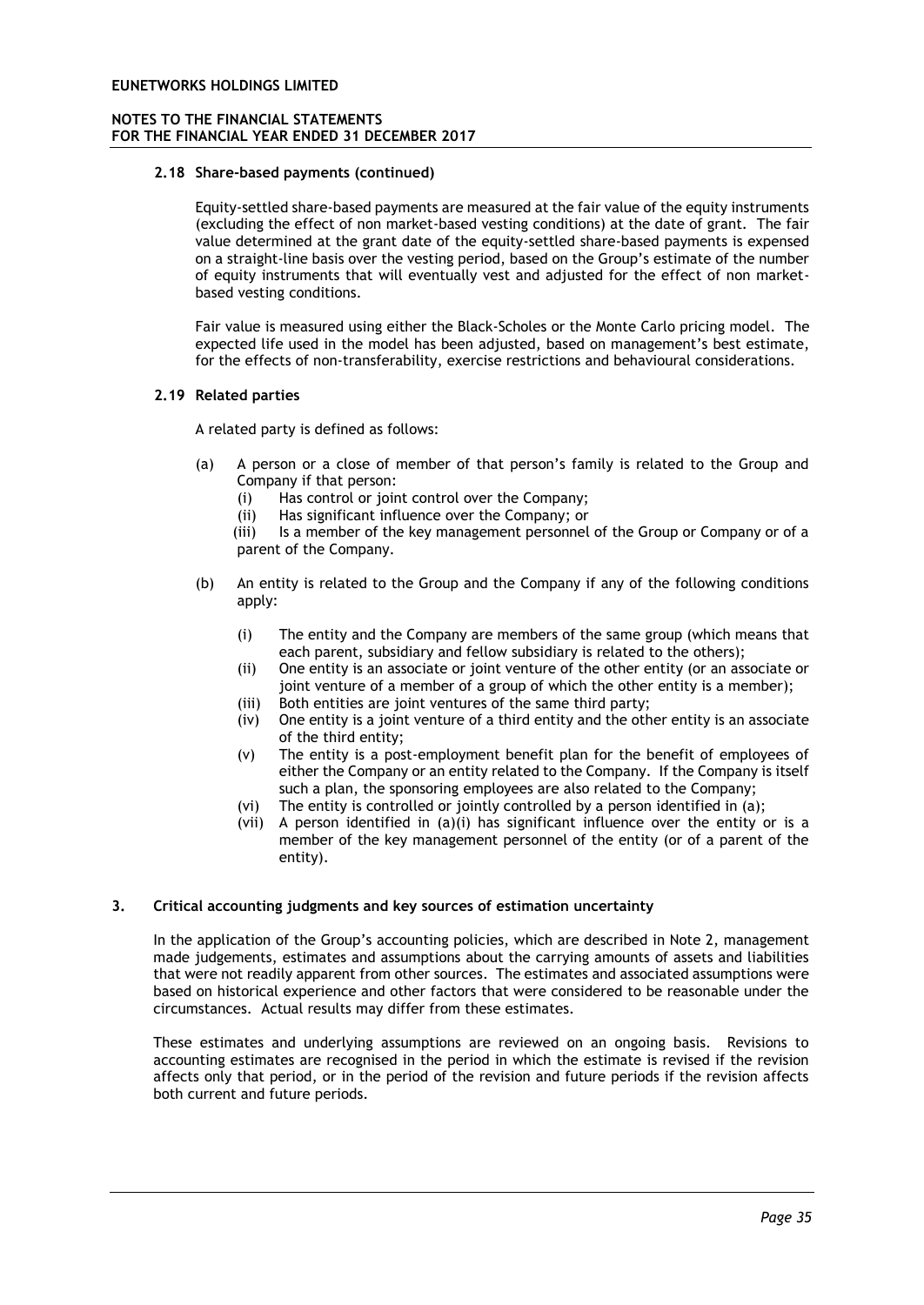### **NOTES TO THE FINANCIAL STATEMENTS FOR THE FINANCIAL YEAR ENDED 31 DECEMBER 2017**

#### **3. Critical accounting judgments and key sources of estimation uncertainty (continued)**

#### **3.1 Critical judgments made in applying the accounting policies**

The following are the critical judgments, apart from those involving estimates that management has made in the process of applying the Group's accounting policies and which have a significant effect on the amounts recognised in the financial statements.

(i) Leases

Leases are classified as an operating lease if the duration of the arrangements are for less than a major part of the facilities' useful lives and the present value of the minimum payments under the arrangement does not amount to at least substantially all of the fair value of the facilities. The classification of leases may change if there are significant changes from previous estimates of the facilities' useful lives and the present value of the minimum payments. The Group uses all readily available information in estimating the useful lives and present value of minimum payments.

#### (ii) Income taxes

The management has exercised significant judgment when determining the Group's and the Company's provisions for income taxes. These involve assessing the probabilities that deferred tax assets resulting from deductible temporary differences, unutilised tax losses and unabsorbed tax allowances, if any, can be utilised to offset future taxable income. There are certain transactions and computations for which the ultimate tax determination is uncertain during the ordinary course of action. Uncertainties exist with respect to the interpretation of complex tax regulations and the amount and timing of future taxable income.

Given the wide range of international business arrangements, the long-term nature and complexity of existing contractual agreements, differences arising between the actual results and the assumptions made, or future changes to such assumptions, could necessitate adjustments to tax income and expense in future periods. Such differences of interpretation may arise on a wide variety of issues depending on the conditions prevailing in the respective Group and Company domicile. The carrying amount of the Group's income tax payable as at 31 December 2017 is €0.4m (2016: €Nil) and the carrying amounts of deferred tax assets and liabilities as at 31 December 2017 are disclosed in Note 28 to the financial statements.

### **3.2 Key sources of estimation uncertainty**

The key assumptions concerning the future, and other key sources of estimation uncertainty at the statement of financial position date, that have a significant risk of causing a material adjustment to the carrying amounts of assets and liabilities and reported amounts of revenue and expense within the next financial year, are discussed below.

(i) Depreciation of plant and equipment

The Group depreciates the plant and equipment, using the straight-line method, over their estimated useful lives after taking into account their estimated residual values. The estimated useful life reflects management's estimate of the period that the Group intends to derive future economic benefits from the use of the Group's plant and equipment. The residual value reflects management's estimated amount that the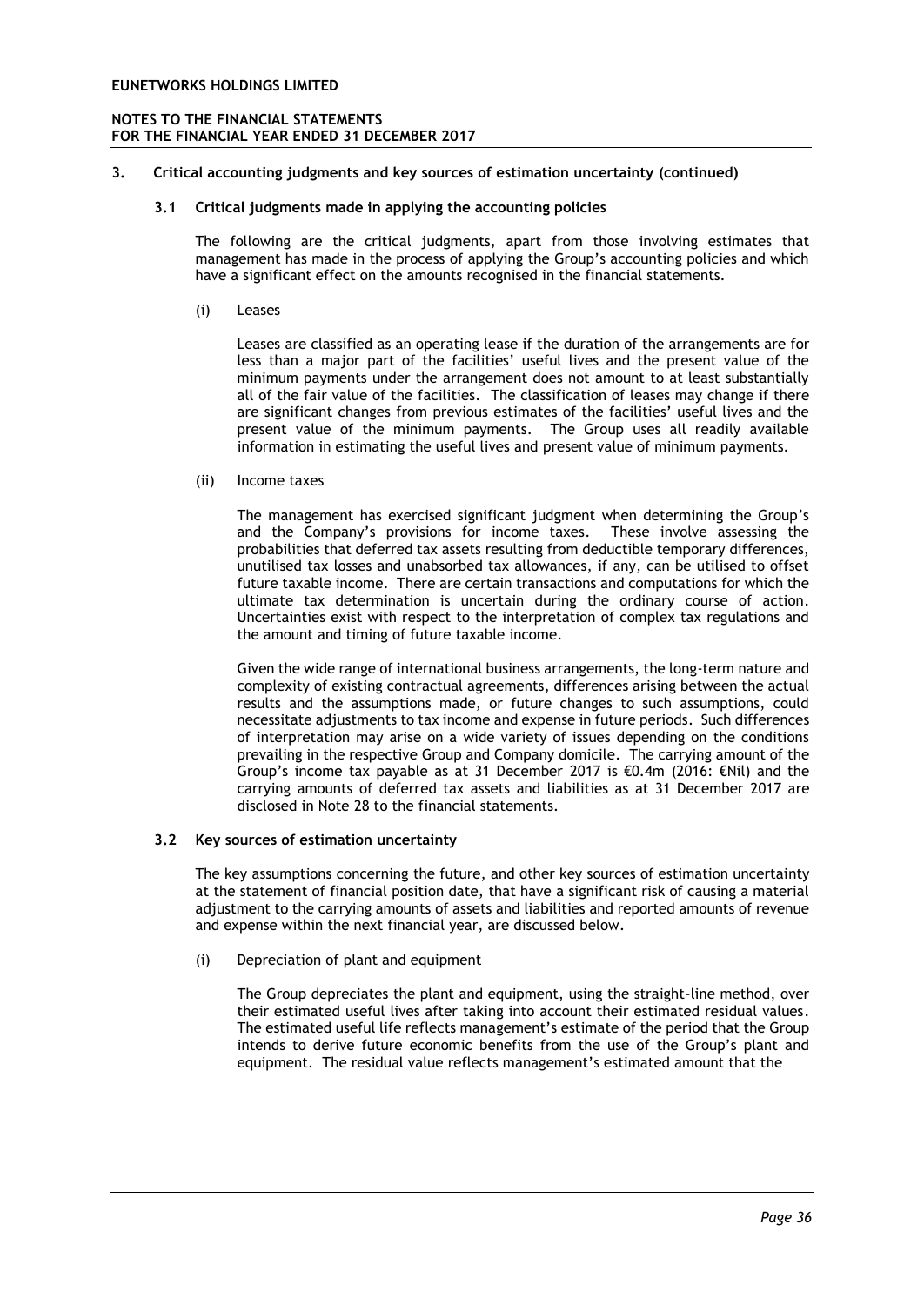### **NOTES TO THE FINANCIAL STATEMENTS FOR THE FINANCIAL YEAR ENDED 31 DECEMBER 2017**

#### **3. Critical accounting judgments and key sources of estimation uncertainty** (Continued)

#### **3.2 Key sources of estimation uncertainty** (Continued)

(i) Depreciation of plant and equipment (continued)

Group would currently obtain from the disposal of the asset, after deducting the estimated costs of disposal, as if the asset were already of the age and in the condition expected at the end of its useful life. Changes in the expected level of usage and technological developments could affect the useful economic lives and the residual values of these assets which could then consequentially impact future depreciation charges. The carrying amounts of the Group's plant and equipment are disclosed in Note 11 to the financial statements (note: a 10% increase in depreciation would result in an additional depreciation charge in the year of €3.2m).

(ii) Impairment of plant and equipment

At the end of each financial year, an assessment is made whether there is objective evidence that plant and equipment is impaired.

An impairment exists when the carrying value of plant and equipment exceed their recoverable amount, which is the higher of its fair value less costs to sell and its valuein-use. The recoverable of plant and equipment is determined based on value-in-use, by discounting the expected future cash flows for each cash generating units ("CGU"). Management considers that the Network business and the 'Data Centre and colocation business' each constitute a CGU.

The expected future cash flows are based on financial budgets approved by Management for a period up to 4 years (2016: 4 years) using a discount rate of 9.69% (2016: 9.69%) and a long term growth rate of 3.5% (2016: 6.94%). Based on this, Management estimated that recoverable of plant and equipment are in excess of its carrying value and accordingly no allowance for impairment was deemed necessary for plant and equipment as at 31 December 2017. The carrying amounts of the Group's plant and equipment are disclosed in Note 11 to the financial statements.

(iii) Impairment of intangible assets

At the end of each financial year, an assessment is made whether there is objective evidence that the intangible assets are impaired.

Impairment exist when the carrying value of intangible assets, comprising of customer contracts, trademarks, software and goodwill, exceed their recoverable amount. The recoverable amount is the higher of its fair value less costs to sell and its value-in-use. The recoverable amounts of intangible assets are determined based on value-in-use, by discounting the expected future cash flows for each CGU. Management considers that the Network business and the Data Centre and colocation business each constitute a CGU.

The recoverable amount is sensitive to discount rate used for discontinued cash flow model as well as the expected future cash inflows and the growth rates used. For further details of assumptions applied in the impairment assessment of intangible assets and carrying amounts of Group's intangible assets, refer to Note 12 to the financial statements.

(iv) Impairment of investments in subsidiaries

At the end of each financial year, an assessment is made whether there is objective evidence that the investments in subsidiaries are impaired. Management's assessment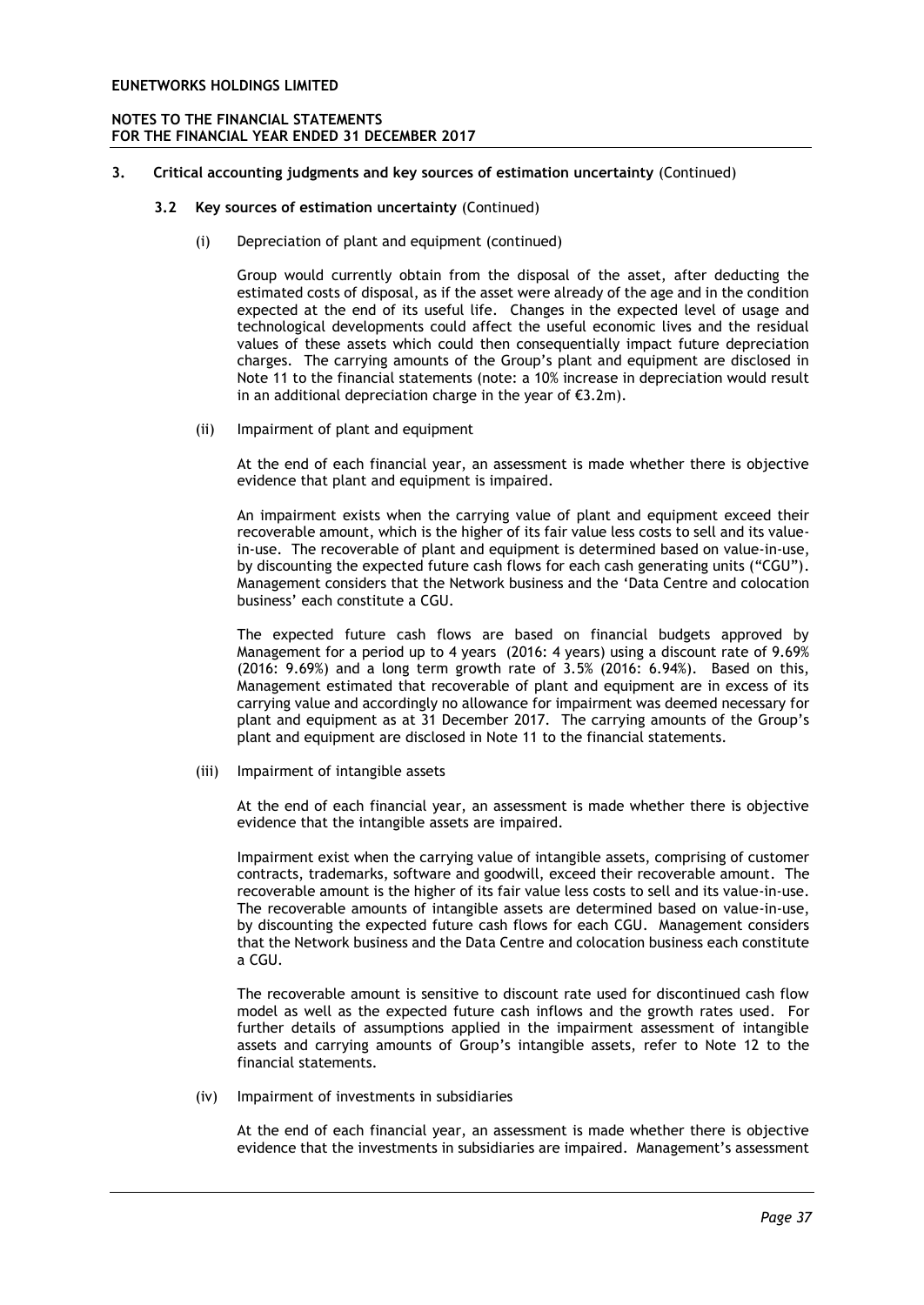### **NOTES TO THE FINANCIAL STATEMENTS FOR THE FINANCIAL YEAR ENDED 31 DECEMBER 2017**

### **3. Critical accounting judgments and key sources of estimation uncertainty** (Continued)

### **3.2 Key sources of estimation uncertainty** (Continued)

(iv) Impairment of investments in subsidiaries (continued)

is based on the estimation of the value-in-use of the CGU by forecasting the expected future cash flows for a period up to 4 (2016: 4) years, using a suitable discount rate in order to calculate the present value of those cash flows. The Company's carrying amount of investments in subsidiaries at 31 December 2017 was €225.7m (2016: €225.7m).

(v) Allowance for doubtful receivables

The policy for allowances for doubtful receivables of the Group and the Company is based on the evaluation of collectability and aging analysis of accounts and on management's judgment. A considerable amount of judgment is required in assessing the ultimate realisation of these receivables, including the current creditworthiness and the past collection history of each customer. If the financial conditions of customers of the Group and the Company were to deteriorate, resulting in an impairment of their ability to make payments, additional allowances may be required. The carrying amounts of the trade and other receivables are disclosed in Notes 16 and 17 to the financial statements.

(vi) Equity-settled share-based payments

The charge for equity-settled share-based payments is calculated in accordance with estimates and assumptions which are described in Note 31 to the financial statements. The option valuation model used required highly subjective assumptions to be made including the future volatility of what was the euNetworks Group Limited share price, expected dividend yields, risk-free interest rates and expected staff turnover. The management drew upon a variety of external sources to aid them in determination of the appropriate data to use in such calculations.

### **4. Revenue**

|                                                     | 2017<br>€'m | 2016<br>€'m |
|-----------------------------------------------------|-------------|-------------|
| Network services and sale of network infrastructure | 124.8       | 111.2       |
| Colocation services                                 | 13.3        | 15.7        |
|                                                     | 138.1       | 126.9       |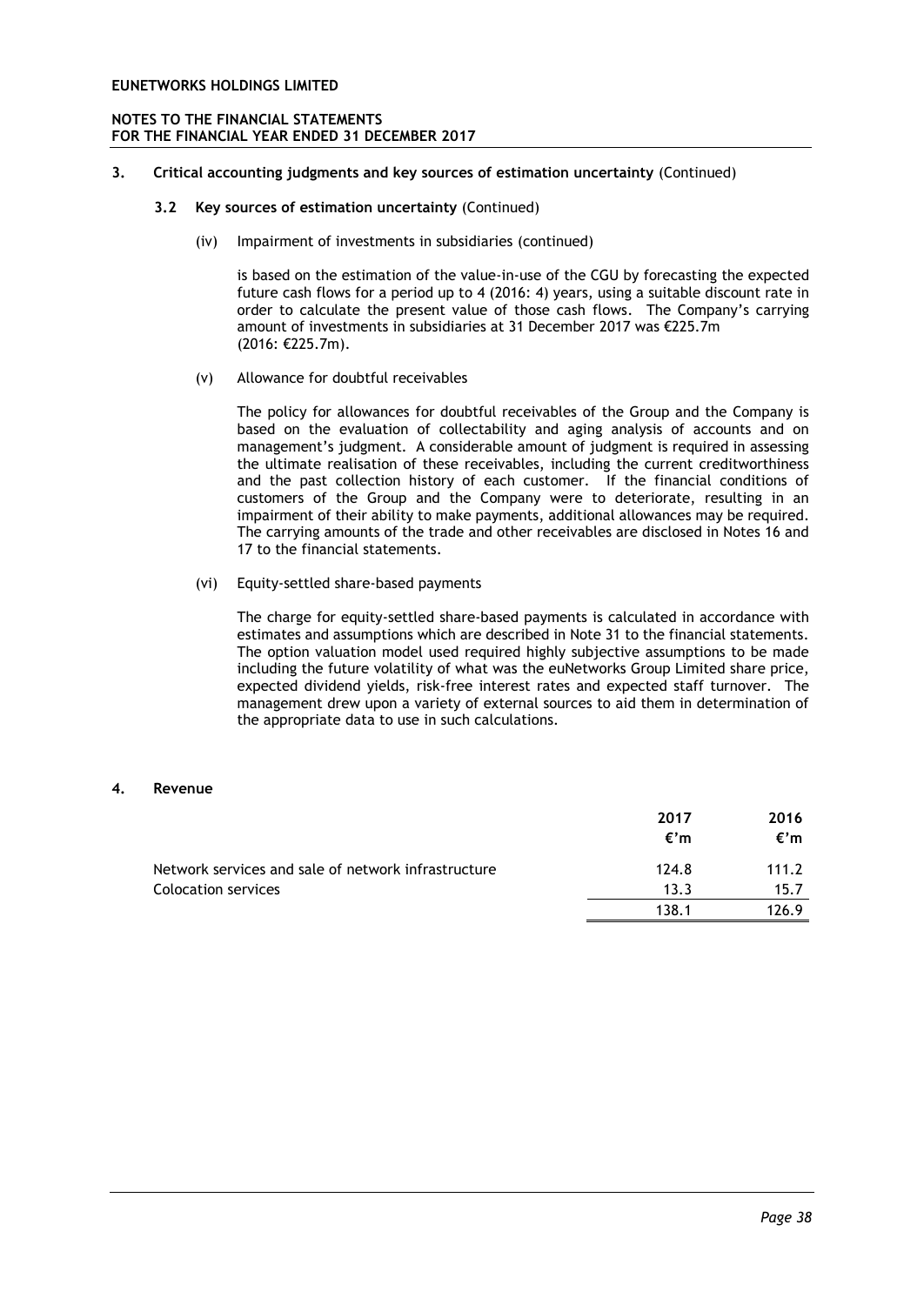### **NOTES TO THE FINANCIAL STATEMENTS FOR THE FINANCIAL YEAR ENDED 31 DECEMBER 2017**

# **4. Revenue (continued)**

### **Geographical information**

Revenue based on the geographical location of customers are as follows:

|                          | 2017<br>€'m | 2016<br>€'m |
|--------------------------|-------------|-------------|
| Germany                  | 51.6        | 50.5        |
| United Kingdom           | 29.2        | 25.0        |
| Ireland                  | 20.0        | 18.0        |
| <b>Netherlands</b>       | 16.3        | 16.7        |
| United States of America | 9.4         | 7.5         |
| Switzerland              | 2.9         | 2.8         |
| France                   | 2.7         | 2.4         |
| <b>Others</b>            | 6.0         | 4.0         |
|                          | 138.1       | 126.9       |

### **5. Administrative expenses**

|                                                  | 2017  | 2016  |
|--------------------------------------------------|-------|-------|
|                                                  | €'m   | €'m   |
| Network operating expenses                       | 29.1  | 27.7  |
| Staff costs (note 6)                             | 32.1  | 23.5  |
| Other expenses                                   | 5.0   | 6.9   |
| Depreciation and amortisation                    | 34.5  | 30.5  |
| Loss/(Profit) on disposal of plant and equipment | 0.6   | (1.0) |
|                                                  | 101.3 | 87.6  |

Network operating expenses include those costs that relate to the general operation and maintenance of the Group's network assets, and network related charges.

### **6. Staff costs**

|                                                       | 2017  | 2016  |
|-------------------------------------------------------|-------|-------|
|                                                       | €'m   | €'m   |
| Wages and salaries                                    | 26.4  | 24.0  |
| Social security costs                                 | 3.5   | 3.0   |
| Pension costs                                         | 0.7   | 0.6   |
| Long term incentive plan                              | 7.5   | 0.7   |
| <b>Termination costs</b>                              | 0.1   | 0.2   |
| Other staff costs                                     | 0.4   | 0.4   |
|                                                       | 38.6  | 28.9  |
| Less: costs capitalised to software/network equipment | (6.5) | (5.4) |
|                                                       | 32.1  | 23.5  |

Wages and salaries include Directors' remuneration and Directors' fees. Other staff costs include costs of recruitment and costs of interim staff.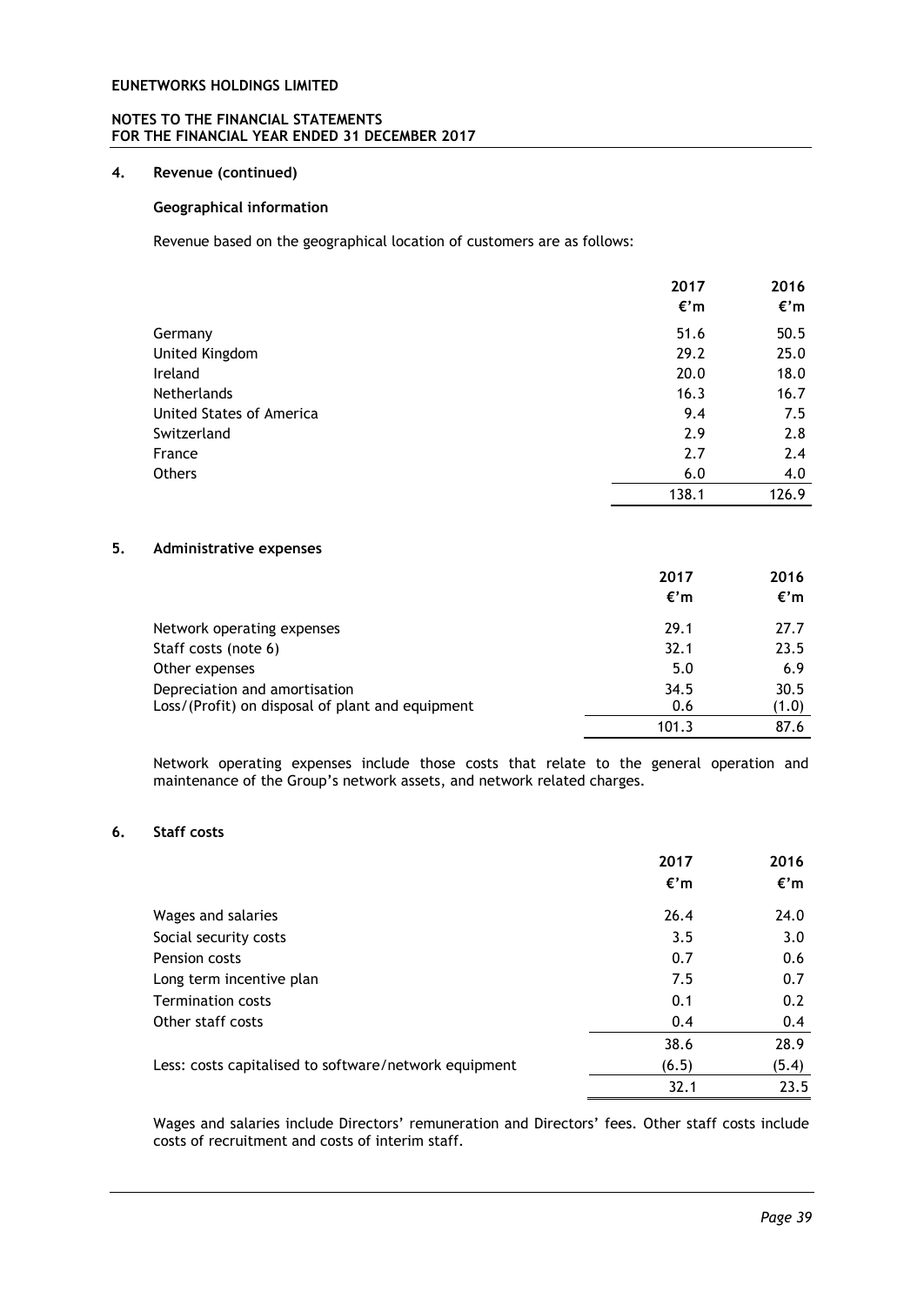# **NOTES TO THE FINANCIAL STATEMENTS FOR THE FINANCIAL YEAR ENDED 31 DECEMBER 2017**

### **6. Staff costs (continued)**

| The average number of employees (including<br>directors) during the year were: | 2017 | 2016 |
|--------------------------------------------------------------------------------|------|------|
| Administration                                                                 | 44   | 42   |
| <b>Operations</b>                                                              | 121  | 112  |
| Sales and marketing                                                            | 99   | 83   |
|                                                                                | 264  | 237  |

The company has no employees.

### **7. Key management personnel**

The key management personnel, who have authority for planning, directing and controlling the activities of the Group are the directors of the company

|                              | 2017 | 2016 |
|------------------------------|------|------|
|                              | €'m  | €'m  |
| Short term employee benefits | 1.6  | 1.9  |
| Post-employment benefits     | 0.1  | 0.1  |
| Long term incentive plan     | 3.8  | 1.4  |
|                              | 5.5  | 3.4  |

There were 3 directors in the group's defined contribution plan (2016: 3) during the year. Group pension contributions of €114k (2016: €53k) were paid to a money purchase scheme on their behalf.

The total amount payable to the highest paid director in respect of emoluments including the attributed value for the long term incentive plan was €3,497k (2016: €2,055k).

### **8. Financial costs**

|                              | 2017 | 2016<br>€'m |
|------------------------------|------|-------------|
|                              | €'m  |             |
| Foreign exchange movements   | 0.4  | 0.9         |
| Debt raise costs written off | 3.3  | 1.2         |
| Interest on bank loan        | 3.6  | 2.7         |
| Other net interest           |      | 0.1         |
|                              | 7.3  | 4.9         |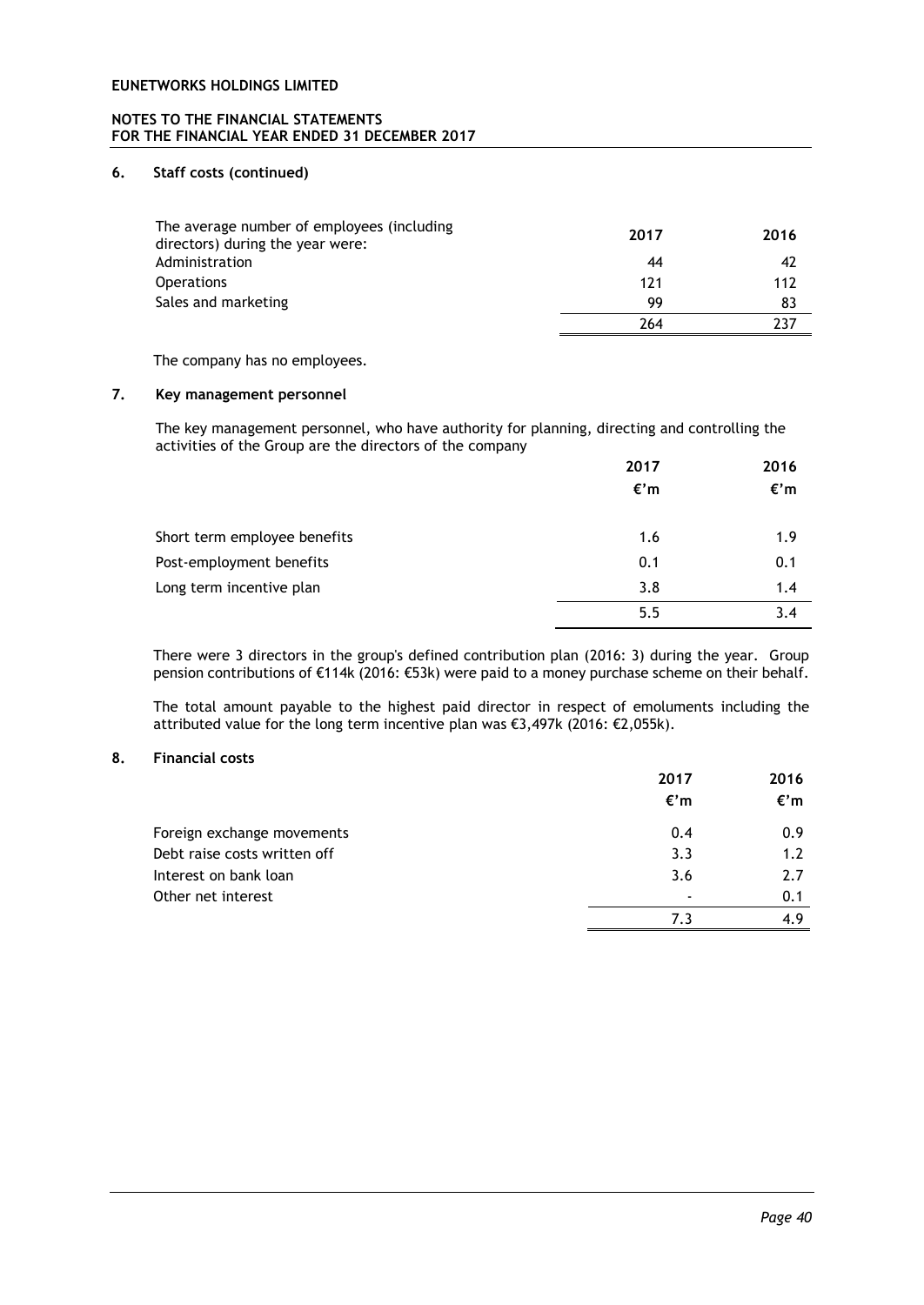# **NOTES TO THE FINANCIAL STATEMENTS FOR THE FINANCIAL YEAR ENDED 31 DECEMBER 2017**

### **9. Auditors' remuneration**

|                         | 2017<br>€'m | 2016<br>€'m |
|-------------------------|-------------|-------------|
| Group and company audit | 0.3         | 0.3         |
| Tax advisory            | 0.1         | 0.1         |
| Tax compliance          | 0.1         | 0.1         |
|                         | 0.5         | 0.5         |

### **10. Income tax expense/(credit)**

|                                       | 2017<br>€'m | 2016<br>€'m |
|---------------------------------------|-------------|-------------|
| Current tax:                          |             |             |
| - Current year                        | 0.7         | 0.4         |
| - Overprovision in prior year         |             |             |
| Deferred income tax:                  |             |             |
| - Current year                        | 0.5         | (0.6)       |
| - Adjustment in respect of prior year |             |             |
|                                       | 1.2         | (0.2)       |
|                                       |             |             |

Domestic income tax is calculated at 19% (2016: 20%) of the estimated assessable loss for the year. Taxable for other jurisdictions is calculated at the rates prevailing in the relevant jurisdictions.

The income tax expense varied from the amount of income tax expense determined by applying the UK income tax rate of 19% (2016: 20%) to profit before income tax as a result of the following differences:

|                                              | 2017<br>€'m | 2016<br>€'m |
|----------------------------------------------|-------------|-------------|
| (Loss)/Profit before income tax              | (0.4)       | 6.8         |
| Income tax at statutory rate                 | (0.1)       | 1.4         |
| Tax effect of:                               |             |             |
| - Different tax rates of overseas operations |             |             |
| - Movement on unrecognised deferred tax      | 0.6         | (2.0)       |
| Movement on recognised deferred tax          | 0.7         |             |
| - Expenses not deductible for tax purposes   |             | 0.4         |
| Total taxation charge/(credit)               | 1.2         | (0.2)       |

The tax rates of overseas operations range from 12.5% to 33% (2016: 12.5% to 33%).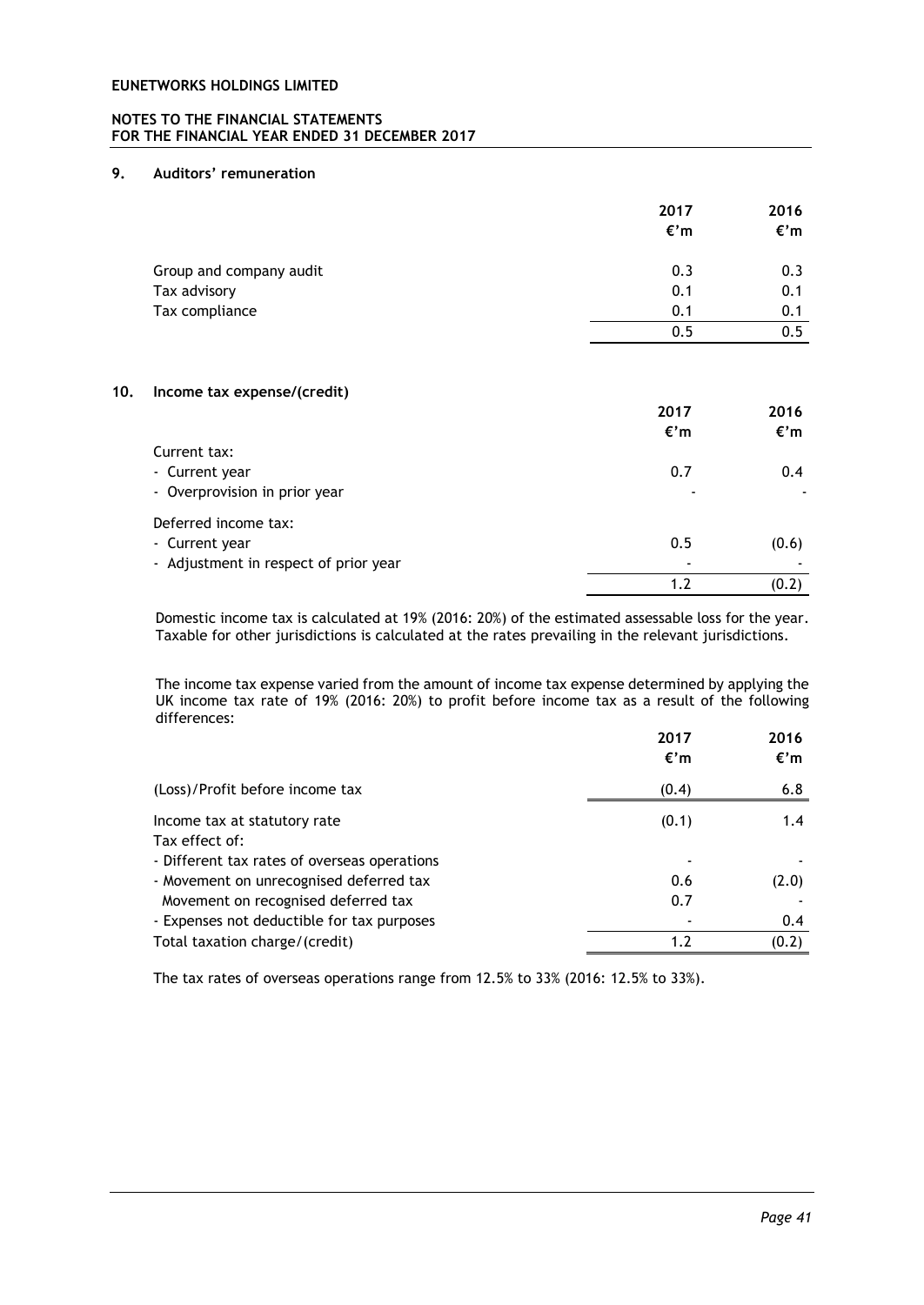# **11. Plant and equipment**

|                                 | Telecom-<br>munications<br>networks<br>€'m | <b>Network</b><br>equipment<br>€'m | <b>Office</b><br>furniture<br>and<br>equipment<br>€'m | <b>Assets</b><br>under<br>construct-<br>ion | <b>Total</b><br>€'m |
|---------------------------------|--------------------------------------------|------------------------------------|-------------------------------------------------------|---------------------------------------------|---------------------|
| Group                           |                                            |                                    |                                                       |                                             |                     |
| 2017<br>Cost                    |                                            |                                    |                                                       |                                             |                     |
| Balance at 1 January 2017       | 362.8                                      | 93.5                               | 4.6                                                   |                                             | 460.9               |
| Additions                       | 36.8                                       | 25.6                               | 0.6                                                   | 3.0                                         | 66.0                |
| Balance at 31 December 2017     | 399.6                                      | 119.1                              | 5.2                                                   | 3.0                                         | 526.9               |
|                                 |                                            |                                    |                                                       |                                             |                     |
| Accumulated depreciation        |                                            |                                    |                                                       |                                             |                     |
| Balance at 1 January 2017       | (183.3)                                    | (28.3)                             | (3.4)                                                 |                                             | (215.0)             |
| Depreciation                    | (19.1)                                     | (12.9)                             | (0.4)                                                 |                                             | (32.4)              |
| Balance at 31 December 2017     | (202.4)                                    | (41.2)                             | (3.8)                                                 | $\overline{\phantom{a}}$                    | (247.4)             |
| Carrying amount                 |                                            |                                    |                                                       |                                             |                     |
| At 31 December 2017             | 197.2                                      | 77.9                               | 1.4                                                   | 3.0                                         | 279.5               |
| 2016                            |                                            |                                    |                                                       |                                             |                     |
| Cost                            |                                            |                                    |                                                       |                                             |                     |
| Balance at 1 January 2016       | 342.0                                      | 69.5                               | 4.1                                                   |                                             | 415.6               |
| <b>Additions</b>                | 29.8                                       | 24.3                               | 0.6                                                   |                                             | 54.7                |
| Written off                     | (9.0)                                      | (0.3)                              | (0.1)                                                 |                                             | (9.4)               |
| Balance at 31 December 2016     | 362.8                                      | 93.5                               | 4.6                                                   |                                             | 460.9               |
| <b>Accumulated depreciation</b> |                                            |                                    |                                                       |                                             |                     |
| Balance at 1 January 2016       | (174.3)                                    | (18.2)                             | (3.1)                                                 |                                             | (195.6)             |
| Depreciation                    | (17.6)                                     | (10.4)                             | (0.3)                                                 |                                             | (28.3)              |
| Written off                     | 8.6                                        | 0.3                                |                                                       |                                             | 8.9                 |
| Balance at 31 December 2016     | (183.3)                                    | (28.3)                             | (3.4)                                                 | $\mathbf{r}$                                | (215.0)             |
| Carrying amount                 |                                            |                                    |                                                       |                                             |                     |
| At 31 December 2016             | 179.5                                      | 65.2                               | 1.2                                                   |                                             | 245.9               |
|                                 |                                            |                                    |                                                       |                                             |                     |

As at 31 December 2017, network equipment of the Group with carrying amount of €nil (2016: €0.6m) were acquired under finance lease arrangements (Note 22).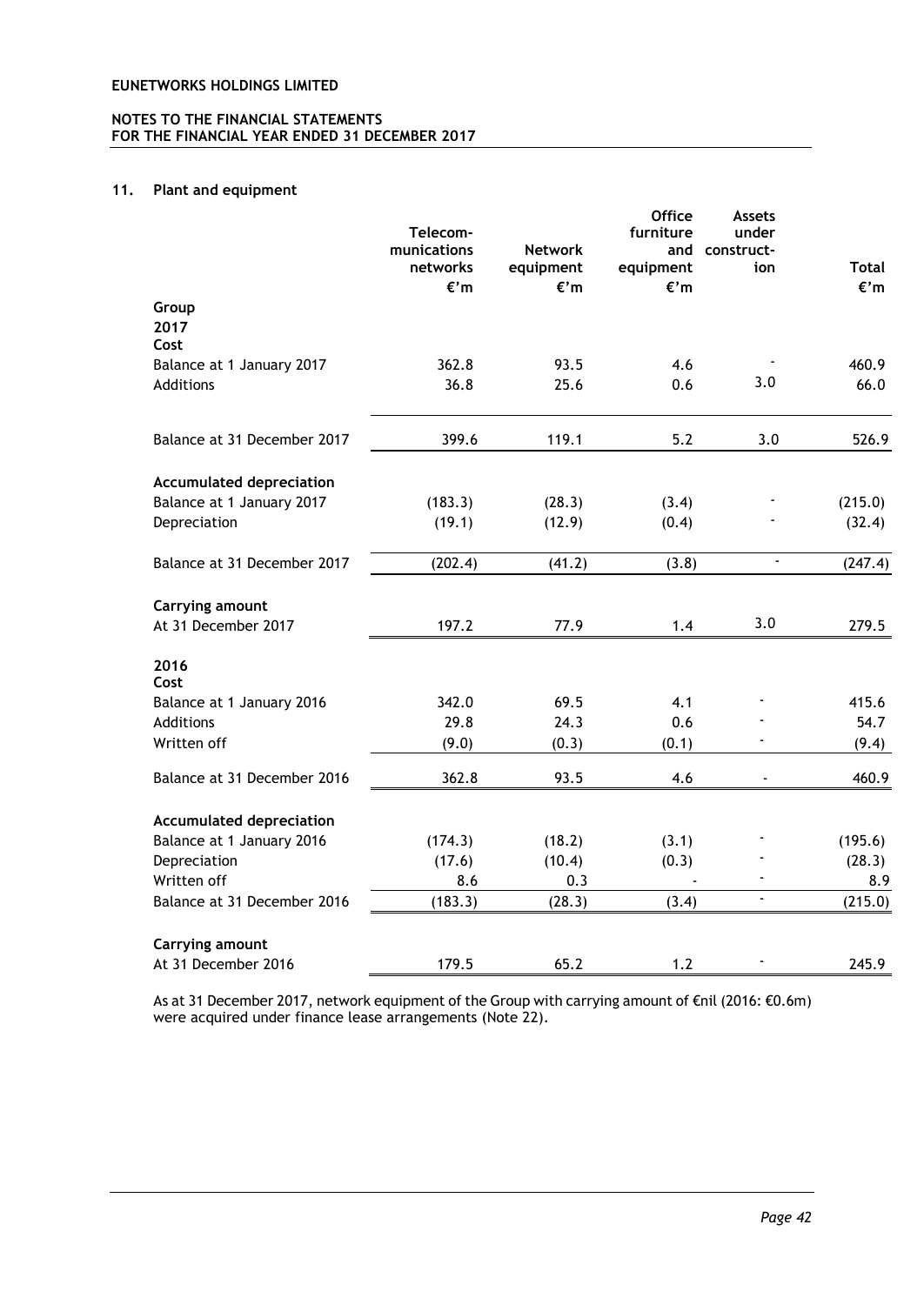# **12. Intangible assets**

|                                        | Customer | contracts Trademarks | Software | Goodwill         | <b>Total</b> |
|----------------------------------------|----------|----------------------|----------|------------------|--------------|
|                                        | €'m      | €'m                  | €'m      | $\varepsilon$ 'm | €'m          |
| Group                                  |          |                      |          |                  |              |
| 2017                                   |          |                      |          |                  |              |
| Cost                                   |          |                      |          |                  |              |
| Balance at 1 January 2017              | 17.2     | 0.5                  | 8.4      | 24.1             | 50.2         |
| Additions                              |          | ä,                   | 1.3      |                  | 1.3          |
| Balance at 31 December 2017            | 17.2     | 0.5                  | 9.7      | 24.1             | 51.5         |
| <b>Accumulated amortisation</b>        |          |                      |          |                  |              |
| Balance at 1 January 2017              | (9.5)    | (0.4)                | (6.3)    |                  | (16.2)       |
| Amortisation                           | (1.0)    | ä,                   | (1.1)    |                  | (2.1)        |
| Balance at 31 December 2017            | (10.5)   | (0.4)                | (7.4)    |                  | (18.3)       |
| Carrying amount                        |          |                      |          |                  |              |
| At 31 December 2017                    | 6.7      | 0.1                  | 2.3      | 24.1             | 33.2         |
|                                        |          |                      |          |                  |              |
| 2016<br>Cost                           |          |                      |          |                  |              |
|                                        | 17.2     | 0.5                  | 7.3      | 24.1             | 49.1         |
| Balance at 1 January 2016<br>Additions |          | $\overline{a}$       | 1.1      |                  | 1.1          |
| Balance at 31 December 2016            | 17.2     | 0.5                  | 8.4      | 24.1             | 50.2         |
|                                        |          |                      |          |                  |              |
| <b>Accumulated amortisation</b>        |          |                      |          |                  |              |
| Balance at 1 January 2016              | (8.4)    | (0.4)                | (5.2)    |                  | (14.0)       |
| Amortisation                           | (1.1)    |                      | (1.1)    |                  | (2.2)        |
| Balance at 31 December 2016            | (9.5)    | (0.4)                | (6.3)    | $\mathbf{r}$     | (16.2)       |
| Carrying amount                        |          |                      |          |                  |              |
| At 31 December 2016                    | 7.7      | 0.1                  | 2.1      | 24.1             | 34.0         |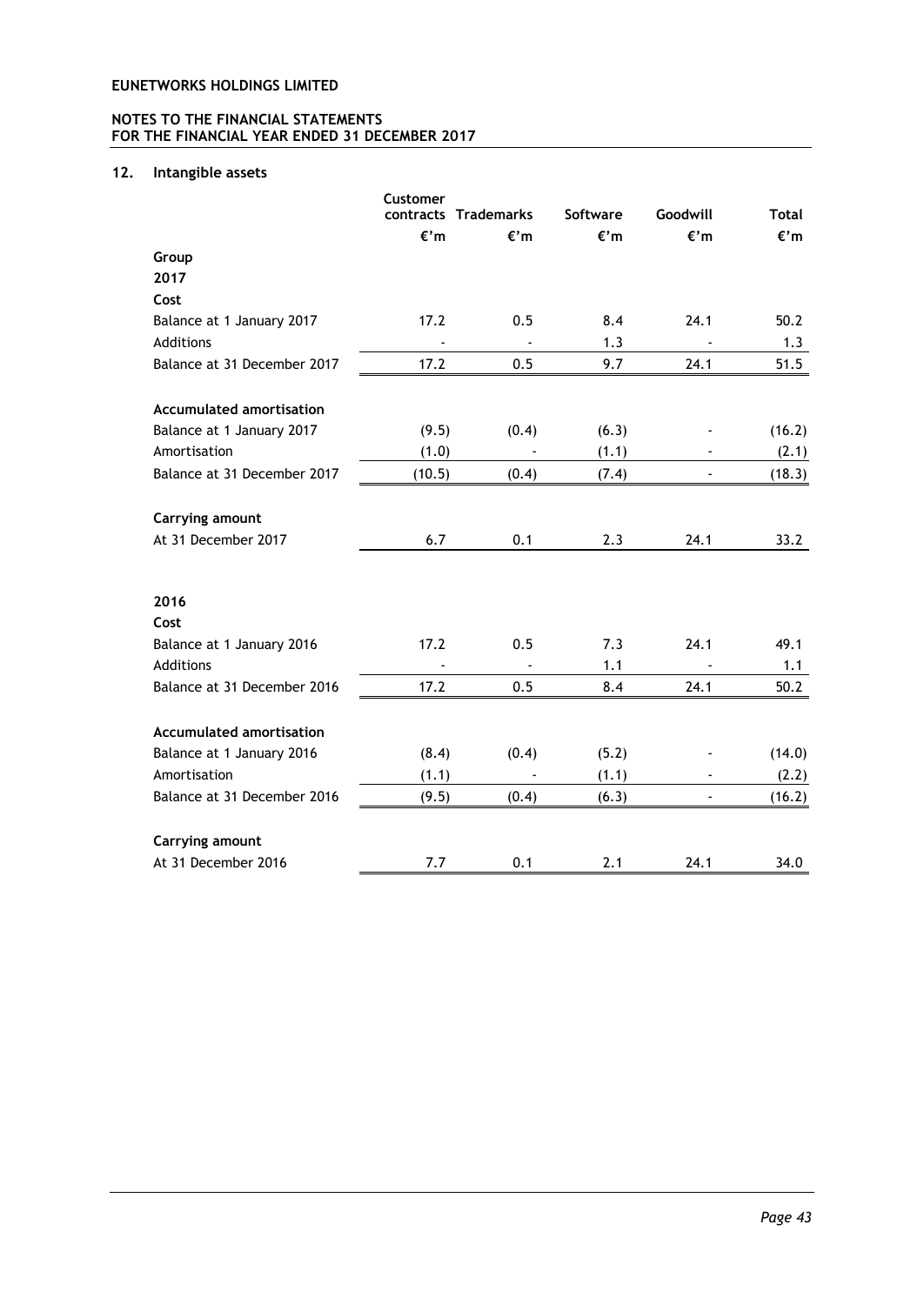### **NOTES TO THE FINANCIAL STATEMENTS FOR THE FINANCIAL YEAR ENDED 31 DECEMBER 2017**

#### **12. Intangible assets** (Continued)

#### Impairment testing on goodwill

The goodwill has been allocated to two CGUs, which are also the reportable operating segments, for impairment testing as follows:

- Network business
- Data Centres and colocation

The carrying amounts of goodwill allocated to each CGU is as follows:

|          | <b>Network</b><br><b>business</b> |             |             | Data<br><b>Centres and colocation</b> |             | Total       |  |
|----------|-----------------------------------|-------------|-------------|---------------------------------------|-------------|-------------|--|
|          | 2017<br>€'m                       | 2016<br>€'m | 2017<br>€'m | 2016<br>€'m                           | 2017<br>€'m | 2016<br>€'m |  |
| Goodwill | 20.0                              | 20.0        | 4.1         | 4.1                                   | 24.1        | 24.1        |  |

The recoverable amounts of the CGUs are determined from value-in-use calculations. The key assumptions for these value-in-use calculations are those regarding the discount rates, growth rates and expected changes to revenue and costs during the period. Management estimates discount rates using pre-tax rates that reflect current market assessments of the time value of money and the risks specific to the CGUs. The growth rates are based on industry growth forecasts. Changes in revenue and costs are based on past practices and expectations of future changes in the market.

The key assumptions adopted for the testing include:

- (a) Pre-tax discount rate management assessed its weighted average cost of capital and adjusted this rate for asset specific risks as at 31 December 2017 in determining an appropriate pre-tax discount rate for impairment purposes. The resulting discount rate calculated was 9.69% (2016: 9.69%).
- (b) Cash flows Value-in-use calculations are based on cash flows expected to be generated by the Group over the next 4 years (2016: 4), and is aligned with the long-term forecast approved by the Board of Directors on 12 February 2014. The long-term forecast approved by the Board incorporates forecast operating cash flows for the networks business and data centres and colocation. All cash flow projections were completed in Euros.
- (c) The terminal value growth rate applied is 3.5% (2016: 6.94%).
- (d) Sensitivity testing has been performed on the value-in-use model applied for a reasonably possible change in key assumptions. For both the Network business and Data Centre and colocation CGUs, the model showed sufficient headroom over the carrying value of assets, further indicating no impairment loss is required at 31 December 2017.

The testing carried out at the end of the year indicated that both the Network business and Data Centre and colocation assets and associated goodwill were not impaired.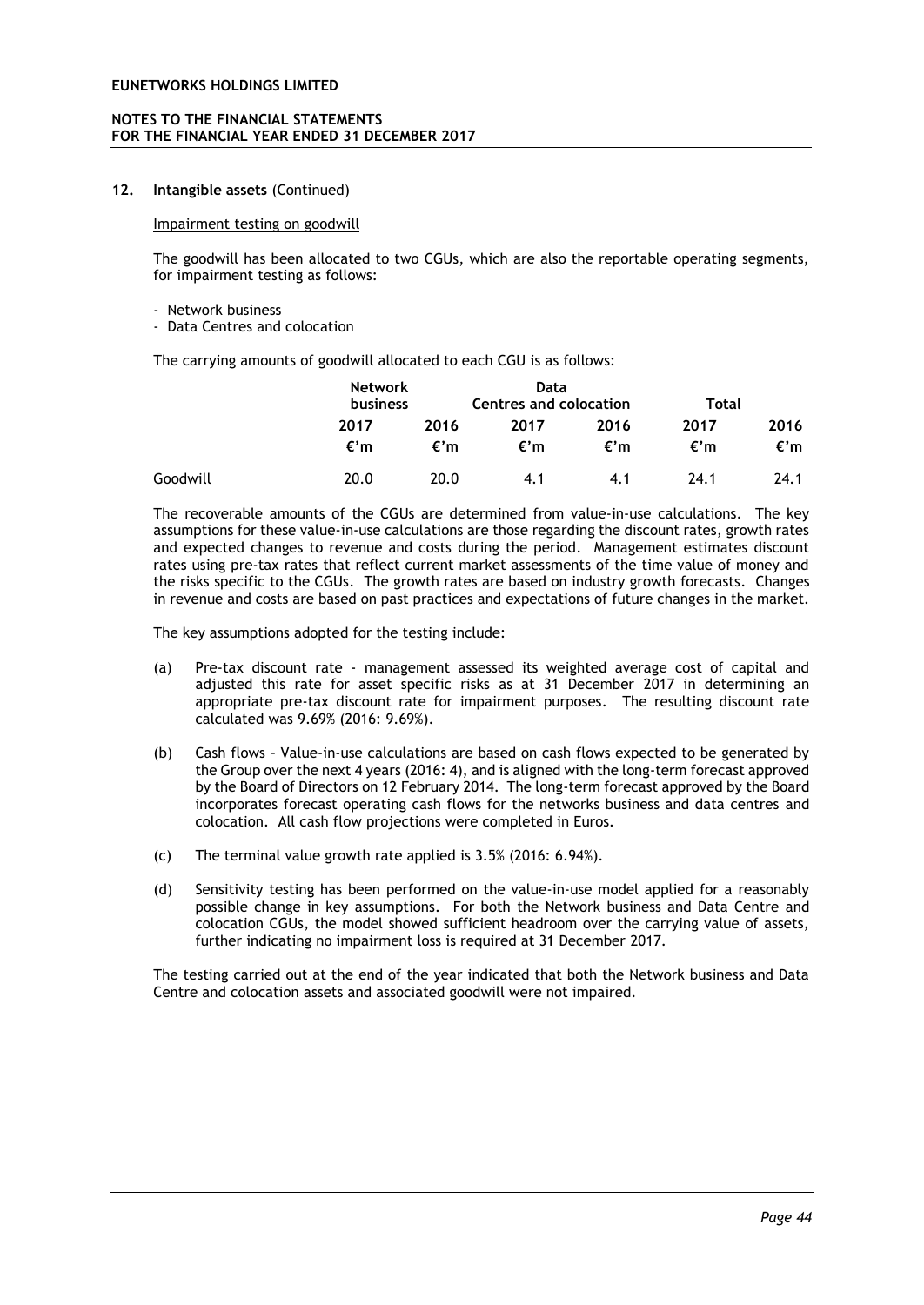# **13. Prepayments**

|             | Group |                  |  |
|-------------|-------|------------------|--|
|             | 2017  | 2016             |  |
|             | €'m   | $\varepsilon$ 'm |  |
| Non-current | 1.2   | 1.0              |  |
| Current     | 3.7   | 4.3              |  |
|             | 4.9   | 5.3              |  |

Prepayments mainly pertain to network expense, fibre and office rentals and insurance paid in advance.

The Company had no prepayments.

### **14. Investments in subsidiaries**

|                                 | Company |       |  |
|---------------------------------|---------|-------|--|
|                                 | 2017    | 2016  |  |
|                                 | €'m     | €'m   |  |
| Unquoted equity shares, at cost | 225.7   | 225.7 |  |
|                                 | 225.7   | 225.7 |  |

The details of the subsidiaries are as follows:

|                                                    | Country of<br>incorporation and | <b>Registered office</b>                                                                                    |                                                                |
|----------------------------------------------------|---------------------------------|-------------------------------------------------------------------------------------------------------------|----------------------------------------------------------------|
| Name<br>euNetworks Group<br>Limited                | operation<br>United Kingdom     | 15 Worship Street<br>London, EC2A 2DT                                                                       | <b>Principal activities</b><br>Investment holding<br>company   |
| euNetworks 1 Pte<br>Limited                        | Singapore                       | 50 Raffles Place<br>#32-01 Singapore Land Tower,<br>Singapore 0489623                                       | Investment holding<br>company/Data network<br>services         |
| euNetworks 2 Pte<br>Limited                        | Singapore                       | 50 Raffles Place<br>#32-01 Singapore Land Tower,<br>Singapore 0489623                                       | Non-trading company                                            |
| euNetworks GmbH                                    | Germany                         | Theodor-Heuss-Allee 112, 60486<br>Frankfurt am Main,<br>Deutschland                                         | Data network services                                          |
| euNetworks (BVI)<br>Limited                        | British Virgin Islands          | PO Box 957 Offshore<br>Incorporation Centre, Road<br>Town, Tortola,<br>BVI                                  | Investment holding<br>company (Liquidated 24<br>February 2017) |
| euNetworks Ireland<br><b>Private Fiber Limited</b> | Ireland                         | Suite D16 (2nd floor M), The<br>Cubes Offices,<br>Beacon South Quarter,<br>Sandyford,<br>Dublin 18, Ireland | Data network services                                          |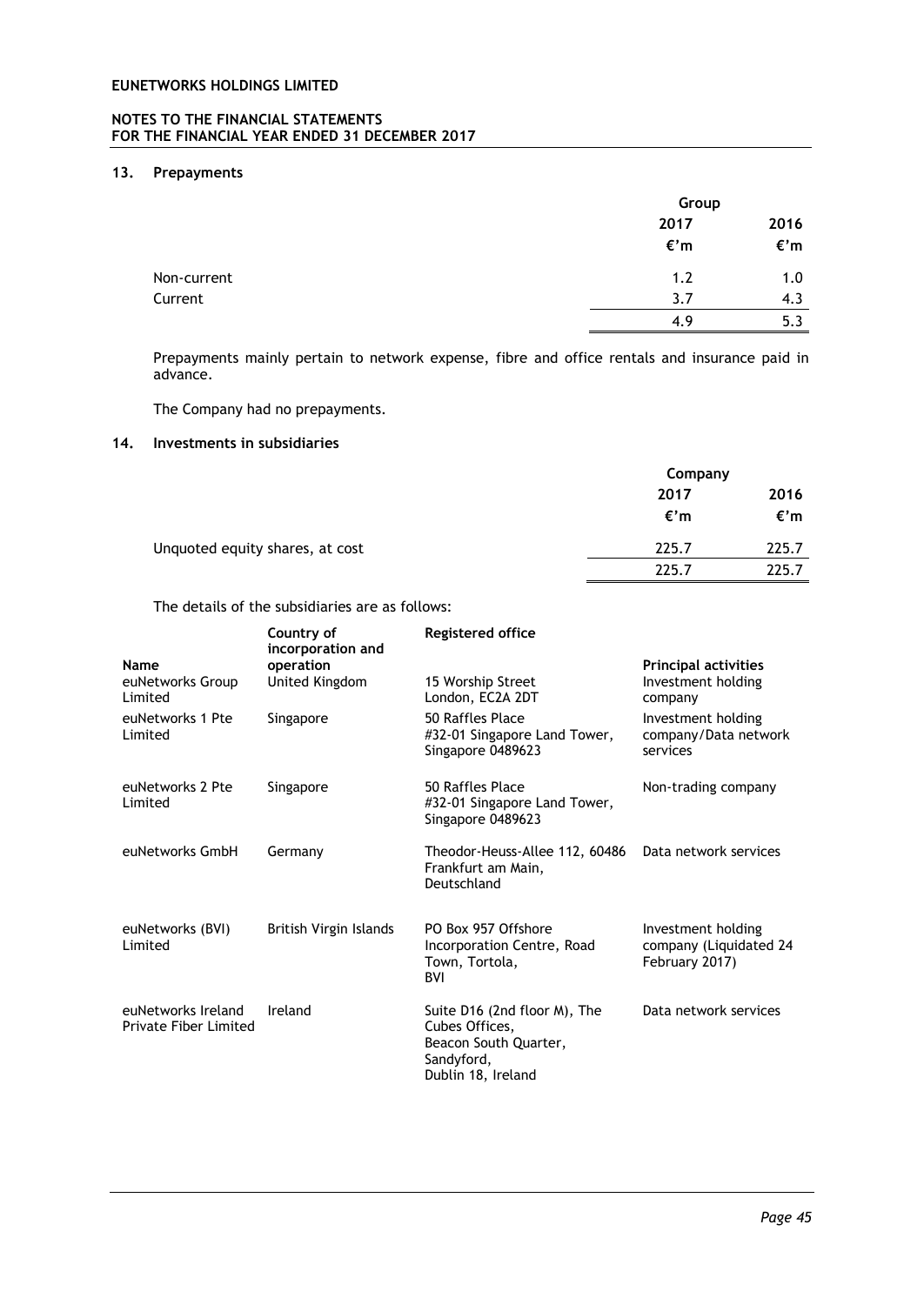# **14. Investments in subsidiaries (continued)**

| Name                                          | Country of<br>incorporation and<br>operation | <b>Registered office</b>                                                                                 | <b>Principal activities</b> |
|-----------------------------------------------|----------------------------------------------|----------------------------------------------------------------------------------------------------------|-----------------------------|
| euNetworks B.V.                               | The Netherlands                              | Paul van Vlissingenstraat 16,<br>1096BK Amsterdam,<br>The Netherlands                                    | Data network services       |
| euNetworks Data<br>Centres BV                 | The Netherlands                              | Paul van Vlissingenstraat 16,<br>1096BK Amsterdam,<br>The Netherlands                                    | Data centre services        |
| euNetworks DCH BV                             | The Netherlands                              | Paul van Vlissingenstraat 16,<br>1096BK Amsterdam,<br>The Netherlands                                    | Data centre services        |
| euNetworks Fiber UK United Kingdom<br>Limited | (England)                                    | 15 Worship Street<br>London, EC2A 2DT                                                                    | Data network services       |
| euNetworks IFT<br>Limited                     | Ireland                                      | Suite D16 (2nd floor M), The<br>Cubes Offices,<br>Beacon South Quarter, Sandyford,<br>Dublin 18, Ireland | Data network services       |
| European Fiber<br>Networks Asset GmbH         | Germany                                      | Theodor-Heuss-Allee 112, 60486 Infrastructure provision<br>Frankfurt am Main,<br>Deutschland             |                             |
| European Fiber<br>Networks "GND"<br>GmbH      | Germany                                      | Theodor-Heuss-Allee 112, 60486 Infrastructure provision<br>Frankfurt am Main,<br>Deutschland             |                             |
| euNetworks Managed Germany<br>Services GmbH   |                                              | Theodor-Heuss-Allee 112, 60486 Data network services<br>Frankfurt am Main,<br>Deutschland                |                             |
| euNetworks SAS                                | France                                       | 15 rue Beaujon<br>75008 Paris, France                                                                    | Data network services       |
| euNetworks BVBA                               | Belgium                                      | Blvd Louis Schmidtlaan119, Bus 3, Data network services<br>Brussels 1040                                 |                             |
| euNetworks AG                                 | Switzerland                                  | c/o Kämpfen Rechtsanwälte<br>Gerechtigkeitsgasse 23, 8001<br>Zürich, Switzerland                         | Data network services       |
| euNetworks S.r.l                              | Italy                                        | Viale Abruzzi, 94, 20131 Milan,<br>Italy                                                                 | Data network services       |

Note:

The Company has an effective equity interest of 100% in all subsidiaries as at 31 December 2017 and 2016.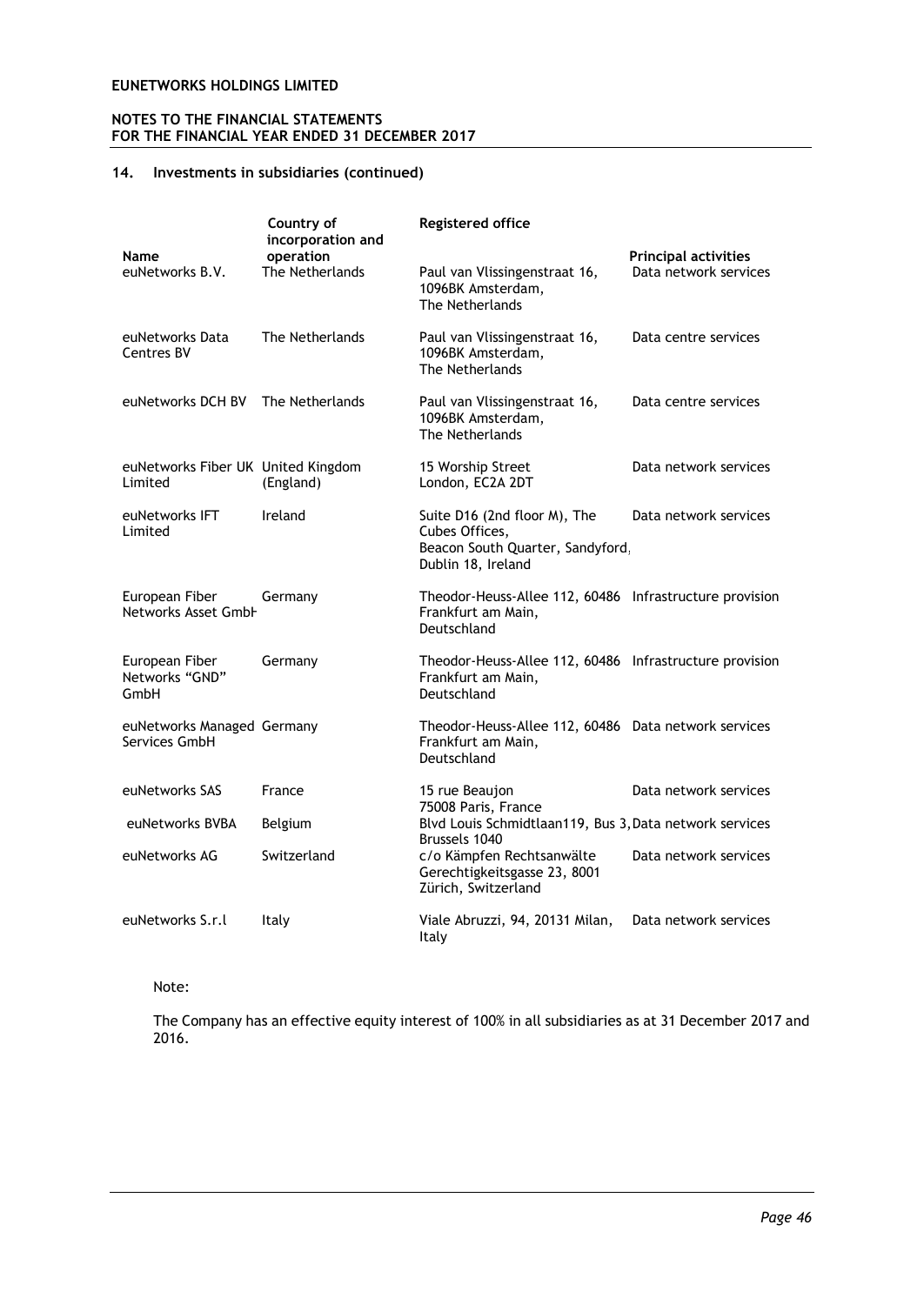### **NOTES TO THE FINANCIAL STATEMENTS FOR THE FINANCIAL YEAR ENDED 31 DECEMBER 2017**

### **15. Infrastructure assets held for resale**

The infrastructure assets held for resale of is €0.1m at 31 December 2017 (2016: €0.2m) comprised specific network assets.

### **16. Trade receivables**

|                                          | Group |       |  |
|------------------------------------------|-------|-------|--|
|                                          | 2017  | 2016  |  |
|                                          | €'m   | €'m   |  |
| Amounts due from third parties           | 19.5  | 13.5  |  |
| Allowance for doubtful trade receivables | (0.3) | (0.4) |  |
|                                          | 19.2  | 13.1  |  |

Allowances made in respect of estimated irrecoverable amounts are determined by reference to past default experience.

The Group does not hold collateral as security for its trade receivables.

Movements in allowance for doubtful trade receivables are as follows:

|                                    | Group |      |  |
|------------------------------------|-------|------|--|
|                                    | 2017  | 2016 |  |
|                                    | €'m   | €'m  |  |
| Balance at 1 January               | 0.4   | 0.3  |  |
| (Deducted)/added against allowance | (0.1) | 0.1  |  |
| Balance at 31 December             | 0.3   | 0.4  |  |

The age analysis of trade receivables past due but not impaired is as follows:

|                   | Group |      |  |
|-------------------|-------|------|--|
|                   | 2017  | 2016 |  |
|                   | €'m   | €'m  |  |
| Days due          |       |      |  |
| 0 - 90 days       | 4.8   | 3.8  |  |
| 91 - 180 days     | 0.8   | 1.1  |  |
| 181 days and over | 0.8   | 0.6  |  |
| Total             | 6.4   | 5.5  |  |

Management considers that the carrying amount of trade receivables in the financial statements approximates to their fair values.

Trade receivables that were past due and not impaired are substantial companies with good collection track record with the Group.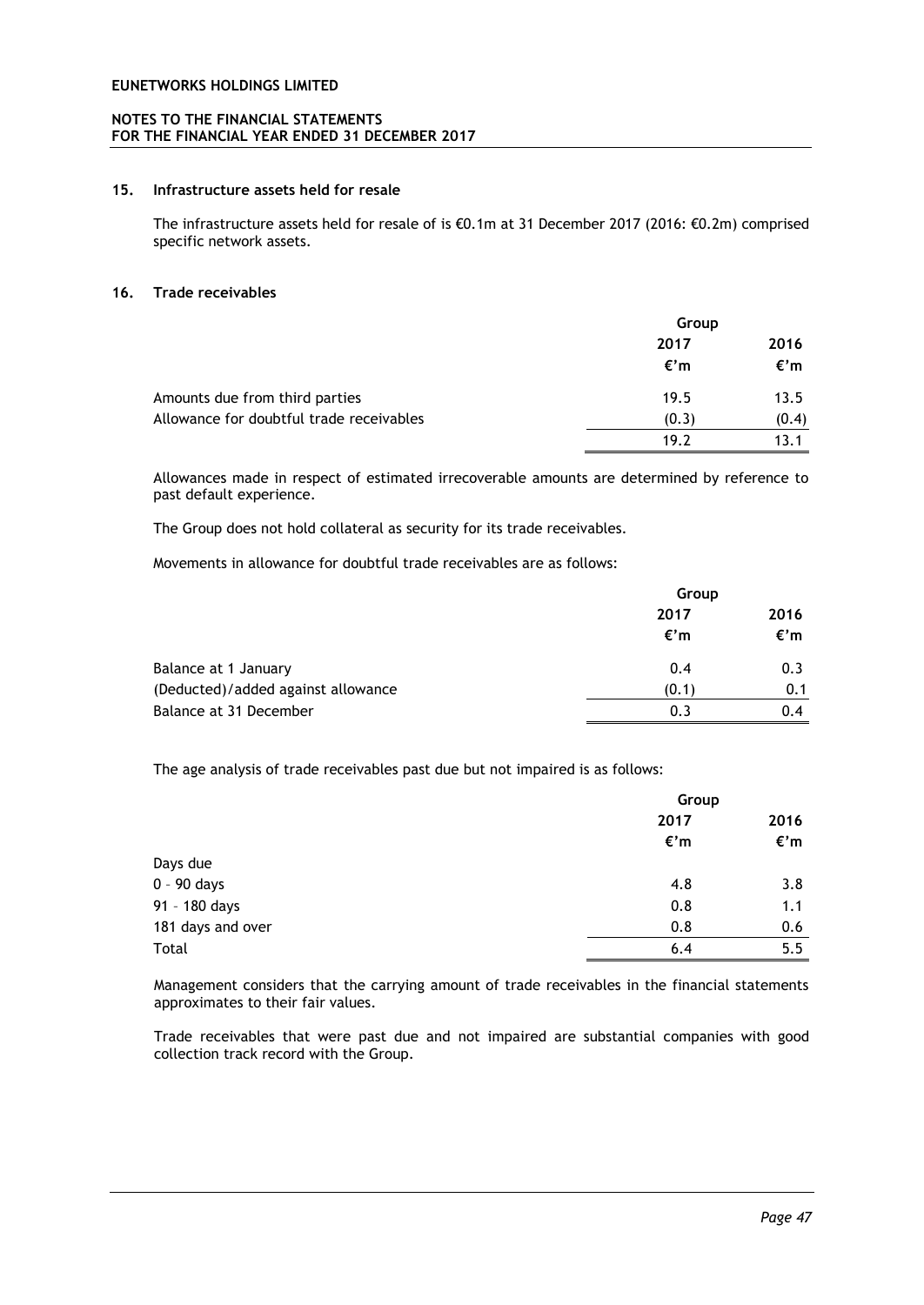# **NOTES TO THE FINANCIAL STATEMENTS FOR THE FINANCIAL YEAR ENDED 31 DECEMBER 2017**

### **16. Trade receivables (continued)**

The currency profiles of the Group's trade receivables as at 31 December are as follows:

|                      | Group            |      |  |
|----------------------|------------------|------|--|
|                      | 2017             | 2016 |  |
|                      | $\varepsilon$ 'm | €'m  |  |
| Euro                 | 15.9             | 9.9  |  |
| Pound sterling       | 2.9              | 2.6  |  |
| United States dollar | 0.2              | 0.3  |  |
| Swiss franc          | 0.2              | 0.3  |  |
|                      | 19.2             | 13.1 |  |

### **17. Other receivables**

|                    | Group |      | Company                  |                          |
|--------------------|-------|------|--------------------------|--------------------------|
|                    | 2017  | 2016 | 2017                     | 2016                     |
|                    | €'m   | €'m  | €'m                      | €'m                      |
| Deposits           | 0.8   | 0.7  | $\overline{\phantom{a}}$ | ۰                        |
| Sundry receivables | 0.2   | 0.5  | 0.2                      | $\overline{\phantom{a}}$ |
|                    | 1.0   | 1.2  | 0.2                      | $\blacksquare$           |

The currency profiles of the Group's and Company's other receivables as at 31 December are as follows:

|                | Group                    |             |             |                |  |
|----------------|--------------------------|-------------|-------------|----------------|--|
|                | 2017<br>€'m              | 2016<br>€'m | 2017<br>€'m | 2016<br>€'m    |  |
| Euro           | 0.9                      | 0.9         | 0.2         | $\blacksquare$ |  |
| Pound sterling | 0.1                      | 0.2         | ۰           | $\blacksquare$ |  |
| Swiss franc    | $\overline{\phantom{a}}$ | 0.1         | -           | ۰              |  |
|                | 1.0                      | 1.2         | 0.2         | $\blacksquare$ |  |

The Company had no other receivables.

# **18. Cash and cash equivalents**

|                      | Group |      | Company                  |                |
|----------------------|-------|------|--------------------------|----------------|
|                      | 2017  | 2016 | 2017                     | 2016           |
|                      | €'m   | €'m  | €'m                      | €'m            |
| <b>Bank balances</b> | 13.7  | 19.7 | $\overline{\phantom{0}}$ |                |
| Short-term deposits  | 1.5   | 2.3  | $\blacksquare$           | $\blacksquare$ |
|                      | 15.2  | 22.0 | $\blacksquare$           | $\blacksquare$ |

The currency profiles of the Group's and Company's cash and cash equivalents as at 31 December are as follows: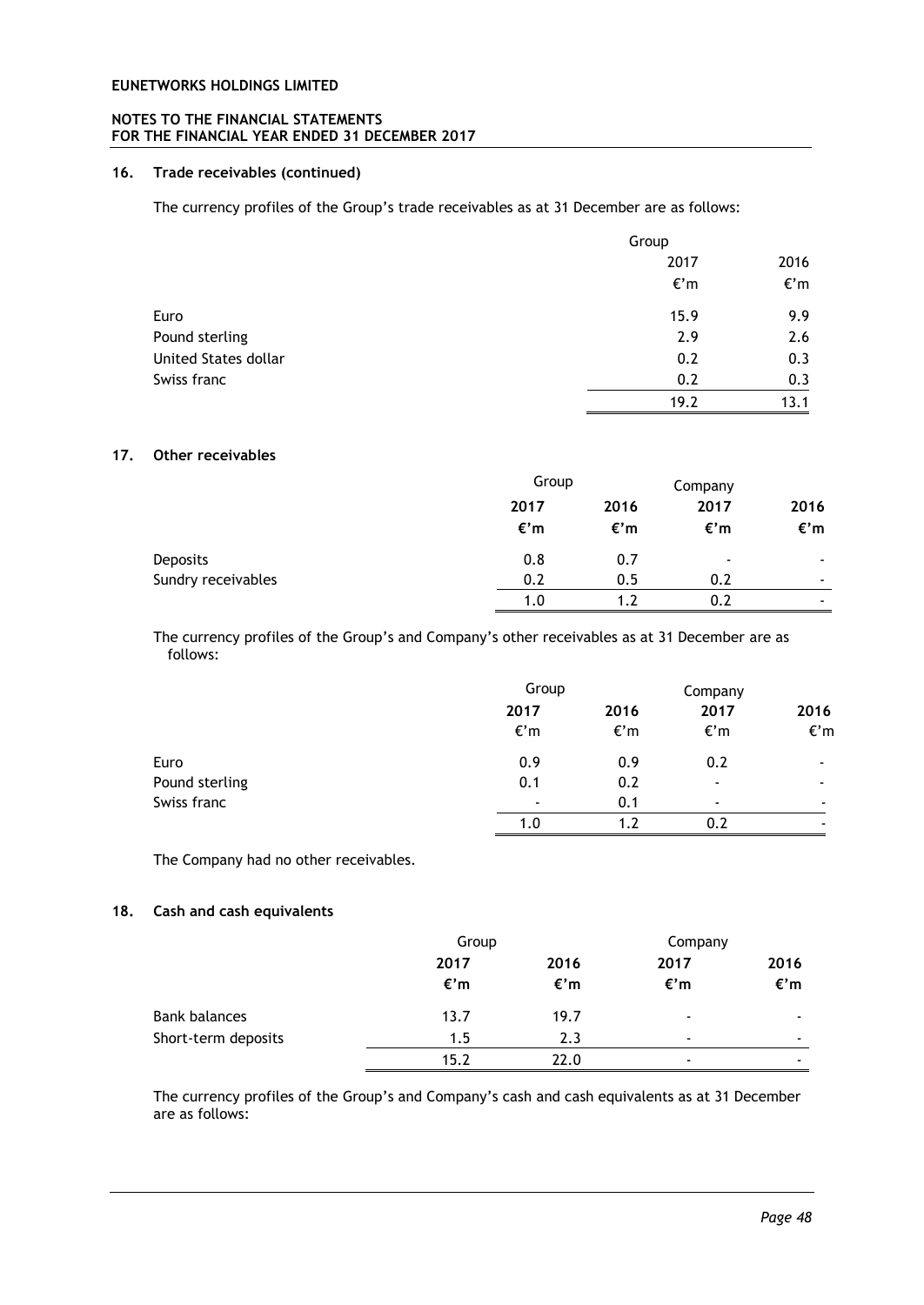### **18. Cash and cash equivalents (continued)**

The currency profiles of the Group's and Company's cash and cash equivalents as at 31 December are as follows:

|                  | Group<br>2017    | 2016 | Company<br>2017          | 2016                     |
|------------------|------------------|------|--------------------------|--------------------------|
|                  | $\varepsilon$ 'm | €'m  | €'m                      | €'m                      |
| Euro             | 10.6             | 17.9 | $\blacksquare$           |                          |
| Pound Sterling   | 2.4              | 2.3  | $\overline{\phantom{a}}$ | $\overline{\phantom{a}}$ |
| Singapore Dollar | 0.9              | 0.2  | $\overline{\phantom{a}}$ | ۰.                       |
| Others           | 1.3              | 1.6  | $\overline{\phantom{a}}$ | $\blacksquare$           |
|                  | 15.2             | 22.0 | $\blacksquare$           |                          |

Bank deposits are mainly deposits with banks with high credit ratings assigned by international rating agencies. The majority of these deposits are bank accounts that guarantee services provided by certain suppliers and are therefore in place month to month as long the Group uses those suppliers.

# **19. Share capital**

| Group               | 2017<br>No. of<br>ordinary shares | 2016 | 2017<br>€'m | 2016<br>€'m |
|---------------------|-----------------------------------|------|-------------|-------------|
| Issued and paid up: |                                   |      |             |             |
| At 1 January        | 102                               | 102  |             |             |
| Issued in the year  |                                   |      |             |             |
| At 31 December      | 102                               | 102  |             |             |
| Company             | 2017                              | 2016 | 2017        | 2016        |
|                     | No. of<br>ordinary shares         |      | €'m         | €'m         |
| Issued and paid up: |                                   |      |             |             |
| At 1 January        | 102                               | 100  |             |             |
| Issued in the year  |                                   | 2    |             |             |
| At 31 December      | 102                               | 102  |             |             |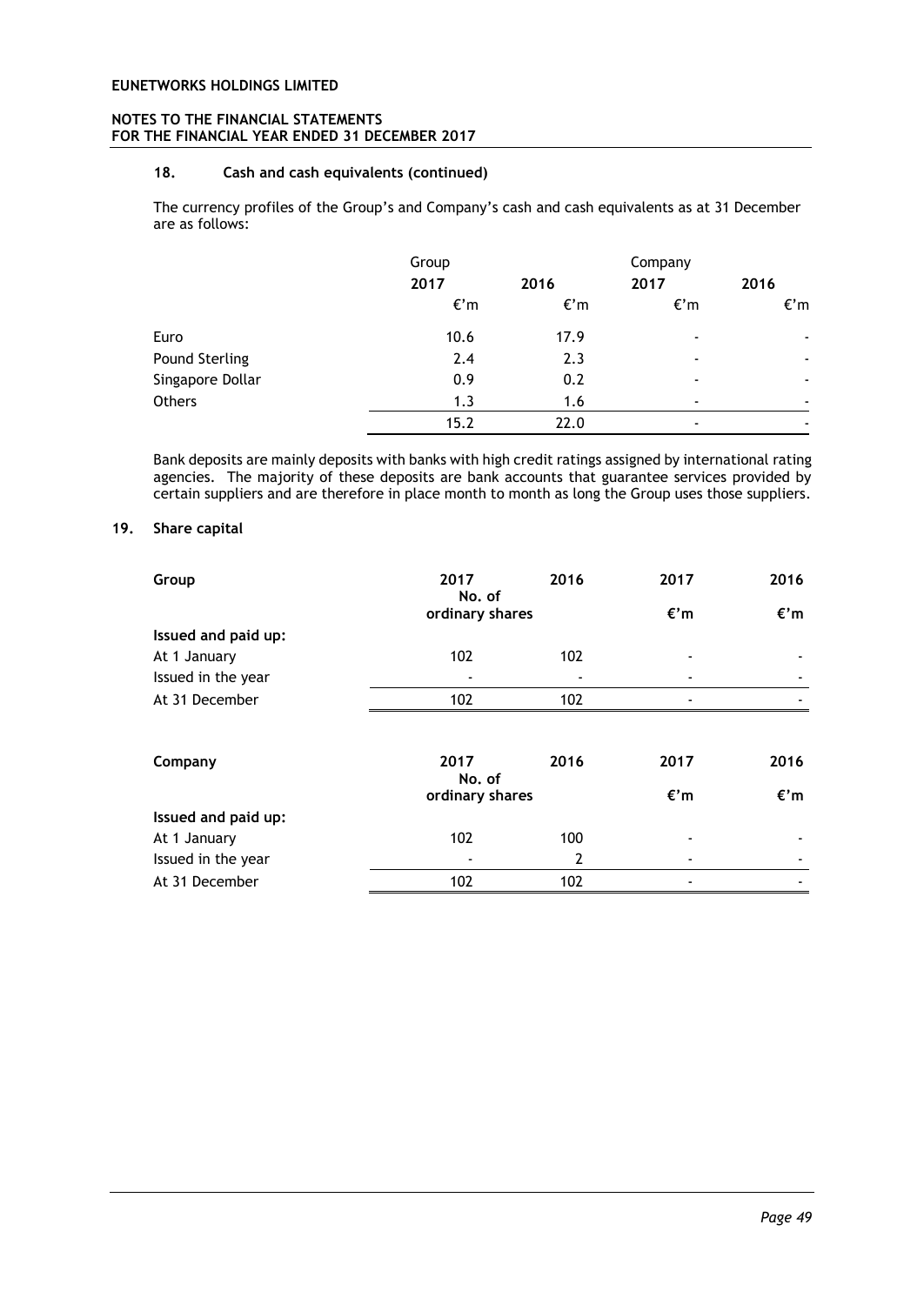#### **20. Share premium**

| Group                        | 2017<br>€'m | 2016<br>€'m |
|------------------------------|-------------|-------------|
| Issued and paid up:          |             |             |
| At 1 January                 | 225.7       | 225.7       |
| On shares Issued in the year |             |             |
| At 31 December               | 225.7       | 225.7       |
| Company                      | 2017        | 2016        |
| Issued and paid up:          | €'m         | €'m         |
| At 1 January                 | 225.7       |             |
| On shares Issued in the year |             | 225.7       |
| At 31 December               | 225.7       | 225.7       |

On 26 October 2016 2 ordinary £1 shares were issued in exchange for 429,885,322 shares in euNetworks 1 Pte limited (formerly euNetworks Group Limited). The share premium represents the difference between the 2 £1 ordinary shares and the net asset value relating to the 429,885,322 in euNetworks 1 Pte limited (formerly euNetworks Group Limited).

#### **21. Reserves**

(i) Share capital

The nominal value of the issued and paid up share capital.

(ii) Share premium

The amount subscribed for share capital in excess of nominal value.

(iii) Employee share option reserve

The employee share option reserve of the Group arose on the grant of share options (now expired or cancelled) of euNetworks 1 Pte Limited and is dealt with in accordance with the accounting policies set out in Note 2.18 to the financial statements.

In 2015 a new Management Equity Plan was set up by the Company's then ultimate holding company, EUN Holdings LLP, the interests in which, could be realised on EUN Holdings LLP realising its investment. This Management Equity Plan is separate to the 2009 Employee Share Options Scheme. Under IFRS however, for accounting purposes, this Management Equity Plan has been treated as a modification of the historic scheme.

(iv) Foreign currency translation reserve

The foreign currency translation reserve account comprises all foreign exchange differences arising from the translation of the financial statements of the companies in the Group whose functional currencies are different from that of the Group's presentation currency.

(v) Profit and loss reserve

The profit and loss reserve contains the gains and losses recognised in the consolidated income statement.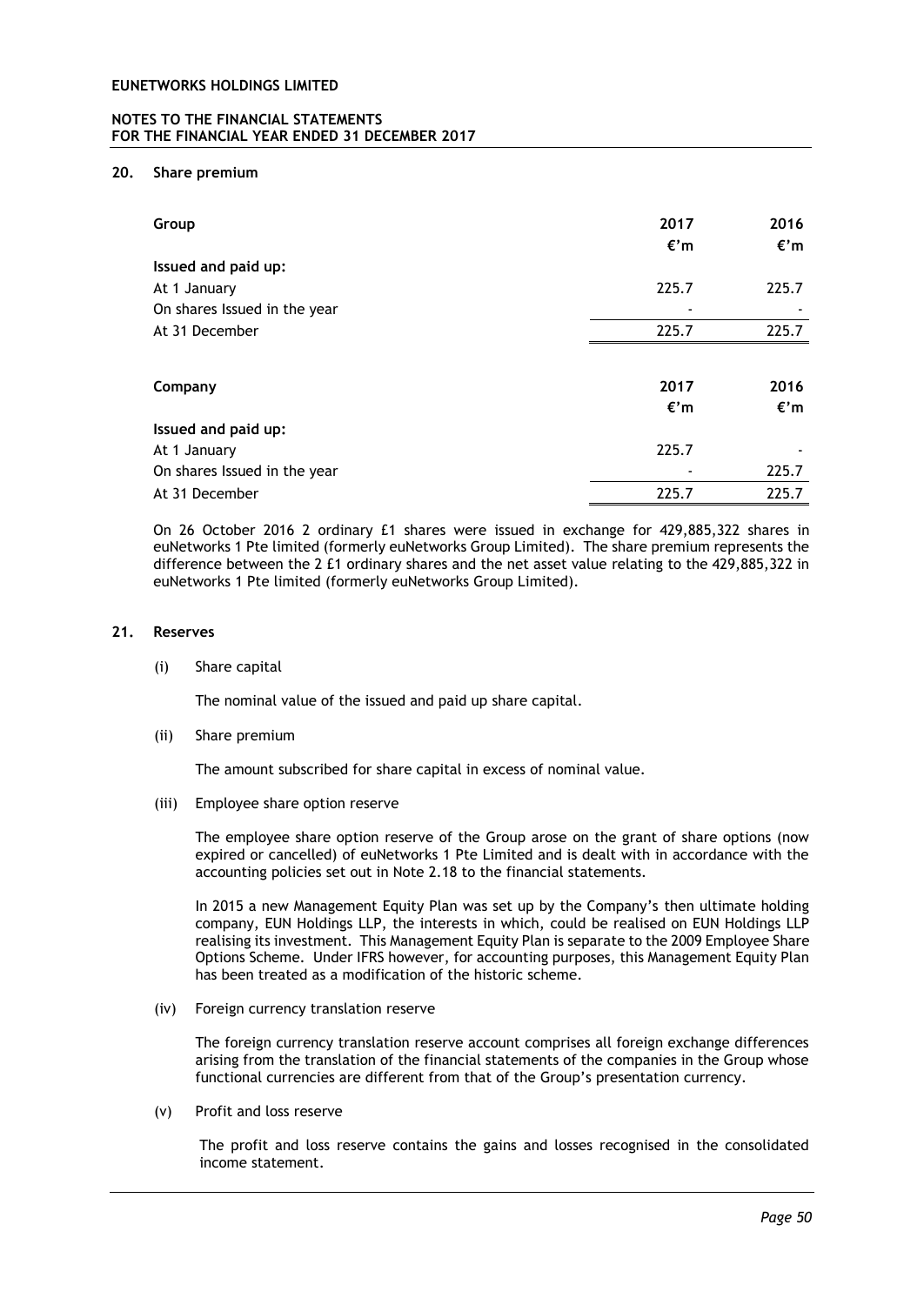### **NOTES TO THE FINANCIAL STATEMENTS FOR THE FINANCIAL YEAR ENDED 31 DECEMBER 2017**

#### **21. Reserves (continued)**

(vi) Merger reserve

 The merger reserve is created on merger accounting for the difference between the nominal value of the new shares in the parent company and the subsidiaries own share capital.

#### **22. Obligations under finance leases**

The Group has finance leases for certain items of plant and equipment. Future minimum lease payments under finance leases together with the present value of the net minimum lease payments are as follows:

|                          |                              | Group                               |                                                     |
|--------------------------|------------------------------|-------------------------------------|-----------------------------------------------------|
|                          | Minimum<br>lease<br>payments | <b>Future</b><br>finance<br>charges | Present<br>value of<br>minimum<br>lease<br>payments |
|                          | $\varepsilon$ 'm             | $\varepsilon$ 'm                    | $\varepsilon$ 'm                                    |
| 2017                     |                              |                                     |                                                     |
| Within one year          |                              |                                     |                                                     |
| Within one to five years |                              |                                     |                                                     |
|                          |                              |                                     |                                                     |
| Current                  |                              |                                     |                                                     |
| Non-current              |                              |                                     |                                                     |
|                          |                              |                                     |                                                     |
| 2016                     |                              |                                     |                                                     |
| Within one year          | 0.8                          |                                     | 0.8                                                 |
| Within one to five years |                              |                                     |                                                     |
|                          | 0.8                          |                                     | 0.8                                                 |
| Current                  |                              |                                     | 0.8                                                 |
| Non-current              |                              |                                     |                                                     |
|                          |                              |                                     | 0.8                                                 |
|                          |                              |                                     |                                                     |

The finance lease terms ranged from 5 to 18 years.

The average effective interest rate charged during the financial year is 7.25% (2016: 7.25%) per annum. Interest rates are fixed at the contract date. As at the end of the financial year, the fair values of the Group's finance lease obligations approximate their carrying amounts.

The leases are on a fixed repayment basis and no arrangements have been entered into for contingent rental payments.

The Group's obligations under finance leases are secured by the leased assets, which will revert to the lessors in the event of default by the Group.

The Company has no obligation under finance leases.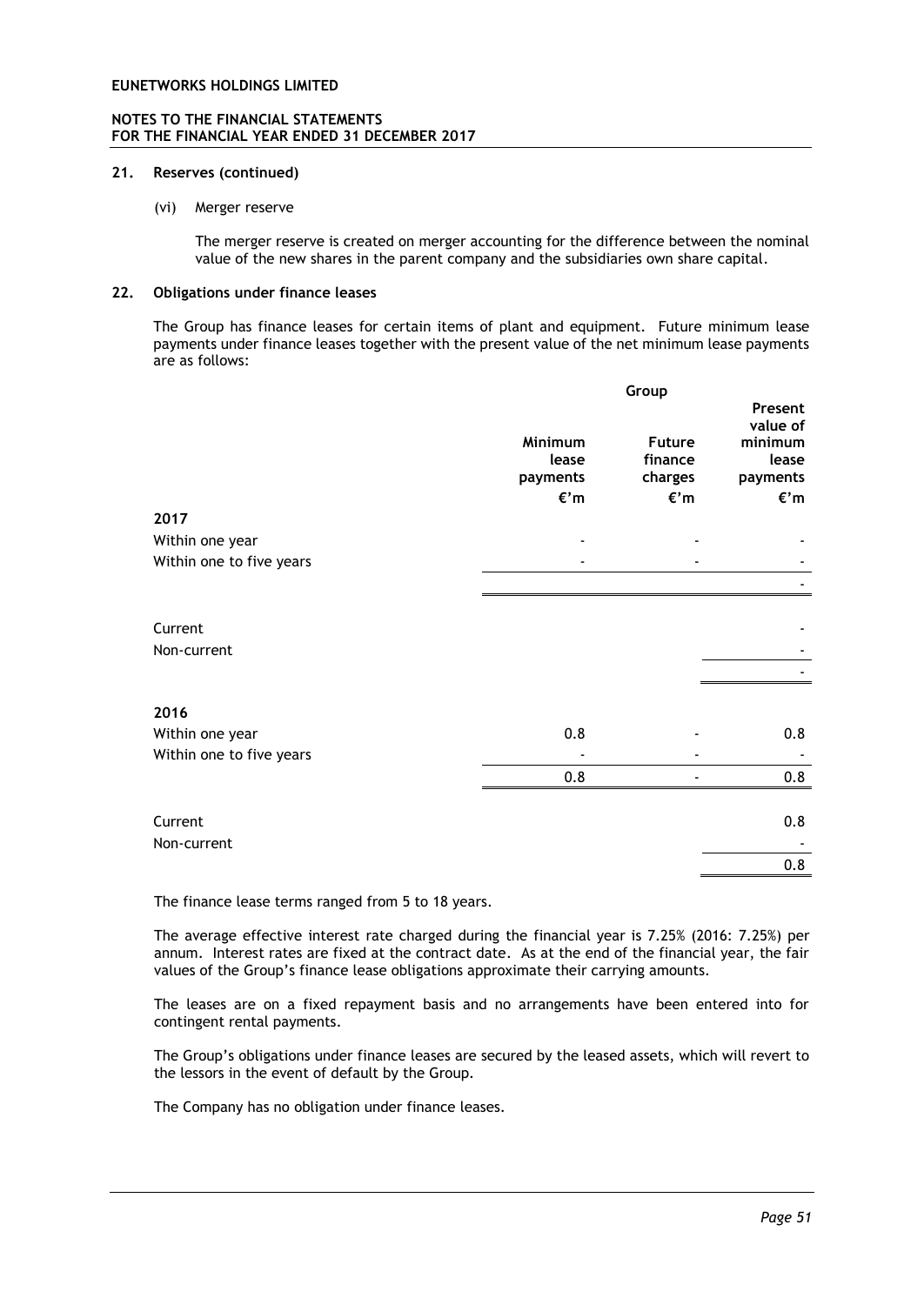#### **23. Interest bearing borrowings**

|                                   | Group            |                  |  |
|-----------------------------------|------------------|------------------|--|
|                                   | 2017             | 2016             |  |
|                                   | $\varepsilon$ 'm | $\varepsilon$ 'm |  |
| Current:                          |                  |                  |  |
| Bank loan                         |                  | 4.4              |  |
| Non-current:                      |                  |                  |  |
| Bank loan                         | 97.2             | 77.9             |  |
|                                   | 97.2             | 82.3             |  |
|                                   | 2017             | 2016             |  |
|                                   | €'m              | €'m              |  |
| Bank Loan as above                | 97.2             | 82.3             |  |
| Add: unamortised debt raise costs | 2.8              | 2.8              |  |
| Gross Bank loan                   | 100.0            | 85.1             |  |
| Maturity of the loan              |                  |                  |  |
| Within 1-2 years                  | 5.0              | 5.3              |  |
| Within 2-5 years                  | 95.0             | 8.5              |  |
| Over 5 years                      |                  | 71.3             |  |
|                                   | 100.0            | 85.1             |  |

#### **Bank loan**

The Group's secured bank loans are secured by a fixed and floating charge over certain of the Group's assets.

The average effective borrowing rates during the financial year is Euribor plus 3.0% (2016: 3.5%) per annum and have a maturity date of 4 years from financial year 2017.

The group has undrawn committed borrowings available at 31 December 2017, for which all conditions have been met, of €75m on a floating rate with an expiry in more than 2 years (2016: €18m on a floating rate with an expiry in more than 2 years).

The bank loan is denominated in Euro.

Costs taken to the balance sheet in respect of this debt, to be amortised over its life, were €2.8m (2016: €2.8m) and these deferred costs have been netted off against the debt in the consolidated statement of financial position.

Management estimates that the carrying amount of the bank loan approximates its fair value due to frequent re-pricing.

The Company has no interest bearing borrowings.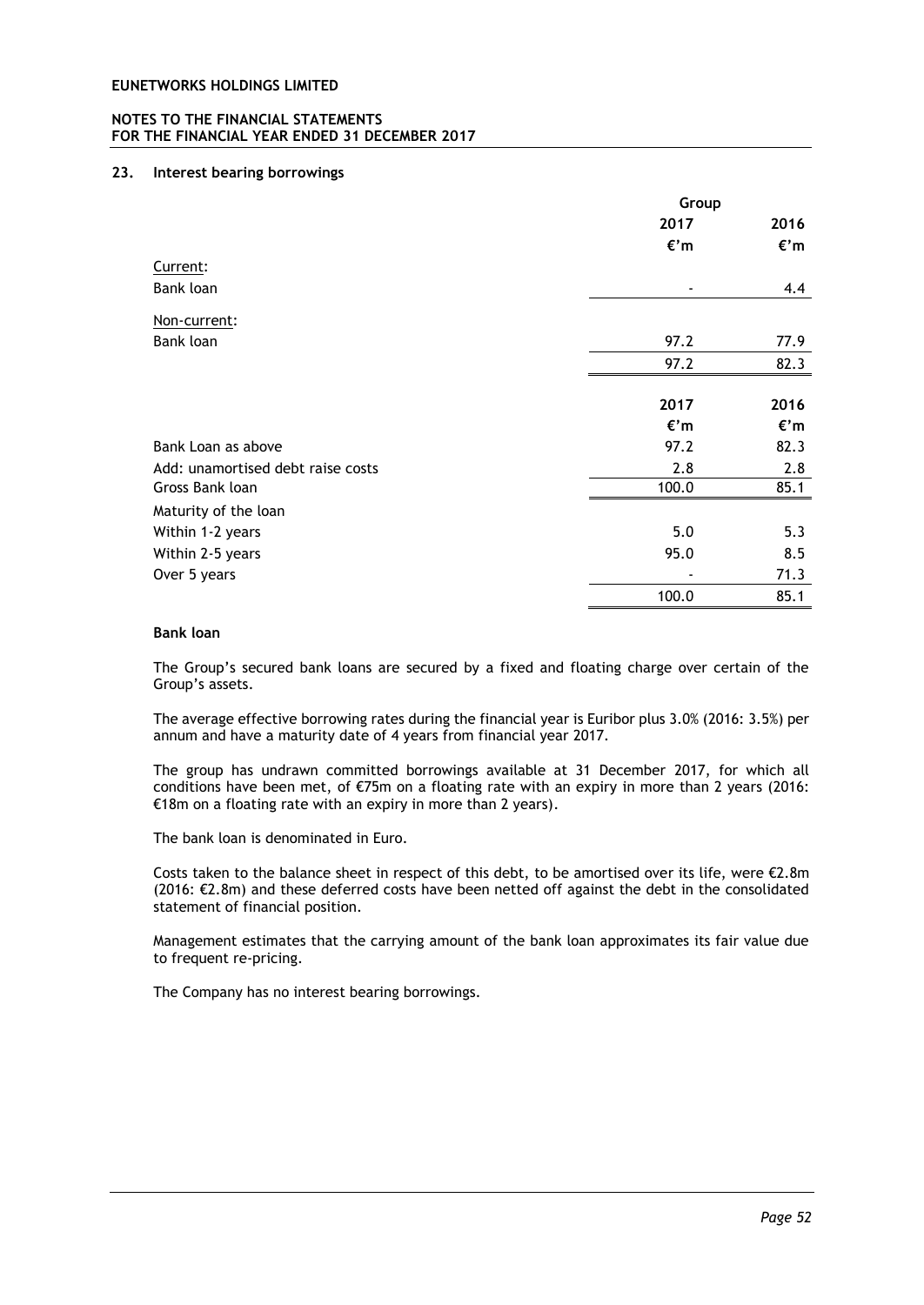### **24. Provisions**

|                                       | Group |       |  |
|---------------------------------------|-------|-------|--|
|                                       | 2017  | 2016  |  |
|                                       | €'m   | €'m   |  |
| At 1 January                          | 3.2   | 3.3   |  |
| Reversal of provision during the year | (0.2) | (0.1) |  |
| At 31 December                        | 3.0   | 3.2   |  |

The provision for restoration costs was in relation to the rebuilding obligations that exist on the 24 (2016: 25) points of presence locations in Germany.

The Company has no provisions.

#### **25. Deferred revenue**

|                                        | Group |      |
|----------------------------------------|-------|------|
|                                        | 2017  | 2016 |
|                                        | €'m   | €'m  |
| The deferred revenue will be released  |       |      |
| - within one financial year            | 6.8   | 5.5  |
| Total current deferred revenue         | 6.8   | 5.5  |
| - Between two and five financial years | 11.3  | 10.8 |
| - more than five financial years       | 8.2   | 4.4  |
| Total non-current deferred revenue     | 19.5  | 15.2 |
| Total deferred revenue                 | 26.3  | 20.7 |

Deferred revenue comprises dark fibre leases, operational and maintenance services as well as installation fees.

# **26. Trade and other payables**

|                            | Group |      | Company |      |
|----------------------------|-------|------|---------|------|
|                            | 2017  | 2016 | 2017    | 2016 |
| <b>Current Liabilities</b> | €'m   | €'m  | €'m     | €'m  |
| Trade payables - owed to   |       |      |         |      |
| third parties              | 3.1   | 4.4  |         |      |
| Other payables - owed to   |       |      |         |      |
| third parties              | 3.1   | 2.4  | 0.2     |      |
| Deferred purchase          |       |      |         |      |
| consideration              | 0.2   | 0.3  |         |      |
| Accrued expenses           | 22.1  | 16.2 |         |      |
|                            | 28.5  | 23.3 | 0.2     |      |
| Non-current liabilities    |       |      |         |      |
| Deferred purchase          |       |      |         |      |
| consideration              |       | 0.1  |         |      |

No interest is charged on the trade and other payables.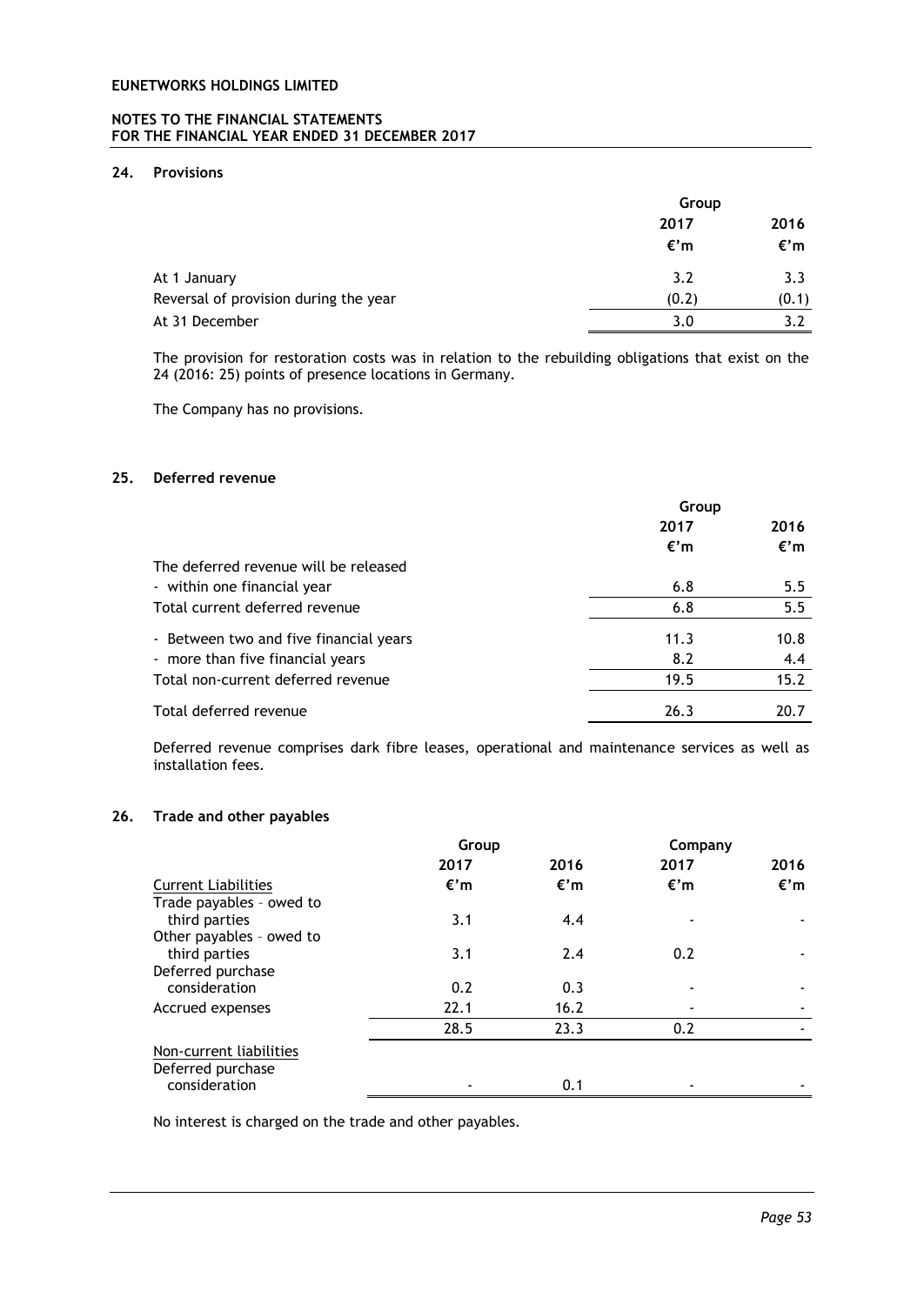### **26. Trade and other payables (continued)**

The currency profiles of the Group's and Company's trade and other payables as at 31 December are as follows:

|                  | Group          |      |                | Company        |  |
|------------------|----------------|------|----------------|----------------|--|
|                  | 2017           | 2016 | 2017           | 2016           |  |
|                  | €'m            | €'m  | €'m            | €'m            |  |
| Euro             | 24.5           | 22.5 | 0.2            | ۰.             |  |
| Pound Sterling   | 3.4            | 0.4  | $\blacksquare$ | $\blacksquare$ |  |
| Singapore Dollar | $\blacksquare$ |      | ۰              |                |  |
| Swiss Franc      | 0.6            | 0.5  | ۰              |                |  |
|                  | 28.5           | 23.4 | 0.2            |                |  |

Management considers that the carrying amount of trade and other payables in the financial statements approximates their fair value.

# **27. Changes in working capital**

|                                   | Group |       |
|-----------------------------------|-------|-------|
|                                   | 2017  | 2016  |
|                                   | €'m   | €'m   |
| Trade receivables                 | (6.1) | (2.1) |
| Other receivables and prepayments | (0.6) | 0.2   |
| Trade and other payables          | 5.4   | (2.8) |
| Deferred revenue                  | 5.6   | (1.2) |
| Provisions                        | (0.2) | (0.1) |
|                                   | 4.1   | (6.0) |

### **28. Deferred tax assets**

Deferred tax assets and liabilities are offset when there is a legally enforceable right to offset current income tax assets against current income tax liabilities and when the deferred income taxes relate to the same taxation authority. The amounts, determined after appropriate offsetting, are shown on the statement of financial position of the Group as follows:

|                                  | Group       |             |  |
|----------------------------------|-------------|-------------|--|
|                                  | 2017<br>€'m | 2016<br>€'m |  |
| Deferred tax assets              |             |             |  |
| - to be recovered after one year | 2.3         | 3.4         |  |
| Deferred tax liabilities         |             |             |  |
| - to be settled after one year   | (3.9)       | (4.5)       |  |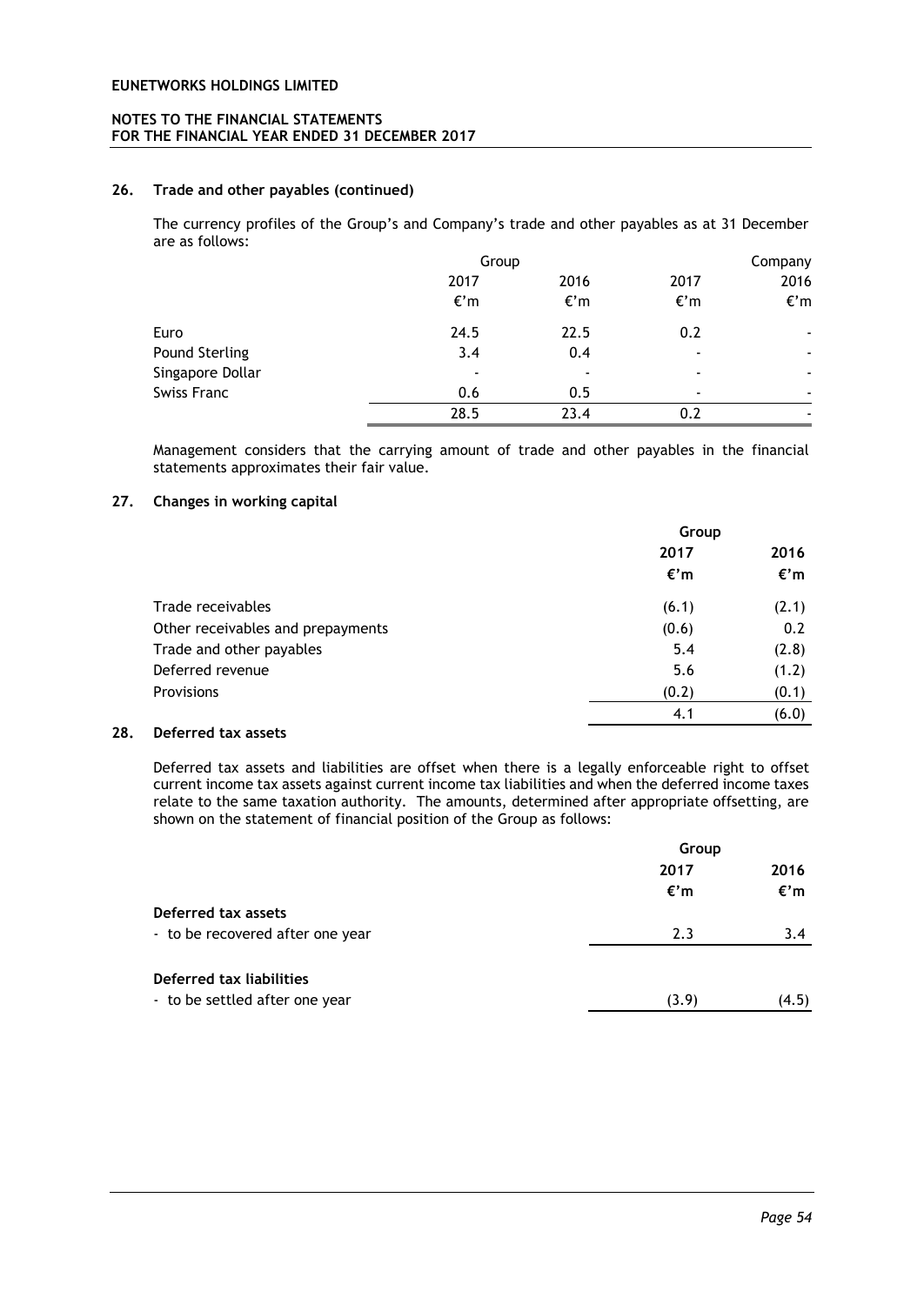### **28. Deferred tax assets (continued)**

The movements in deferred tax liabilities are as follows:

|                                | Difference in<br>amortisation<br>of intangibles<br>€'m | Difference in<br>depreciation<br>for tax<br>purposes<br>€'m | <b>Provisions</b><br>€'m | <b>Total</b><br>€'m |
|--------------------------------|--------------------------------------------------------|-------------------------------------------------------------|--------------------------|---------------------|
| Group                          |                                                        |                                                             |                          |                     |
| 2017                           |                                                        |                                                             |                          |                     |
| At beginning of financial year | 2.7                                                    | 1.6                                                         | 0.2                      | 4.5                 |
| Charged to profit or loss      | (0.6)                                                  |                                                             |                          | (0.6)               |
| At end of financial year       | 2.1                                                    | 1.6                                                         | 0.2                      | 3.9                 |
| 2016                           |                                                        |                                                             |                          |                     |
| At beginning of financial year | 3.2                                                    | 1.6                                                         | 0.2                      | 5.0                 |
| Charged to profit or loss      | (0.5)                                                  |                                                             |                          | (0.5)               |
| At end of financial year       | 2.7                                                    | 1.6                                                         | 0.2                      | 4.5                 |

At the end of the financial year, the Group had unutilised tax losses of approximately €122.5m (2016: €139.1m) which are available for offset against future taxable profits. A deferred tax asset of €2.3m (2016: €3.4m) has been recognised in respect of €14.1m (2016: €23.2m) of such losses.

No deferred tax asset has been recognised in respect of the remaining €108.4m (2016: €115.9m) tax losses due to uncertainty of their future realisation. These losses may be carried forward indefinitely subject to agreement by relevant tax authorities.

The Company has not recognised, nor has available any deferred tax assets or liabilities.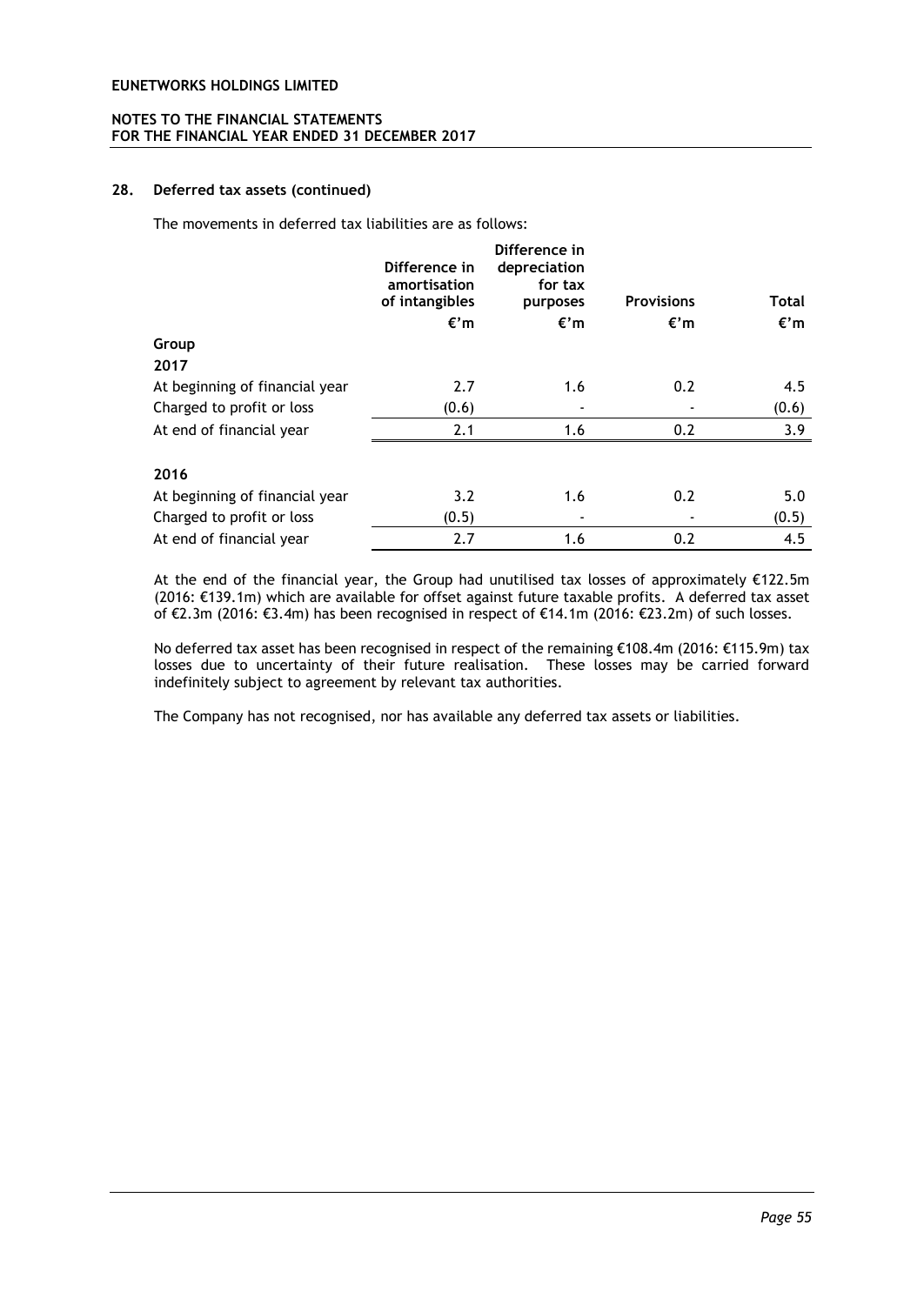#### **29. Commitments**

#### **Operating lease commitments**

#### *Group as lessee*

The Group has entered into commercial non-cancellable leases on properties (office rooms, points of presence), dark fibre, data centre space, motor vehicles and items of small machinery where it is not in the best interests of the Group to purchase these assets. The leases have an average life of between 3 and 10 years with renewal terms included in the contracts. Renewals are at the option of the specific entity that holds the lease. There are no restrictions placed upon the lessee by entering into these leases.

|                                                                   | Group                   |              |                  |              |
|-------------------------------------------------------------------|-------------------------|--------------|------------------|--------------|
|                                                                   | 2017<br><b>Land and</b> | 2017         | 2016<br>Land and | 2016         |
|                                                                   | buildings               | <b>Other</b> | buildings        | <b>Other</b> |
|                                                                   | €'m                     | €'m          | €'m              | €'m          |
| Not later than one year<br>Later than one year and not later than | 4.0                     | 20.6         | 4.0              | 18.6         |
| five years                                                        | 11.9                    | 41.0         | 13.0             | 29.8         |
| Later than five years                                             | 7.0                     | 26.4         | 9.2              | 22.0         |
|                                                                   | 22.9                    | 88.0         | 26.2             | 70.4         |

The operating leases predominantly relate to leases of fibre networks.

The operating lease charge for the year was €31.6m (2016: €28.0m).

#### *Group as lessor*

The Group has entered into commercial leases on its network properties. The following table sets out the future minimum lease payments receivable under non-cancellable operating leases as at 31 December as follows:

|                                                   | Group |      |  |
|---------------------------------------------------|-------|------|--|
|                                                   | 2017  | 2016 |  |
|                                                   | €'m   | €'m  |  |
| Not later than one year                           | 21.9  | 20.5 |  |
| Later than one year and not later than five years | 39.4  | 42.6 |  |
| Later than five years                             | 21.7  | 22.9 |  |
|                                                   | 83.0  | 86.0 |  |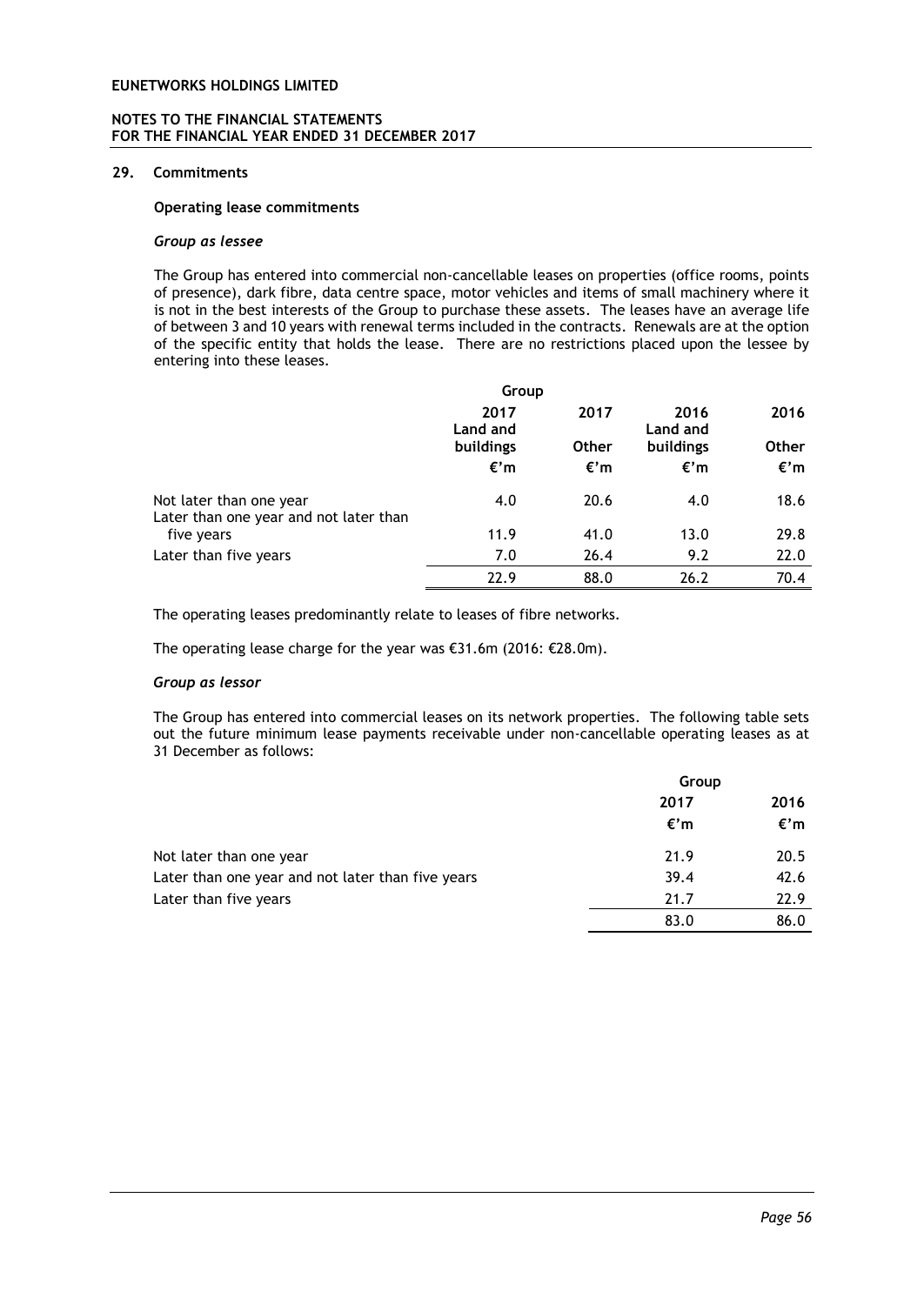### **NOTES TO THE FINANCIAL STATEMENTS FOR THE FINANCIAL YEAR ENDED 31 DECEMBER 2017**

### **29. Commitments (continued)**

#### **Capital commitments**

As at the end of the financial year, commitments in respect of capital expenditure are as follows:

|                                                          | Group |      |
|----------------------------------------------------------|-------|------|
|                                                          | 2017  | 2016 |
|                                                          | €'m   | €'m  |
| Capital expenditure contracted but not provided for      |       |      |
| - Commitments for the acquisition of plant and equipment | 16.4  | 10.0 |

### **30. Related parties disclosures**

Key management personnel remuneration is disclosed in Note 7.

On 26 October 2016 euNetworks 1 Pte Limited, then called euNetworks Group Limited and the holding company of the euNetworks operating companies ("euNetworks Singapore"), completed a Scheme of Arrangement. Following the Scheme of Arrangement, EUN Holdings LLP (the then parent of the Company) held 429,885,322 shares in euNetworks Singapore and euNetworks Group Limited (a direct subsidiary of the Company, "euNetworks UK") held the balance of 7,632,097 shares.

Following completion of the Scheme of Arrangement, in November 2016 the 429,885,322 shares in euNetworks Singapore held by EUN Holdings LLP were exchanged for 2 shares in the Company. The Company then exchanged these shares for 2 shares in euNetworks UK, resulting in the entire share capital of euNetworks Singapore being held by euNetworks UK.

Accordingly, following the restructuring, the operating companies of the Group which had been wholly owned by euNetworks Singapore for the year ended 31 December 2016 were wholly owned by the Company.

#### **31. Share option scheme**

The euNetworks 1 Pte Limited 2009 Employee Share Option Scheme was cancelled in December 2014. Payments were made under an options proposal made in connection with a corporate event of that company to those who held vested share options and these were then cancelled. No payments were made for unvested share options and these were cancelled with no further compensation.

In 2015 a new Management Equity Plan was set up by the Company's then ultimate holding company, EUN Holdings LLP, the interests in which, could be realised on EUN Holdings LLP realising its investment. This Management Equity Plan was separate to the 2009 Employee Share Options Scheme. Under IFRS however, for accounting purposes, this Management Equity Plan has been treated as a modification of the historic scheme.

# **32. Financial risk management objectives and policies**

The Group's activities expose it to credit risks, market risks (including foreign currency risks and interest rate risks) and liquidity risks. The Group's overall risk management strategy seeks to minimise adverse effects from the volatility of financial markets on the Group's financial performance.

The Group uses financial instruments such as foreign currency forward contracts and interest rate swaps to hedge certain financial risk exposures.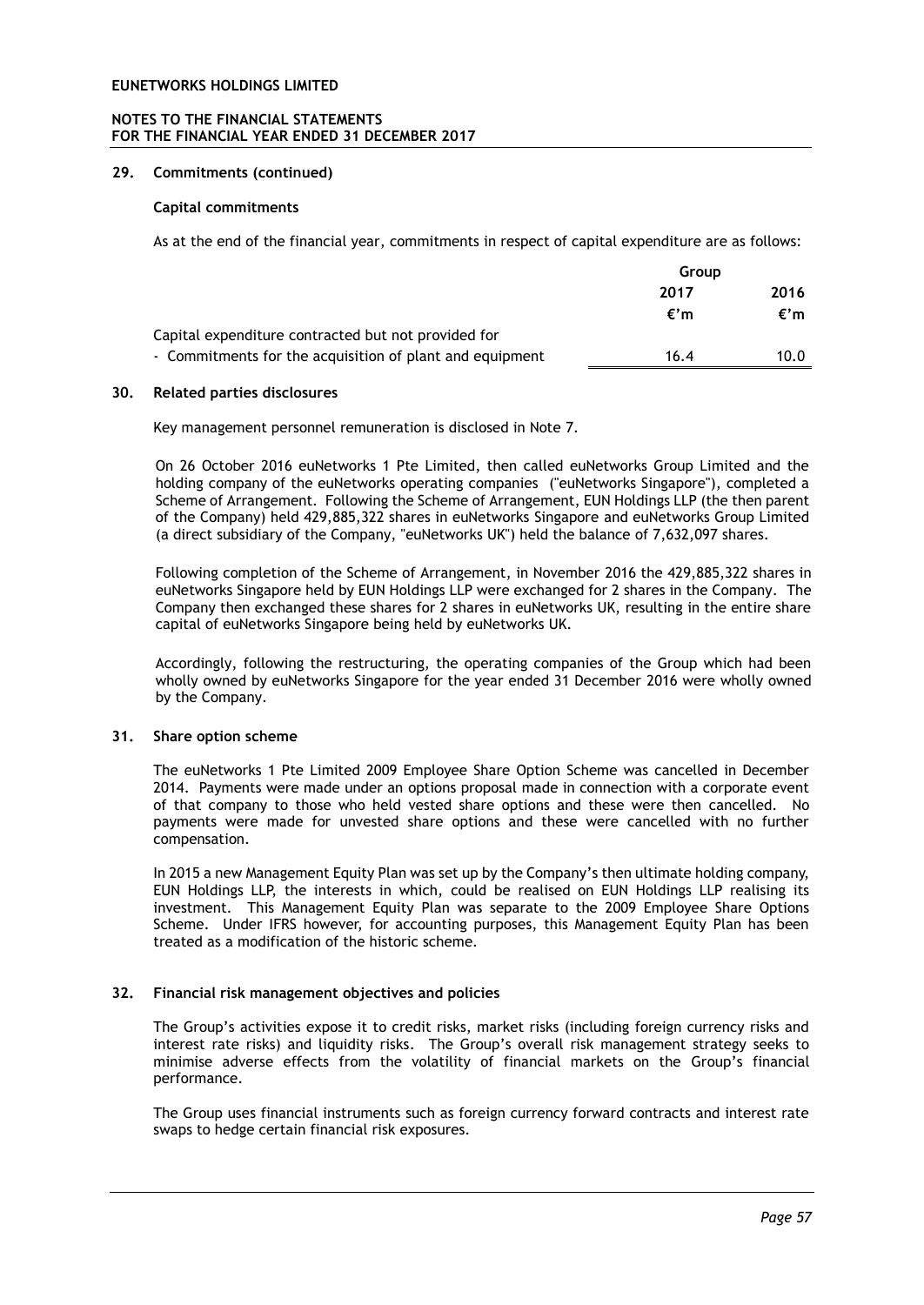#### **32. Financial risk management objectives and policies (continued)**

The Board of Managers of EUN Holdings LLP was, during the year, responsible for setting the objectives and underlying principles of financial risk management for the Group. The management then established the detailed policies such as authority levels, oversight responsibilities, risk identification and measurement, exposure limits in accordance with the objectives and underlying principles approved by the Board of Managers.

Financial risk management is carried out by a central finance team in accordance with the policies set by the management. Risk management is integral to the whole business of the Group. The Group has a system of controls in place to create an acceptable balance between cost of risks occurring and the cost of managing risks. The management continually monitors the Group's risk management process to ensure that an appropriate balance between risk and control is achieved.

There have been no changes to the Group's exposure to these financial risks or the manner in which it manages and measures the risk. Market risk exposures are measured using sensitivity analysis as indicated below.

#### *Credit risk*

Credit risk is the risk that the counterparty will default on its contractual obligations resulting in a loss to the Group.

The Group trades only with recognised and creditworthy third parties. It is the Group's policy that all customers who wish to trade on credit terms are subject to credit verification procedures. In addition, trade receivables are monitored on an ongoing basis with the result that the Group's exposure to bad debts is not significant.

The Group has no significant concentration of credit risk because trade receivables consist of a large number of customers, spread across diverse industries and geographical areas. Ongoing credit evaluation is performed on the financial conditions of trade receivables.

For banks and financial institutions, only independently rated and regulated parties are accepted. If customers are independently rated, these ratings are used. Otherwise, if there is no independent rating, the Group assesses the credit quality of the customer, taking into account its financial position, past experience and other factors. Individual risk limits are set based on internal or external ratings in accordance with limits set by the management.

With respect to credit risk arising from the other financial assets of the Group and the Company, which comprise cash and cash equivalents and other receivables, the Group's exposure to credit risk arises from default of the counterparties, with a maximum exposure equal to the carrying amount of these instruments. The management does not expect counterparties to fail to meet their obligations.

### *Liquidity risk*

Liquidity risk is the risk that the Group and the Company will not be able to meet its financial obligations as they fall due. The Group and the Company manage the liquidity risk by maintaining a level of cash and cash equivalents deemed adequate to finance the Group's and the Company's business operations, future capital expenditure and for working capital purposes. The Group's and the Company's objectives are to maintain a balance between continuing of funding and flexibility through the use of convertible bond issues and may consider other fund raising exercise such as right issues, private placements or equity-related exercise.

The Group prepares weekly rolling cash flow forecasts which are reviewed by management. Liquidity is managed centrally by the Group finance function. The following table detail the Group's and Company's remaining contractual maturity for its non-derivative financial instruments. The table has been drawn up based on undiscounted cash flows of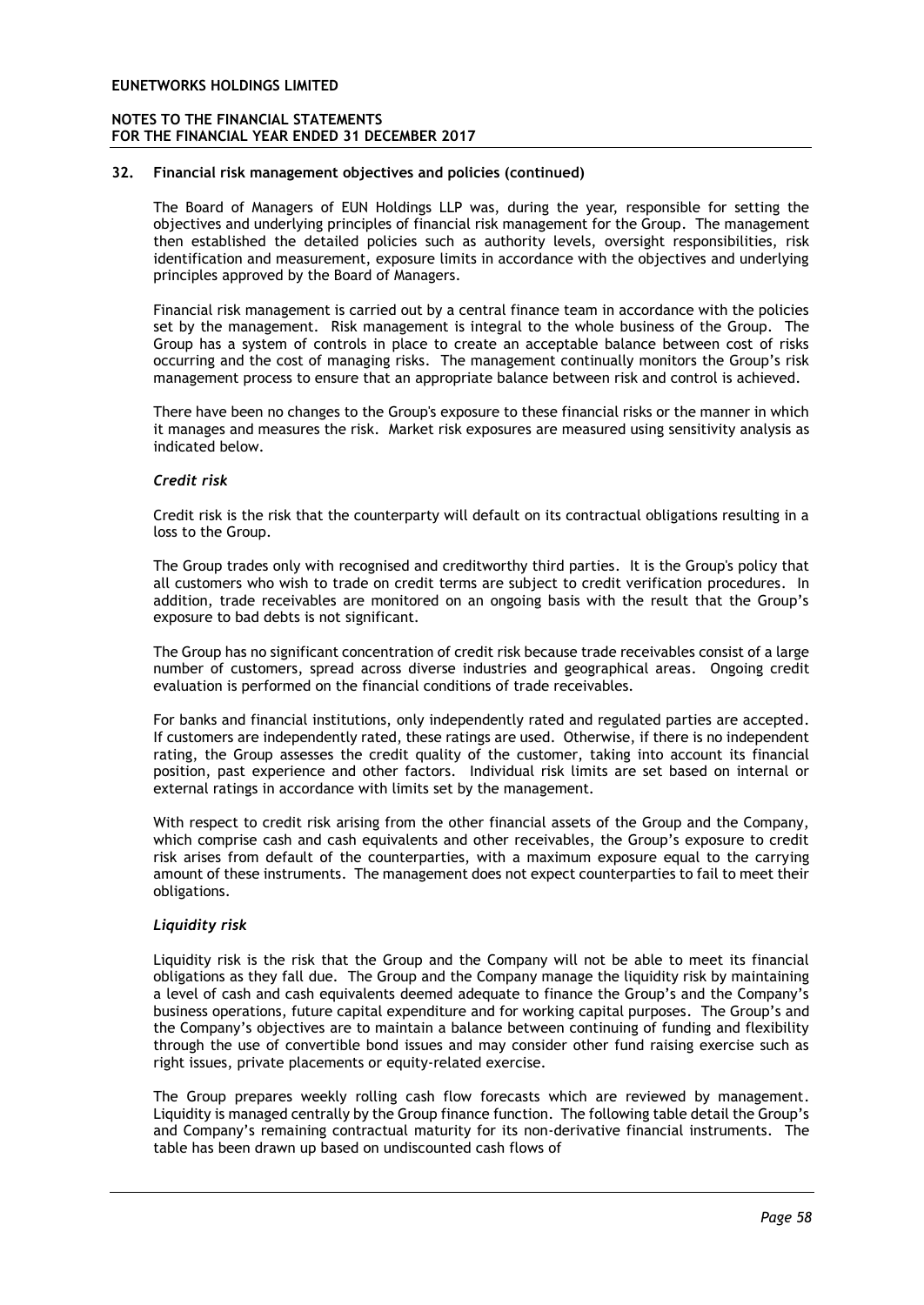# **NOTES TO THE FINANCIAL STATEMENTS FOR THE FINANCIAL YEAR ENDED 31 DECEMBER 2017**

# **32. Financial risk management objectives and policies** (Continued)

# *Liquidity risk* (Continued)

financial instruments based on the earlier of the contractual date or when the Group is expected to receive (or pay). The table includes both interest and principal cash flows.

|                                                       | <b>Effective</b><br>interest<br>rate | Up to<br>3<br>months | <b>Between</b><br>3 and 12<br>months | 1 to $2$<br>years        | $2$ to 4<br>years | Over <sub>4</sub><br>years | Total |
|-------------------------------------------------------|--------------------------------------|----------------------|--------------------------------------|--------------------------|-------------------|----------------------------|-------|
|                                                       | %                                    | €'m                  | €'m                                  | €'m                      | €'m               | €'m                        | €'m   |
| Group                                                 |                                      |                      |                                      |                          |                   |                            |       |
| <b>Financial assets</b>                               |                                      |                      |                                      |                          |                   |                            |       |
| Cash and cash equivalents                             |                                      | 15.2                 |                                      |                          |                   | -                          | 15.2  |
| Trade and other receivables                           |                                      | 20.2                 |                                      | $\overline{\phantom{0}}$ | $\overline{a}$    | $\overline{\phantom{a}}$   | 20.2  |
| As at 31 December 2017                                |                                      | 35.4                 |                                      |                          |                   |                            | 35.4  |
|                                                       |                                      | 22.0                 |                                      |                          |                   |                            | 22.0  |
| Cash and cash equivalents                             | 0                                    |                      |                                      |                          |                   |                            |       |
| Trade and other receivables                           | $\mathbf{0}$                         | 14.3                 |                                      |                          |                   | $\overline{\phantom{0}}$   | 14.3  |
| As at 31 December 2016                                |                                      | 36.3                 | ٠                                    | $\blacksquare$           | ä,                | $\overline{\phantom{0}}$   | 36.3  |
| <b>Financial liabilities</b>                          |                                      |                      |                                      |                          |                   |                            |       |
| Trade and other payables<br>Obligations under         |                                      | 28.4                 | 0.1                                  |                          |                   |                            | 28.5  |
| finance leases                                        |                                      |                      |                                      |                          |                   |                            |       |
| Bank loan                                             |                                      |                      |                                      | 5.0                      | 20.0              | 75.0                       | 100.0 |
| As at 31 December 2017                                |                                      | 28.4                 | 0.1                                  | 5.0                      | 20.0              | 75.0                       | 128.5 |
| Trade and other payables<br>Obligations under finance | 0                                    | 23.0                 | 0.3                                  | 0.1                      |                   |                            | 23.4  |
| leases                                                | 8                                    | 0.5                  | 0.3                                  |                          |                   | -                          | 0.8   |
| Bank loan                                             | 4                                    | 1.1                  | 4.3                                  | 8.5                      | 71.2              | $\overline{\phantom{0}}$   | 85.1  |
| As at 31 December 2016                                |                                      | 24.6                 | 4.9                                  | 8.6                      | 71.2              | -                          | 109.3 |

 The Company did not have any financial obligations during the year (see note 36 Post Balance Sheet Events for events).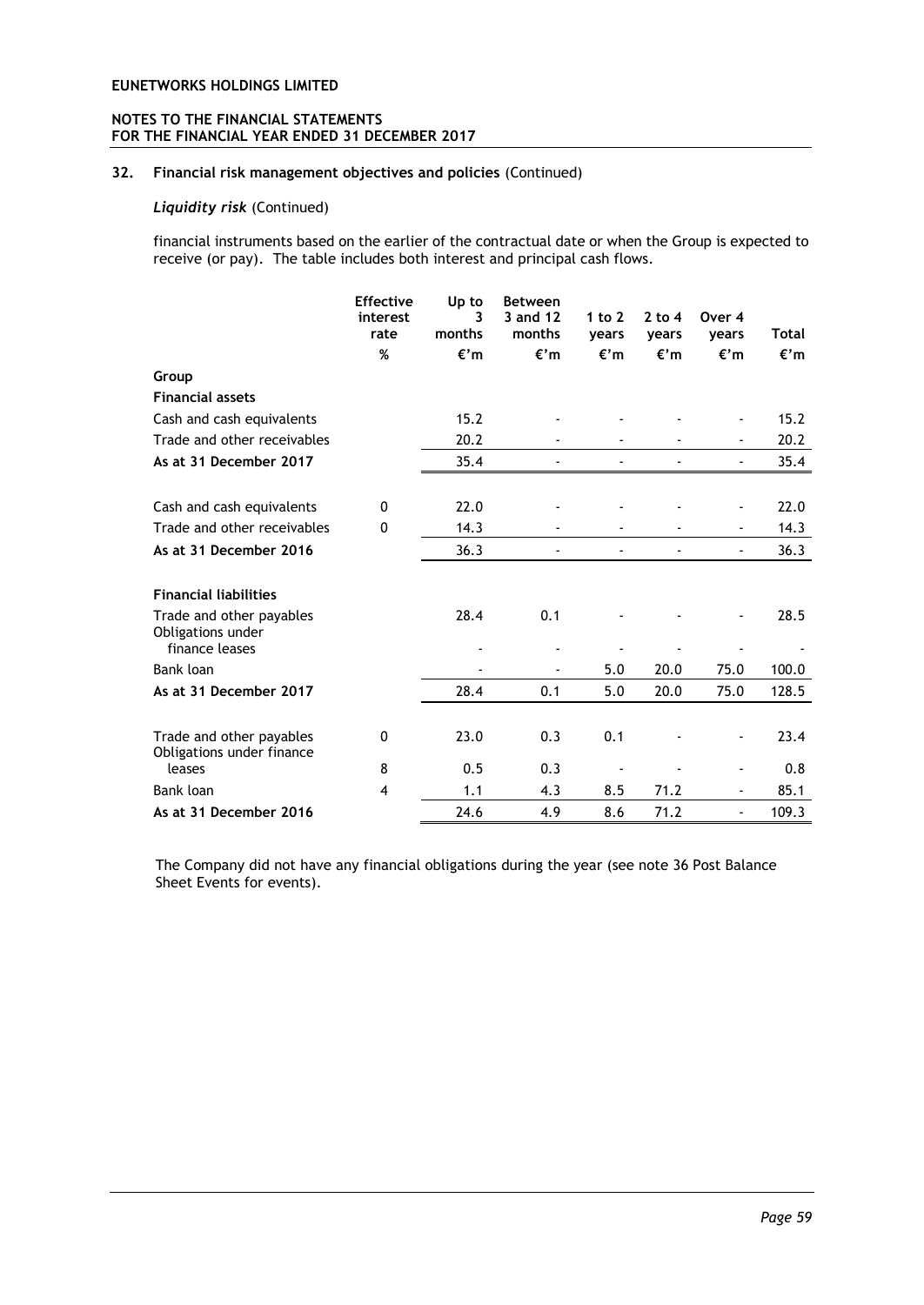# **32. Financial risk management objectives and policies** (Continued)

#### *Liquidity risk* (Continued)

### *Interest rate risk*

Interest rate risk is the risk that fluctuations in interest rates could result in changes in interest income and expense as well as the value of financial instruments.

The Group's income and operating cash flows are substantially independent of changes in market interest rate. The Group has no significant interest-bearing assets and liabilities other than the bank loan drawn down during the financial year.

The Group's policy is to maintain an efficient and optimal interest cost structure using a combination of fixed and variable rate debts, and long and short term borrowings. The Group does use derivative financial instruments to hedge its interest rate risk.

### *Interest rate sensitivity analysis*

The sensitivity analysis below has been determined based on the exposure to interest rate risks for non-derivative instruments at the end of the financial year. For floating rate liabilities, the analysis is prepared assuming the amount of liability outstanding at the end of the financial year was outstanding for the whole year. The sensitivity analysis assumes an instantaneous 5% change in the interest rates from the end of the financial year, with all variables held constant.

|                               | <b>Increase</b>                                                               |       |  |
|-------------------------------|-------------------------------------------------------------------------------|-------|--|
|                               | Consolidated statement of<br>profit or loss and<br>other comprehensive income |       |  |
|                               | 2017                                                                          |       |  |
|                               | €'m                                                                           | €'m   |  |
| Group                         |                                                                               |       |  |
| <b>Bank Loan</b>              |                                                                               |       |  |
| Interest rate increases by 5% | (5.0)                                                                         | (4.3) |  |
| Interest rate decreases by 5% | 3.0                                                                           | 3.0   |  |

#### *Foreign currency risk*

Foreign currency risk is the risk that changes in exchange rates could result in fluctuation in the value of assets, liabilities, revenue and costs where the underlying transactions and balances are held in foreign currency.

The Group mainly operates in the Euro zone, most of the transactions in relation to the European business are concluded in Euro and the functional currency of all subsidiaries is Euro.

The Group did not use derivative financial instruments to hedge its foreign currency risk in financial year 2017 and 2016.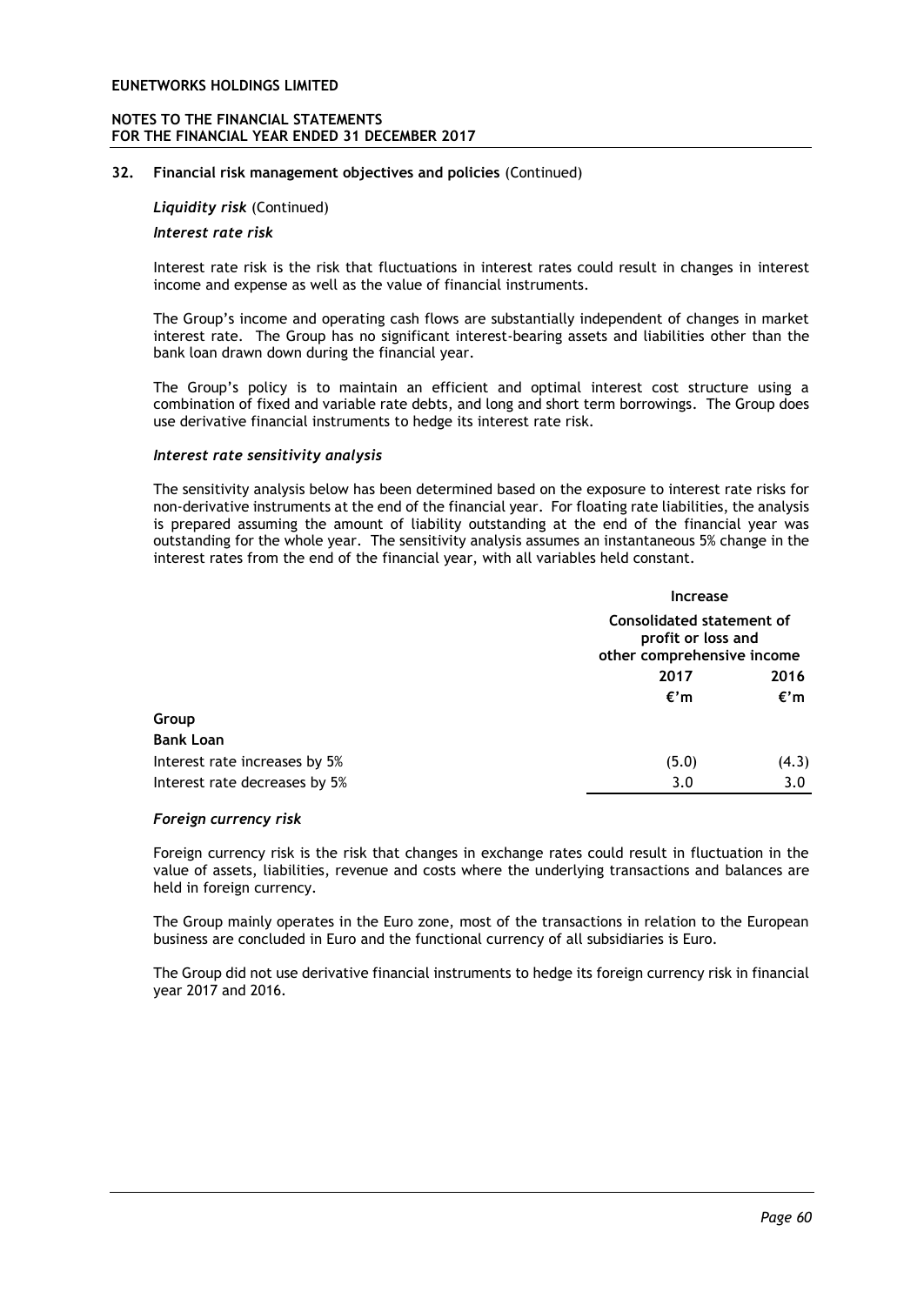### **NOTES TO THE FINANCIAL STATEMENTS FOR THE FINANCIAL YEAR ENDED 31 DECEMBER 2017**

#### **32. Financial risk management objectives and policies** (Continued)

#### *Foreign currency sensitivity analysis*

The Group is mainly exposed to Pound sterling. During 2017 this exposure was mitigated by the fact that Pound sterling revenue and Pound sterling costs were closely matched and therefore the Group was naturally hedged.

The following table details the Group's sensitivity to a change of 10 eurocent against the Pound sterling. The sensitivity analysis assumes an instantaneous change of 10 eurocent for a Pound sterling in the foreign currency exchange rates from the statement of financial position date, with all variables held constant.

|                          | <b>Increase</b> |                                                                                      |  |  |
|--------------------------|-----------------|--------------------------------------------------------------------------------------|--|--|
|                          |                 | <b>Consolidated statement of</b><br>profit or loss and<br>other comprehensive income |  |  |
|                          | 2017            | 2016                                                                                 |  |  |
|                          | €'m             | €'m                                                                                  |  |  |
| Group                    |                 |                                                                                      |  |  |
| <b>Pound Sterling</b>    |                 |                                                                                      |  |  |
| Strengthens against Euro | 0.9             | 0.5                                                                                  |  |  |
| Weakens against Euro     | (0.9)           | (0.5)                                                                                |  |  |

# **33. Fair value of financial assets and financial liabilities**

Management considers that the carrying amounts of financial assets and financial liabilities recorded at amortised cost in the financial statements approximate their fair values.

A summary of the financial instrument held by category is provided below:

|                                               | 2017  | 2016  |
|-----------------------------------------------|-------|-------|
|                                               | €'m   | €'m   |
| Group                                         |       |       |
| <b>Financial assets</b>                       |       |       |
| Cash and cash equivalents                     | 15.2  | 22.0  |
| Trade and other receivables                   | 20.2  | 14.3  |
| Total loans and receivables                   | 35.4  | 36.3  |
| <b>Financial liabilities</b>                  |       |       |
| Trade and other payables                      | 28.5  | 23.4  |
| Obligations under finance leases              |       | 0.8   |
| Interest bearing borrowings                   | 97.2  | 82.3  |
| Total financial liabilities at amortised cost | 125.7 | 106.5 |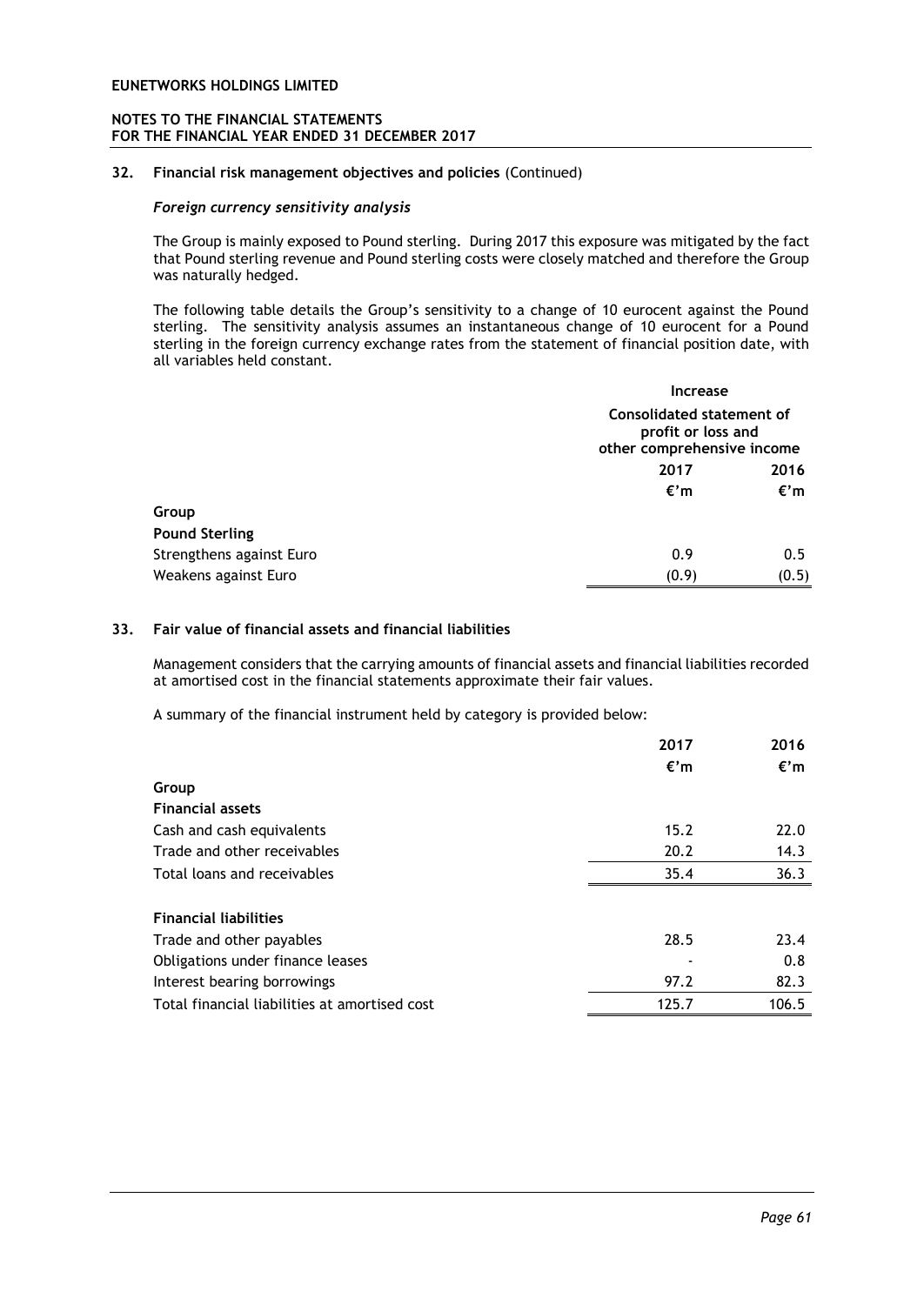### **33. Fair value of financial assets and financial liabilities (continued)**

|                                               | 2017 | 2016 |
|-----------------------------------------------|------|------|
|                                               | €'m  | €'m  |
| Company                                       |      |      |
| <b>Financial assets</b>                       |      |      |
| Cash and cash equivalents                     |      |      |
| Trade and other receivables                   | 0.2  |      |
| Total loans and receivables                   | 0.2  |      |
|                                               |      |      |
| <b>Financial liabilities</b>                  |      |      |
| Trade and other payables                      | 0.2  |      |
| Obligations under finance leases              |      |      |
| Interest bearing borrowings                   |      |      |
| Total financial liabilities at amortised cost | 0.2  |      |

#### **34. Capital management policies and objectives**

The management's policy is to ensure that the Group is able to continue as a going concern and to maintain a strong capital base so as to maintain investors, creditors and market confidence and to sustain future development of the business. The Group manages its capital structure and makes adjustments to it, in light of changes in economic conditions. The Group regards the equity attributable to shareholders as capital. Equity is represented by net assets.

The Group's management reviews the capital structure on a regular basis. As part of this review, management considers the cost of capital and the risks associated with each class of capital. The Group balances its overall capital structure through new share issues, the issue of new debt and the redemption of existing debt. The Group's overall strategy remains unchanged from 2016.

|                                  | Group  |             |  |
|----------------------------------|--------|-------------|--|
|                                  | 2017   | 2016<br>€'m |  |
|                                  | €'m    |             |  |
| Interest bearing borrowings      | 97.2   | 82.3        |  |
| Obligations under finance leases |        | 0.8         |  |
| Cash and cash equivalents        | (15.2) | (22.0)      |  |
| Net debt                         | 82.0   | 61.1        |  |
| Total equity                     | 196.1  | 190.2       |  |
| Total capital                    | 278.1  | 251.3       |  |
| Gearing ratio                    | 29.5%  | 24.3%       |  |

The gearing ratio is calculated as net debt divided by total capital. Net debt is calculated as borrowings less cash and cash equivalents. The total capital is calculated as equity plus net debt.

The Board regularly reviews the funding profile of the Group and determines the issue or redemption of financial instruments to meet the Group's funding requirement while ensuring an appropriate balance between debt and equity.